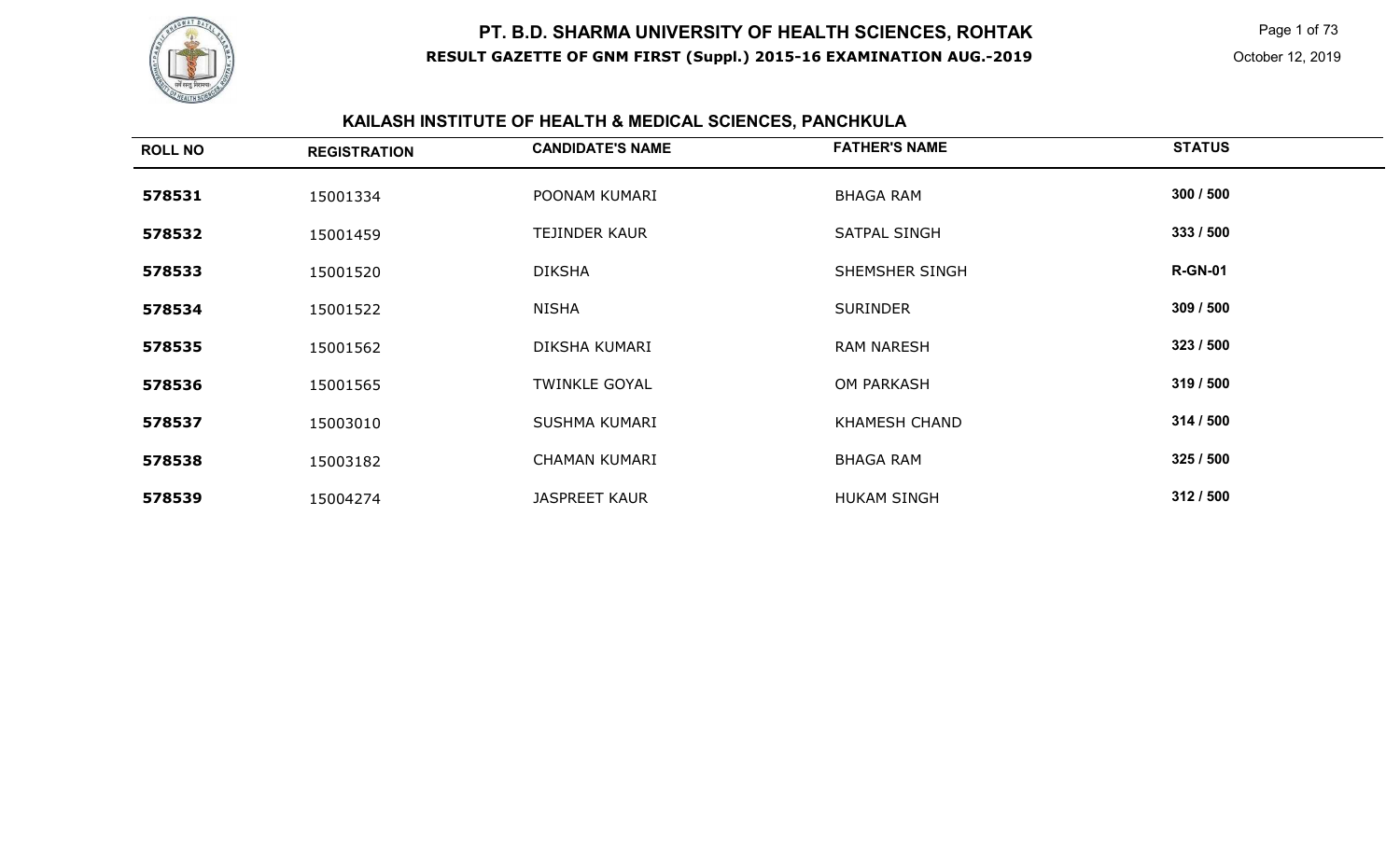

 Page 2 of 73 October 12, 2019

#### **SWAMI DEVI DAYAL SCHOOL OF NURSING BARWALA PANCHKULA**

| <b>ROLL NO</b> | <b>REGISTRATION</b> | <b>CANDIDATE'S NAME</b> | <b>FATHER'S NAME</b> | <b>STATUS</b>              |
|----------------|---------------------|-------------------------|----------------------|----------------------------|
| 578661         | 15000303            | <b>DEEPTI</b>           | PARDEEP ANGURALA     | 321 / 500                  |
| 578662         | 15000314            | PINKI                   | <b>RAM KALA</b>      | <b>R-GN-01 GN-03 GN-05</b> |
| 578663         | 15000318            | <b>BALJINDER KAUR</b>   | <b>RAM KUMAR</b>     | 316 / 500                  |
| 578664         | 15000605            | NISHU DEVI              | PAWAN KUMAR          | <b>R-GN-03 GN-05</b>       |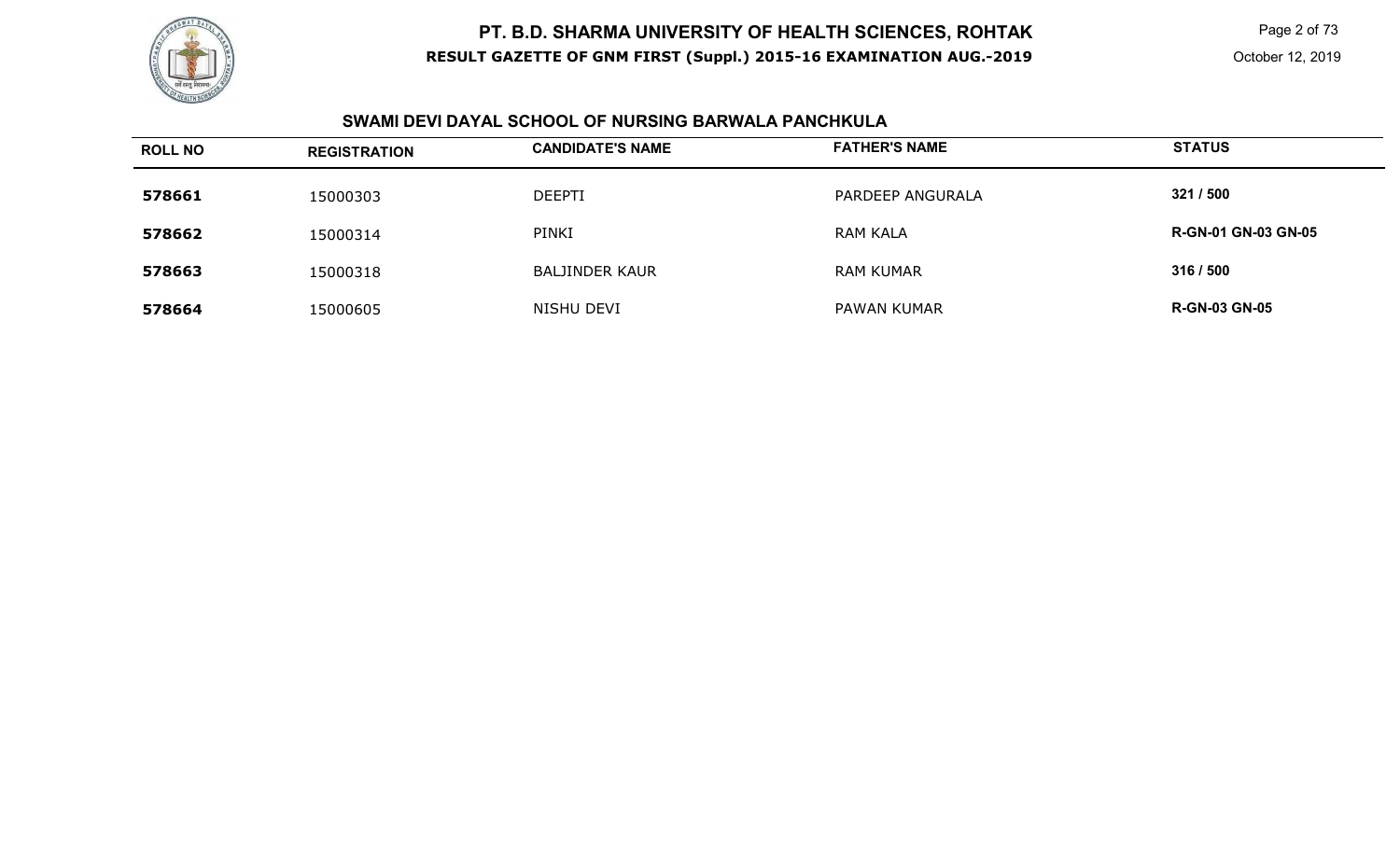

 Page 3 of 73 October 12, 2019

#### **SCHOOL OF NURSING CHRISTIAN HOSPITAL JAGADHARI**

| <b>ROLL NO</b> | <b>REGISTRATION</b> | <b>CANDIDATE'S NAME</b> | <b>FATHER'S NAME</b> | <b>STATUS</b>       |
|----------------|---------------------|-------------------------|----------------------|---------------------|
| 552321         | 15002552            | <b>BASANTI</b>          | <b>GUDDU BARIYA</b>  | 307 / 500           |
| 552323         | 15003530            | <b>SHALINI</b>          | <b>NANHEY</b>        | 326 / 500           |
| 578781         | 15000275            | SUDIKSHA KUMARI         | <b>BALKAR SINGH</b>  | 306 / 500           |
| 578782         | 15002548            | ANJANA                  | <b>SUMAN</b>         | <b>R-GN-01</b>      |
| 578783         | 15002554            | <b>GUNJAN LUTHRA</b>    | AMAR LUTHRA          | <b>R-GN-01</b>      |
| 578784         | 15002565            | MEENA KUMARI            | <b>NARESH KUMAR</b>  | <b>RLA</b>          |
| 578785         | 15002573            | PRATIBHA PURAN          | <b>PURAN</b>         | R-GN-01 GN-03 GN-05 |
| 578786         | 15002574            | <b>KM PRIYANKA</b>      | <b>SHYAM SUNDER</b>  | 330 / 500           |
| 578787         | 15002576            | <b>RAKSHA</b>           | HUM BHADUR KC        | 345 / 500           |
| 578788         | 15002578            | RENU LAAKHRA            | SANDEEP LAAKHRA      | 312 / 500           |
| 578789         | 15002581            | <b>KM SANTOSHI</b>      | <b>VISHNU PRASAD</b> | 318 / 500           |
| 578790         | 15002582            | <b>SAREN</b>            | <b>JAIDEEP</b>       | 315 / 500           |
| 578791         | 15002639            | POOJA YADAV             | RAM LAVAT YADAV      | 306 / 500           |
| 578792         | 15002885            | SHOBHA SAINI            | RAJINDER SAINI       | 318 / 500           |
| 578793         | 15003533            | <b>SHEEBA</b>           | <b>JAGMOHAN</b>      | <b>R-GN-01</b>      |
| 578794         | 15003537            | DIVYA BINDAL            | SOHAN LAL BINDAL     | 323 / 500           |
| 578795         | 15003552            | <b>RENU RANI</b>        | <b>RAM SINGH</b>     | <b>R-GN-01</b>      |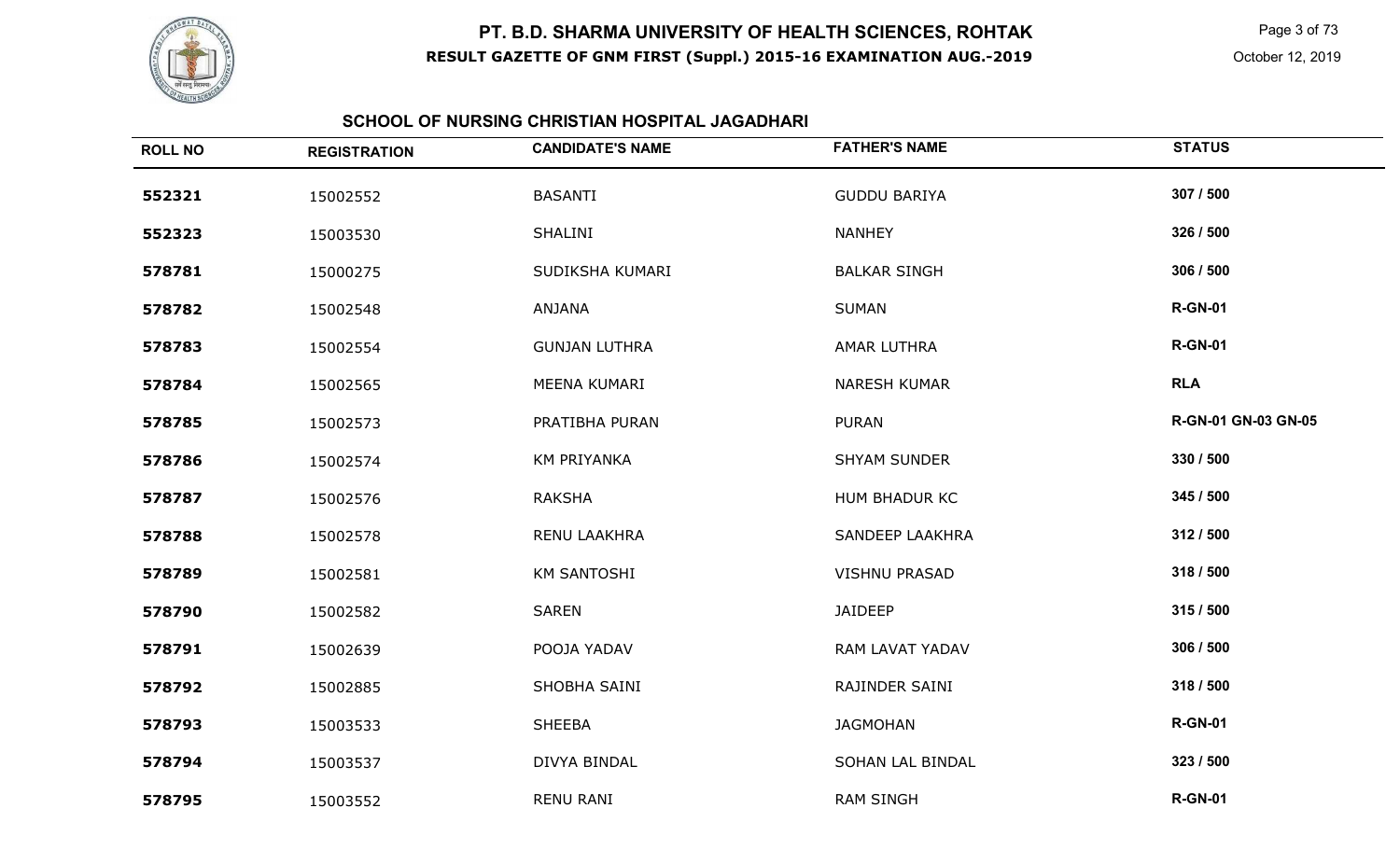

 Page 4 of 73 October 12, 2019

#### **SCHOOL OF NURSING PHILADELPHIA HOSPITAL, AMBALA CITY**

| <b>ROLL NO</b> | <b>REGISTRATION</b> | <b>CANDIDATE'S NAME</b> | <b>FATHER'S NAME</b> | <b>STATUS</b>        |
|----------------|---------------------|-------------------------|----------------------|----------------------|
| 578911         | 15001287            | <b>KM DIMPAL</b>        | <b>SATISH KUMAR</b>  | <b>R-GN-01</b>       |
| 578912         | 15001291            | <b>NANCY</b>            | KULWANT SINGH        | <b>R-GN-03 GN-05</b> |
| 578913         | 15002964            | KHUSHBU CHOUDHARY       | PAWAN CHOUDHARY      | <b>R-GN-02</b>       |
| 578914         | 15003691            | <b>MANKA</b>            | YOUSAF MASIH         | 307 / 500            |
| 578915         | 15003693            | NEELAM                  | YUSAF MASIH          | 320 / 500            |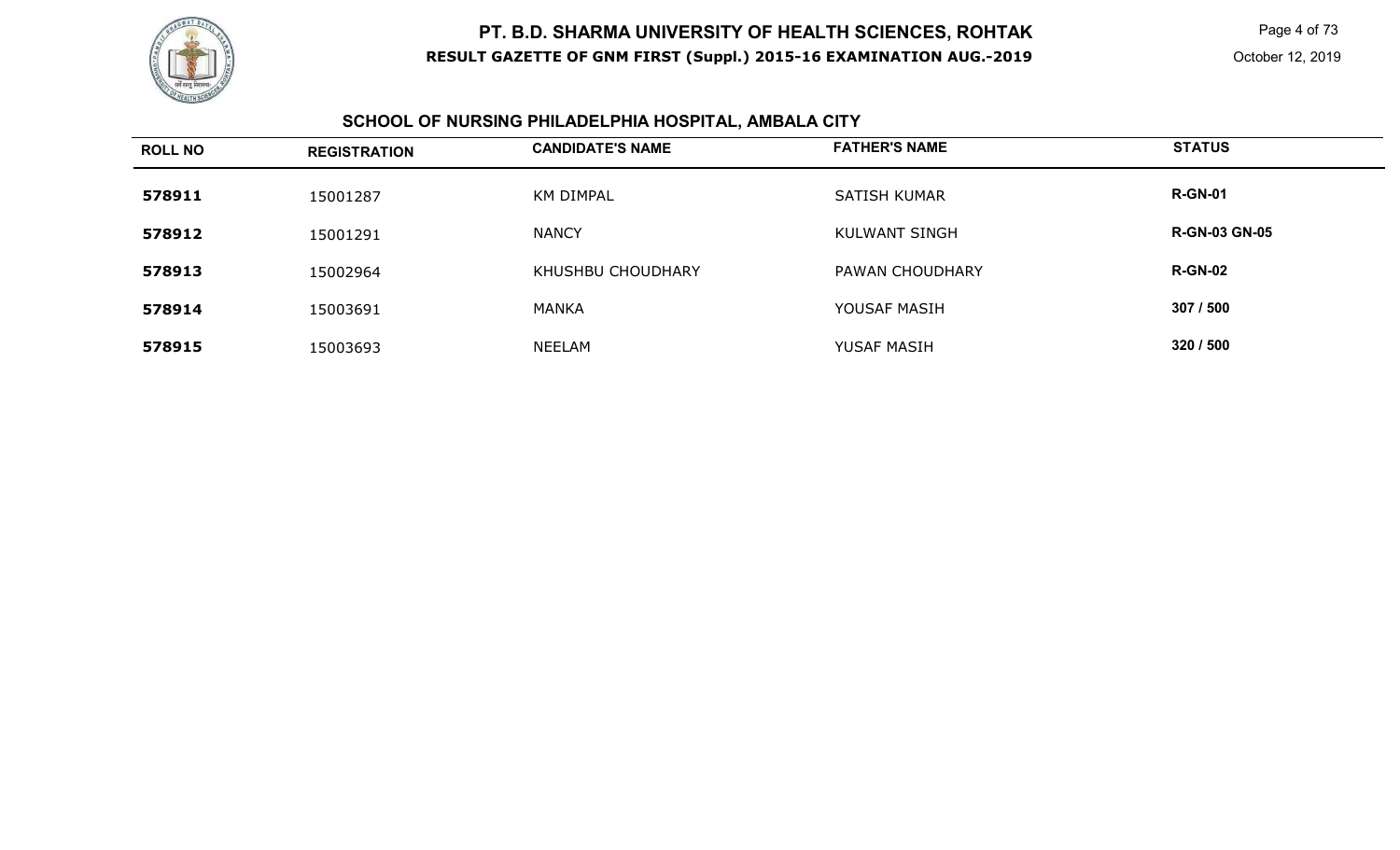

 Page 5 of 73 October 12, 2019

#### **EVEREST SCHOOL OF NURSING YAMUNA NAGAR**

| <b>ROLL NO</b> | <b>REGISTRATION</b> | <b>CANDIDATE'S NAME</b> | <b>FATHER'S NAME</b>  | <b>STATUS</b> |
|----------------|---------------------|-------------------------|-----------------------|---------------|
| 579031         | 15000766            | SONIA                   | <b>SITA RAM</b>       | 324 / 500     |
| 579032         | 15000767            | <b>KARAMJEET</b>        | <b>KRISHAN LAL</b>    | 323 / 500     |
| 579033         | 15000768            | KM PAYAL ALHERIA        | <b>BIJENDER KUMAR</b> | 317 / 500     |
| 579034         | 15000770            | SHILPA THAPA            | <b>BAHADUR THAPA</b>  | 315/500       |
| 579035         | 15000771            | RAJNI                   | <b>DHARAM PAL</b>     | 346 / 500     |
| 579036         | 15001900            | KM REENA DEVI           | <b>BHURU SINGH</b>    | 319 / 500     |
| 579037         | 15004240            | <b>RITU</b>             | <b>BIJENDER</b>       | 301 / 500     |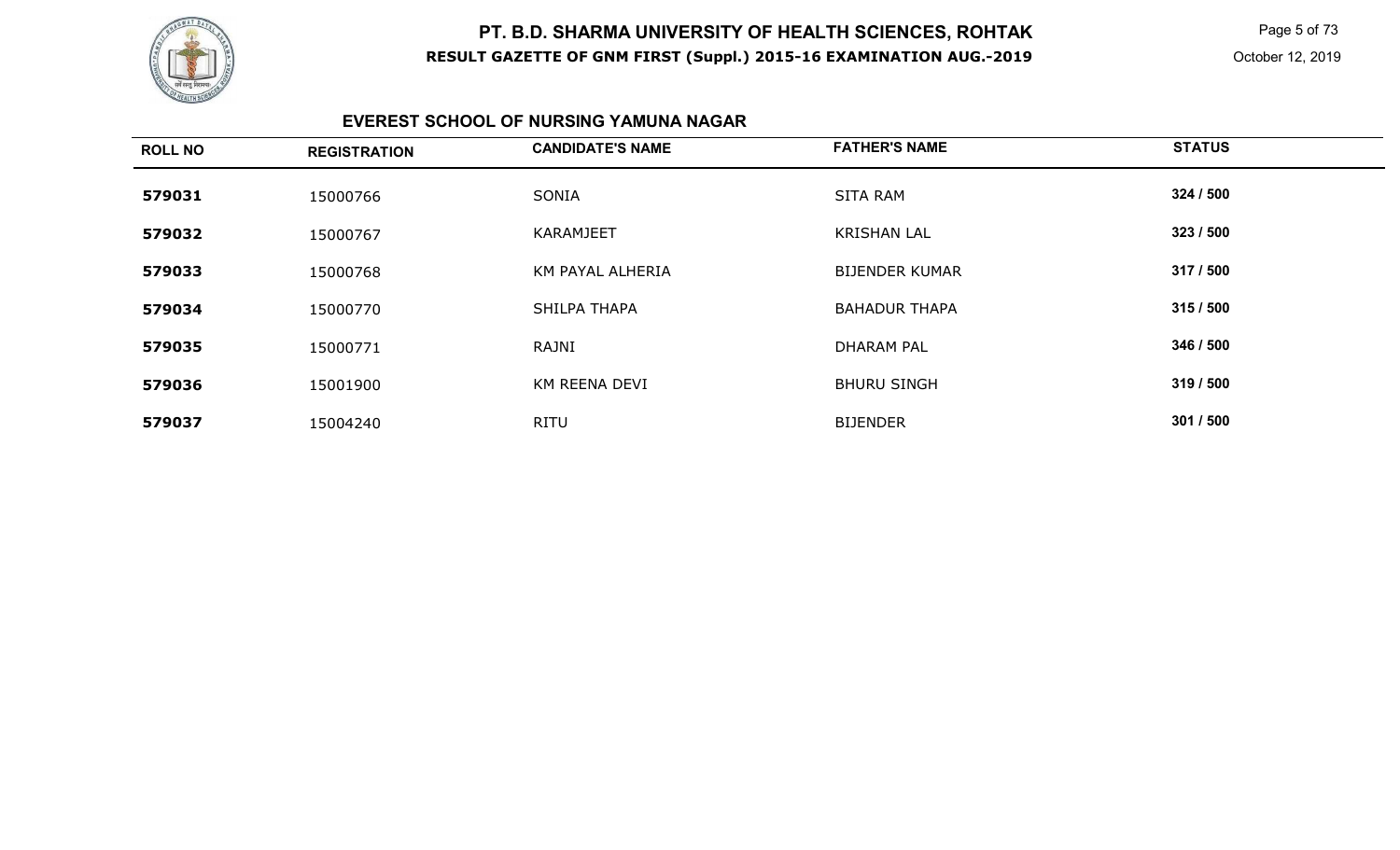

 Page 6 of 73 October 12, 2019

# **M. M. SCHOOL OF NURSING, MULLANA, DISTT. AMBALA**

| <b>ROLL NO</b> | <b>REGISTRATION</b> | <b>CANDIDATE'S NAME</b> | <b>FATHER'S NAME</b>  | <b>STATUS</b>             |
|----------------|---------------------|-------------------------|-----------------------|---------------------------|
| 579151         | 15000950            | NIRMALA DEVI            | YAAD RAM              | 332 / 500                 |
| 579152         | 15001002            | <b>SUMAN RANI</b>       | <b>GURJEET SINGH</b>  | 317 / 500                 |
| 579153         | 15001004            | MEENAKSHI               | <b>HUKAM CHAND</b>    | 320 / 500                 |
| 579154         | 15001490            | <b>KM PRATIMA</b>       | <b>BIRENDRA</b>       | 324 / 500                 |
| 579155         | 15001697            | PRIYANKA                | SANJEEV KUMAR         | 350 / 500                 |
| 579156         | 15001842            | <b>MEENU</b>            | RAJIV KUMAR           | 318 / 500                 |
| 579157         | 15002799            | <b>RAMANJEET KAUR</b>   | SAHAB SINGH           | 324 / 500                 |
| 579158         | 15002806            | NEERU DEVI              | <b>MUKESH KUMAR</b>   | 323 / 500                 |
| 579159         | 15002807            | KOMALPREET KAUR         | <b>SUKHJEET SINGH</b> | <b>R-GN-01</b>            |
| 579160         | 15002808            | SAKSHI                  | <b>NARESH KUMAR</b>   | R-GN-02 GN-03 GN-04 GN-05 |
| 579161         | 15002810            | SAPNA RANI              | <b>RAMESH KUMAR</b>   | 331 / 500                 |
| 579162         | 15002813            | SHIVANI SHARMA          | <b>NARESH PAL</b>     | 332 / 500                 |
| 579163         | 15003012            | CHANDERKANTA            | <b>ROSHAN LAL</b>     | 321 / 500                 |
| 579164         | 15003427            | MEENA DEVI              | <b>JAGIR SINGH</b>    | 300 / 500                 |
| 579165         | 15004119            | <b>SEEMA</b>            | <b>LAL CHAND</b>      | <b>R-GN-01 GN-04</b>      |
| 579166         | 15003382            | <b>MANJEET KAUR</b>     | <b>KIRAN KUMAR</b>    | 313 / 500                 |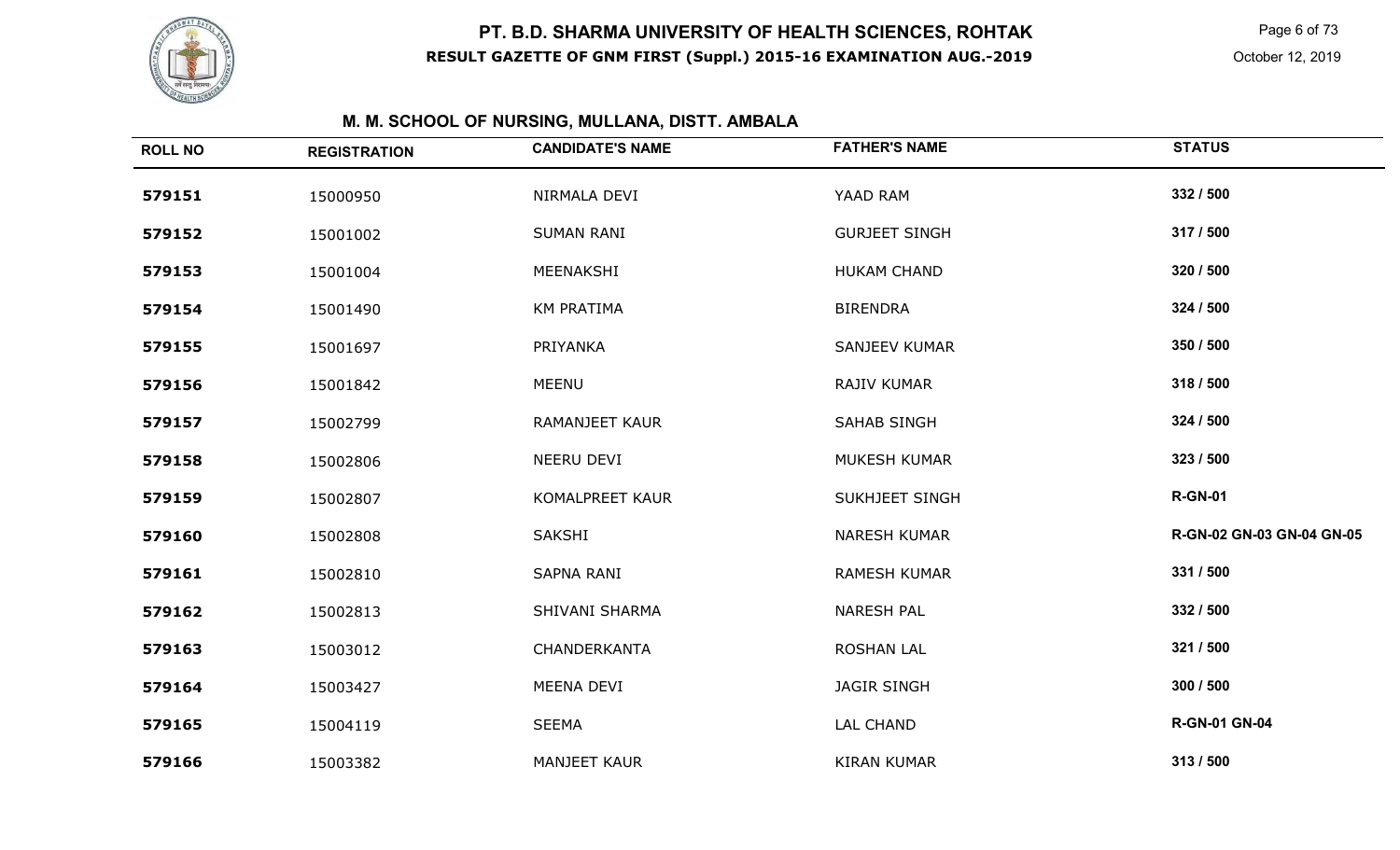

 Page 7 of 73 October 12, 2019

# **YAMUNA INSTITUTE OF NURSING, YAMUNA NAGAR**

| <b>ROLL NO</b> | <b>REGISTRATION</b> | <b>CANDIDATE'S NAME</b> | <b>FATHER'S NAME</b> | <b>STATUS</b>                                    |
|----------------|---------------------|-------------------------|----------------------|--------------------------------------------------|
| 579281         | 15000367            | PREETI                  | MOTI RAM             | 294 / 500                                        |
| 579282         | 15000514            | MONIKA DEVI             | <b>MAAN SINGH</b>    | 307 / 500                                        |
| 579283         | 15001646            | LALITA                  | <b>JAIPAL</b>        | <b>RLA</b>                                       |
| 579284         | 15002886            | <b>ANIL KUMAR</b>       | RAM TEJ              | <b>R-GN-01 GN-02 GN-03 GN-04</b><br><b>GN-05</b> |
| 579285         | 15002887            | <b>TARANUM</b>          | <b>SATPAL</b>        | 316 / 500                                        |
| 579286         | 15002891            | <b>SITA</b>             | <b>SUKHBIR SINGH</b> | 284 / 500                                        |
| 579287         | 15000519            | REKHA RANI              | <b>AGYA RAM</b>      | 296 / 500                                        |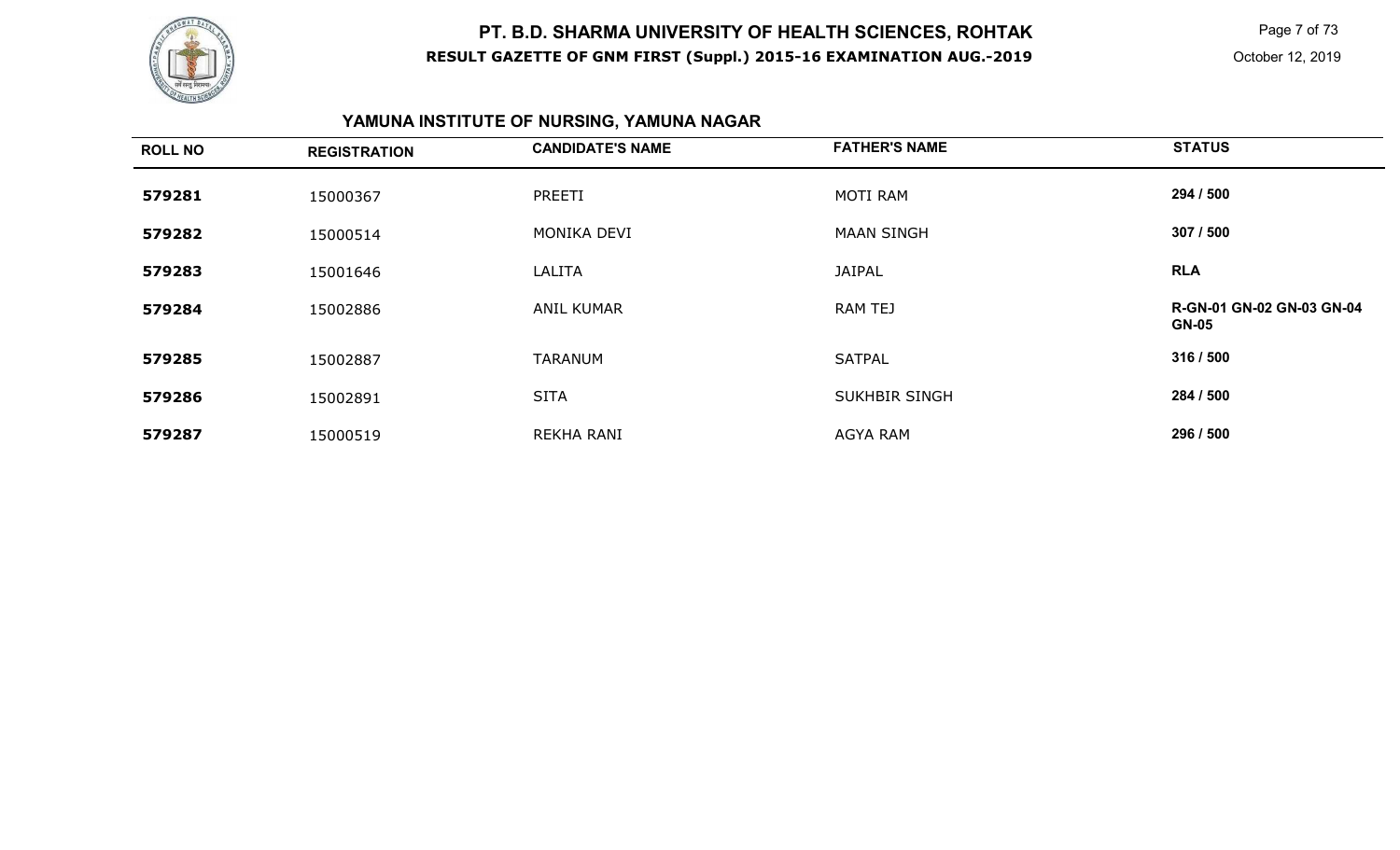

 Page 8 of 73 October 12, 2019

#### **BHARAT SCHOOL OF NURSING BABAIN KKR**

| <b>ROLL NO</b> | <b>REGISTRATION</b> | <b>CANDIDATE'S NAME</b> | <b>FATHER'S NAME</b>  | <b>STATUS</b>        |
|----------------|---------------------|-------------------------|-----------------------|----------------------|
| 579401         | 15003600            | <b>SAPNA RANI</b>       | <b>DARSHAN LAL</b>    | 322 / 500            |
| 579402         | 15003607            | AMAN KUMARI             | <b>SHAMSHER SINGH</b> | 315/500              |
| 579403         | 15003626            | REENA SAINI             | AJIT RAM              | 312/500              |
| 579404         | 15003637            | <b>POONAM</b>           | <b>SURESH KUMAR</b>   | 361 / 500            |
| 579405         | 15003696            | <b>TAMANNA</b>          | <b>SURESH KUMAR</b>   | 324 / 500            |
| 579406         | 15004004            | NISHA DEVI              | <b>JASMER SINGH</b>   | 294 / 500            |
| 579407         | 15004273            | POOJA RANI              | <b>PURAN CHAND</b>    | <b>R-GN-03 GN-05</b> |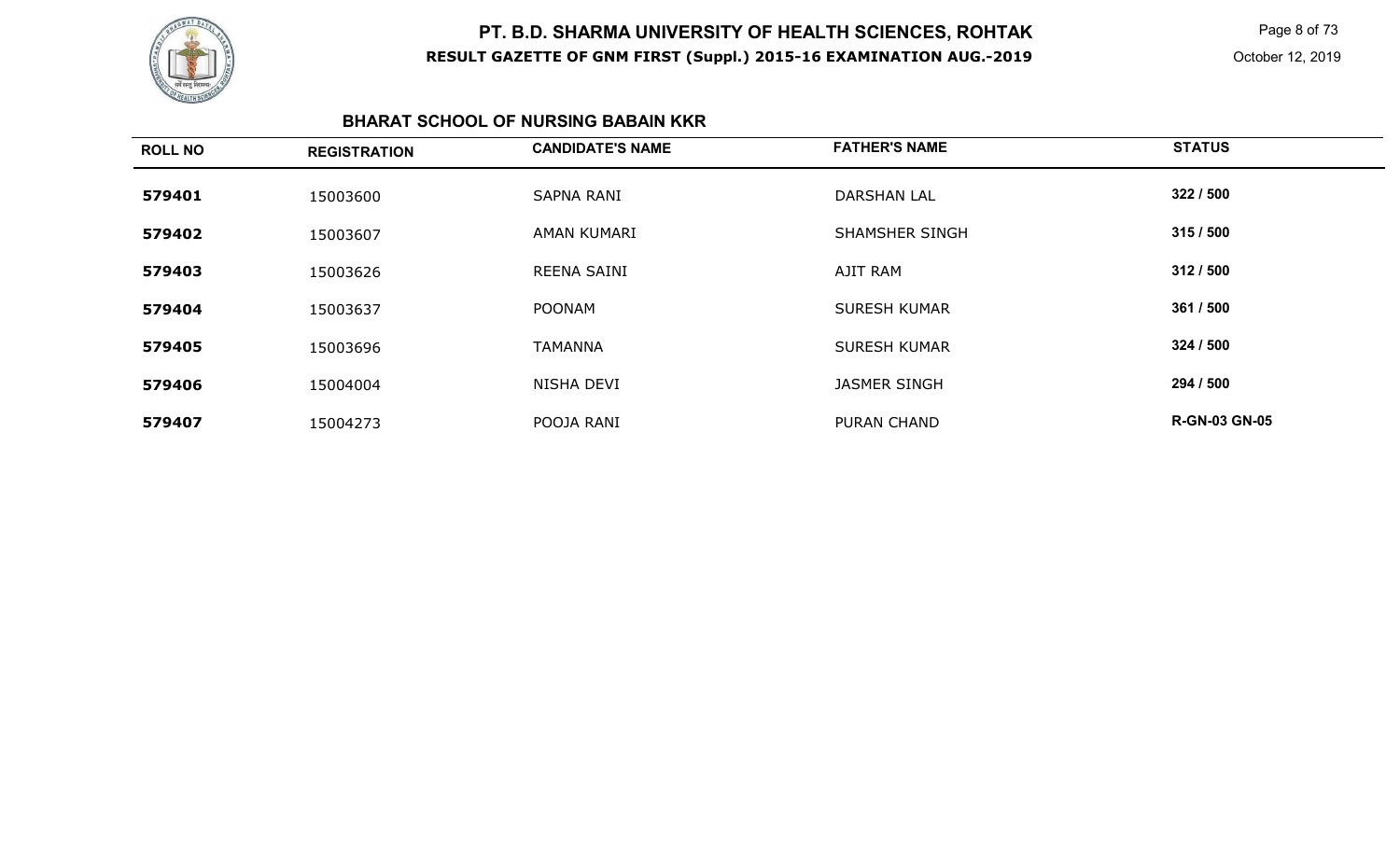

 Page 9 of 73 October 12, 2019

#### **MDN SCHOOL OF NURSING KALAYAT KAITHAL**

| <b>ROLL NO</b> | <b>REGISTRATION</b> | <b>CANDIDATE'S NAME</b> | <b>FATHER'S NAME</b> | <b>STATUS</b>                    |
|----------------|---------------------|-------------------------|----------------------|----------------------------------|
| 579531         | 15000645            | <b>REETU DEVI</b>       | <b>BALBIR SINGH</b>  | 354 / 500                        |
| 579532         | 15003431            | <b>URVASHI</b>          | KITAB SINGH          | 301/500                          |
| 579533         | 15003461            | SHIMLA DEVI             | <b>RATAN SINGH</b>   | <b>R-GN-01 GN-03 GN-04 GN-05</b> |
| 579534         | 15004717            | <b>SHABNAM RANI</b>     | <b>JAI BHAGWAN</b>   | <b>R-GN-04</b>                   |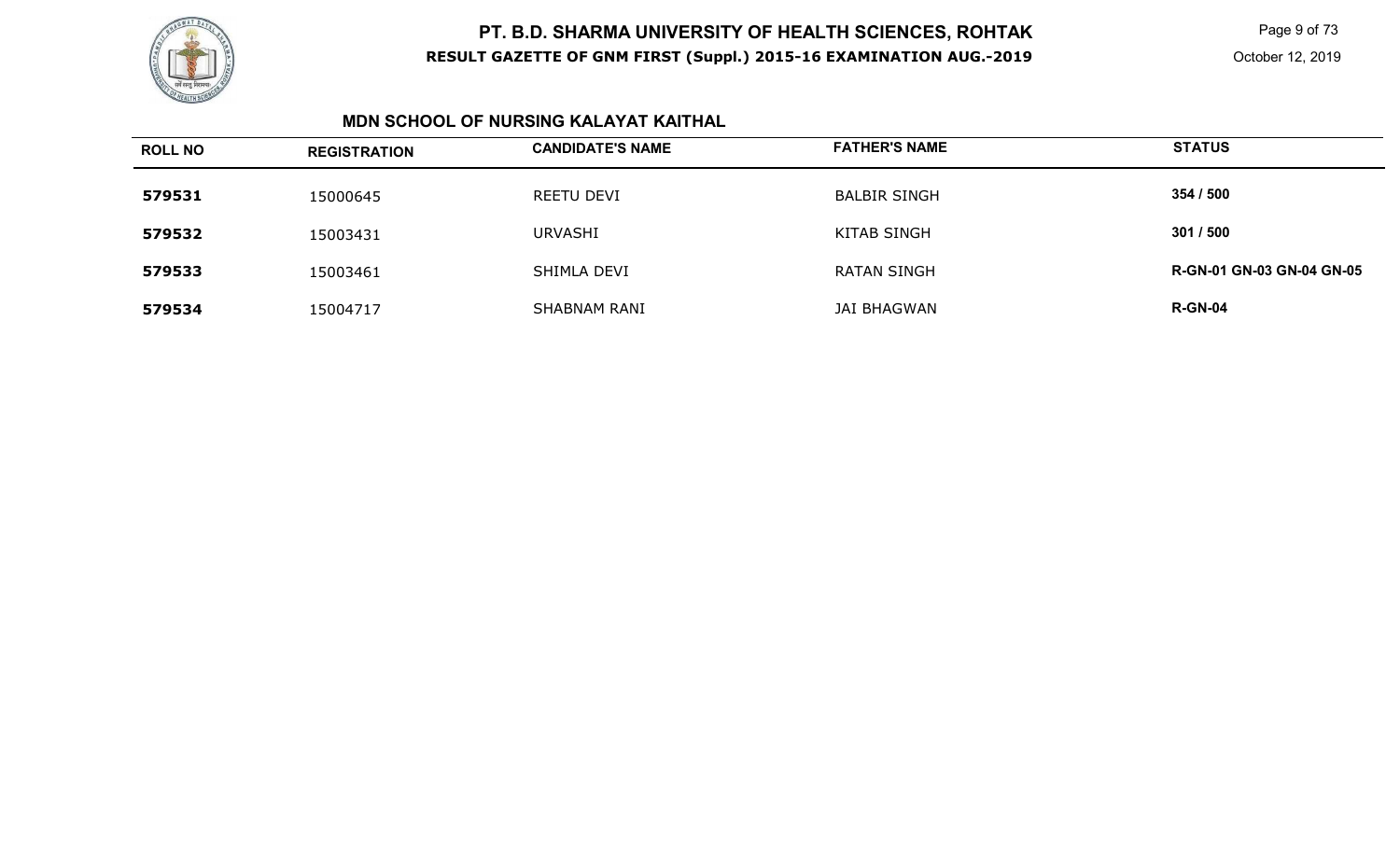

 Page 10 of 73 October 12, 2019

### **RAMA SCHOOL OF NURSING KAITHAL**

| <b>ROLL NO</b> | <b>REGISTRATION</b> | <b>CANDIDATE'S NAME</b> | <b>FATHER'S NAME</b> | <b>STATUS</b>                    |
|----------------|---------------------|-------------------------|----------------------|----------------------------------|
| 579651         | 15003865            | KOMAL DEVI              | <b>LACHMAN RAM</b>   | <b>R-GN-02 GN-03 GN-04 GN-05</b> |
| 579652         | 15004239            | <b>GEETU RANI</b>       | <b>BALKAR RAM</b>    | <b>R-GN-02</b>                   |
| 579653         | 15004593            | <b>KOMAL</b>            | <b>SHALINDER</b>     | 286 / 500                        |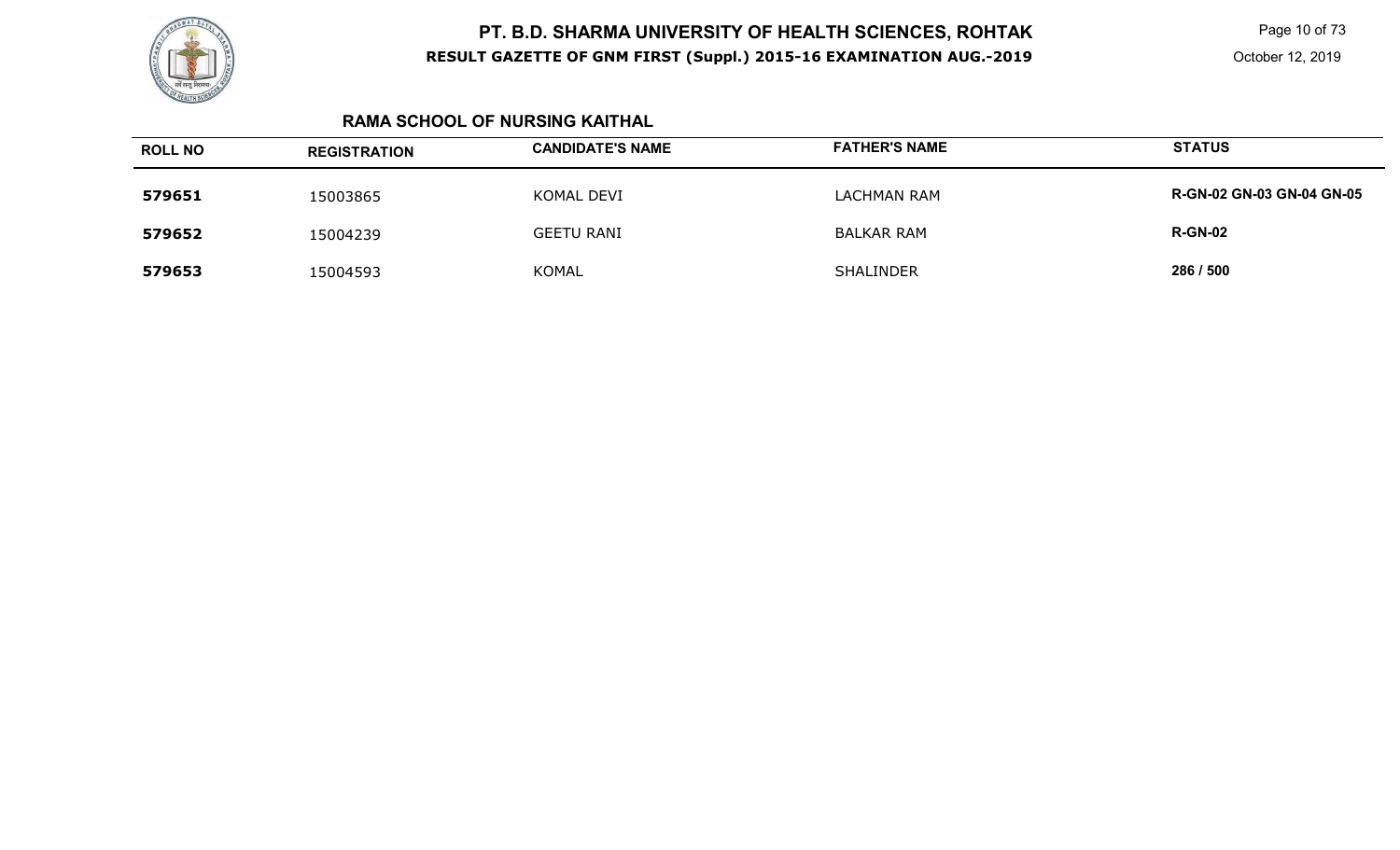

 Page 11 of 73 October 12, 2019

### **PARAMJYOTI SCHOOL OF NURSING SIWAN KTL**

| <b>ROLL NO</b> | <b>REGISTRATION</b> | <b>CANDIDATE'S NAME</b> | <b>FATHER'S NAME</b> | <b>STATUS</b>  |
|----------------|---------------------|-------------------------|----------------------|----------------|
| 579771         | 15001509            | KAVITA DEVI             | <b>SUBE SINGH</b>    | <b>R-GN-01</b> |
| 579772         | 15001748            | <b>GAGANDEEP KAUR</b>   | <b>BHOLA SINGH</b>   | 317 / 500      |
| 579773         | 15004793            | SONIA DEVI              | <b>BILLUKUMAR</b>    | 309/500        |
| 579774         | 15004803            | <b>SONIYA</b>           | SURENDER SINGH       | 281 / 500      |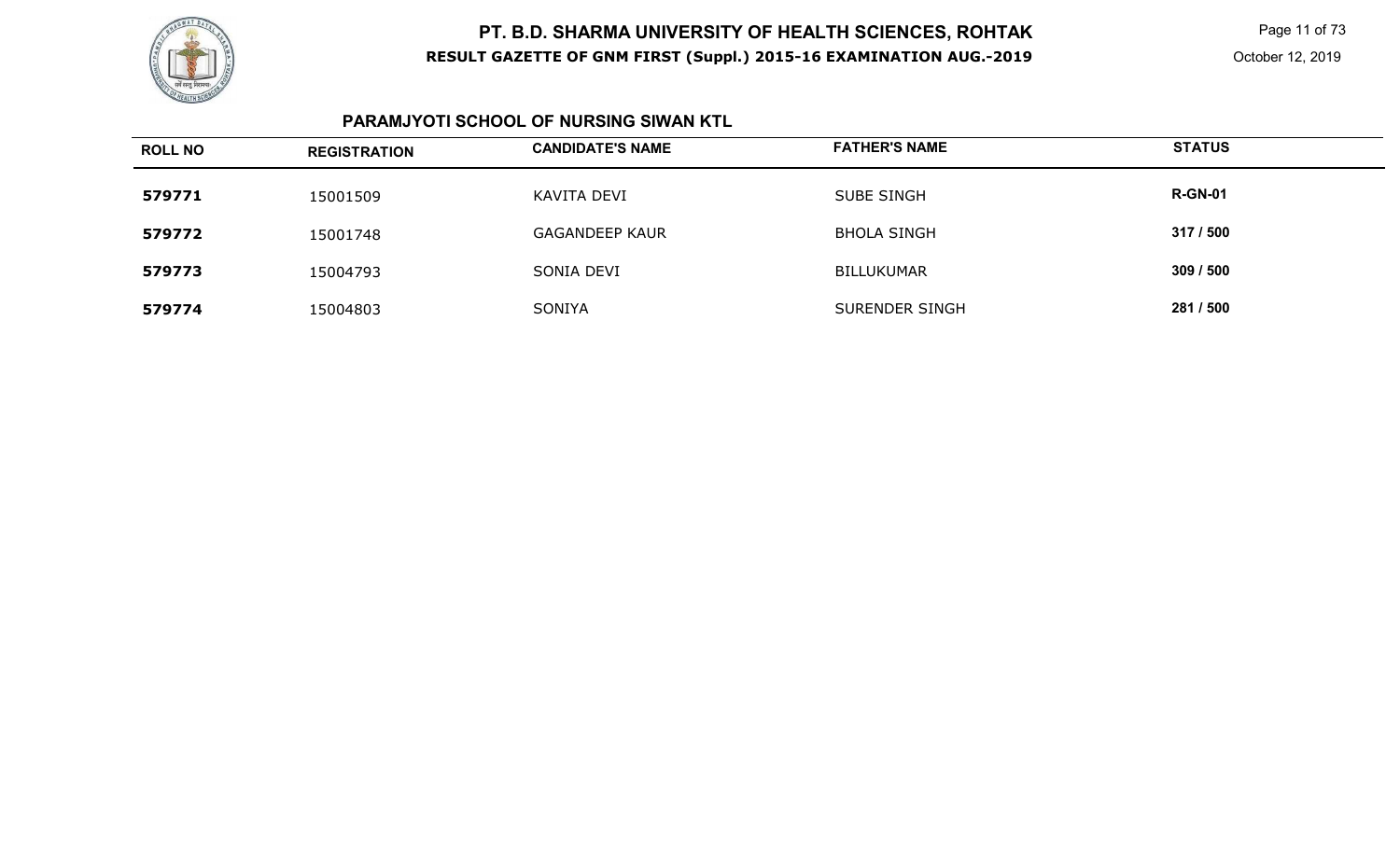

Page 12 of 73

October 12, 2019

# **RP INDERPARASTHA INSTITUTE OF MEDICAL SCIENCES, KARNAL**

| <b>ROLL NO</b> | <b>REGISTRATION</b> | <b>CANDIDATE'S NAME</b> | <b>FATHER'S NAME</b> | <b>STATUS</b>                    |
|----------------|---------------------|-------------------------|----------------------|----------------------------------|
| 579881         | 15000926            | <b>SUSHMA</b>           | KARAMBIR             | 309 / 500                        |
| 579882         | 15003022            | <b>SAWETA SHARMA</b>    | <b>SUMER CHAND</b>   | <b>R-GN-01 GN-02 GN-03 GN-05</b> |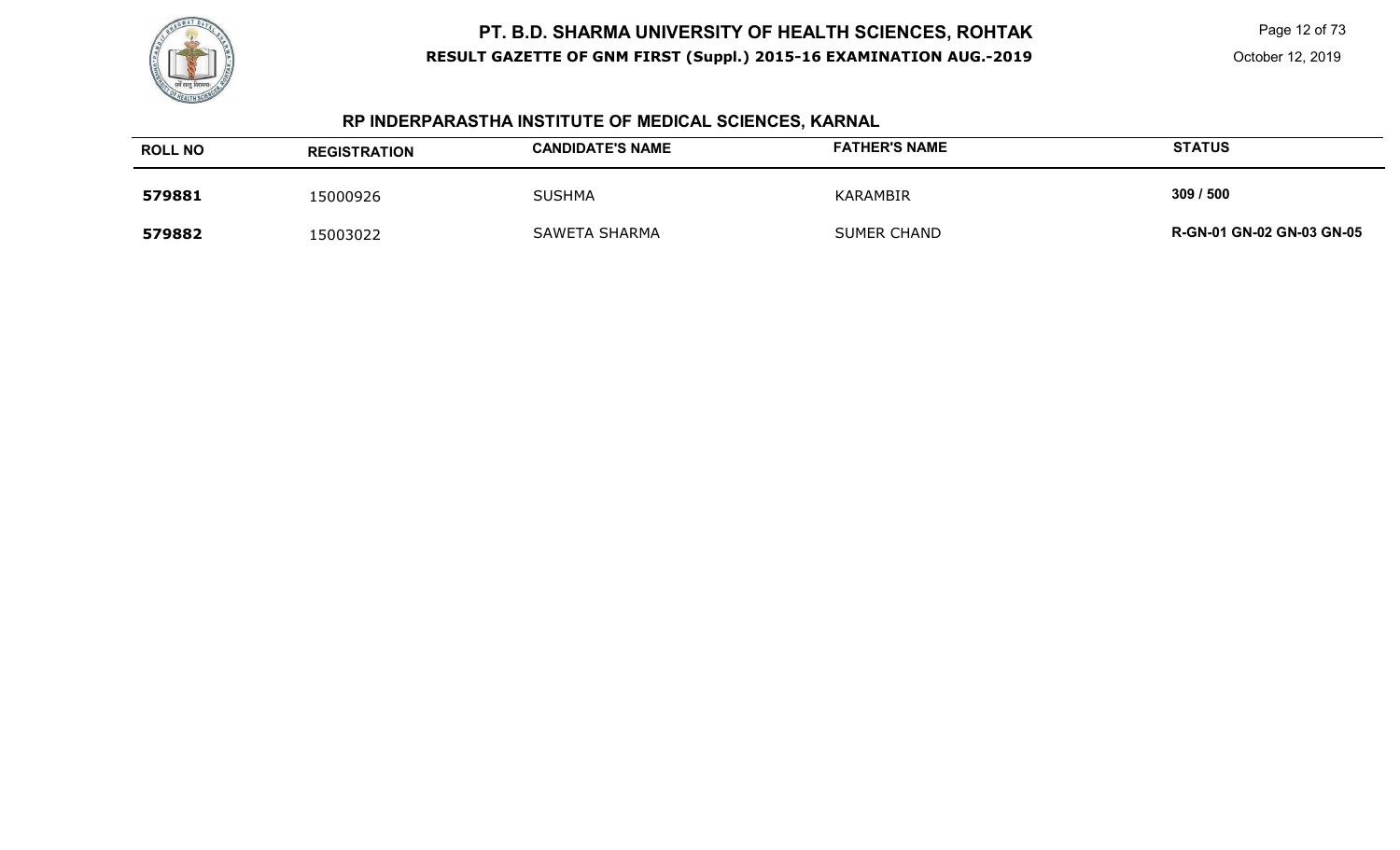

Page 13 of 73

#### **KAPISTHAL INSTITUTE OF MEDICAL SCIENCE & NURSING, GHARARSI (KURUKSHETRA)**

| <b>ROLL NO</b> | <b>REGISTRATION</b> | <b>CANDIDATE'S NAME</b> | <b>FATHER'S NAME</b> | <b>STATUS</b> |
|----------------|---------------------|-------------------------|----------------------|---------------|
| 580001         | 5005458             | <b>KUSUM RANI</b>       | <b>RANDHIR SINGH</b> | 321 / 500     |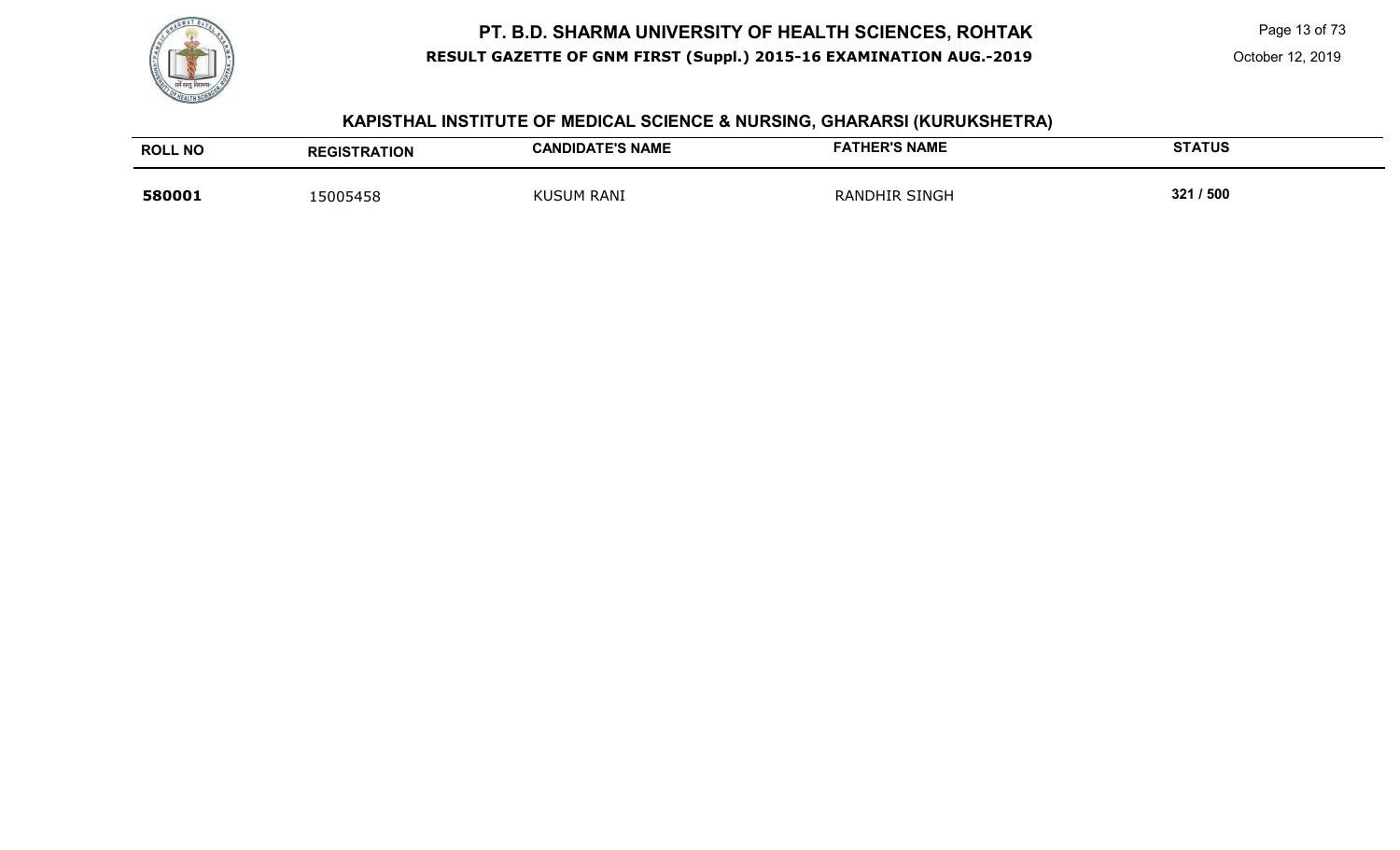

Page 14 of 73

# **RURAL NURSING TRAINING INSTITUTE, SONEPAT**

| <b>ROLL NO</b> | <b>REGISTRATION</b> | <b>CANDIDATE'S NAME</b> | <b>FATHER'S NAME</b> | <b>STATUS</b> |
|----------------|---------------------|-------------------------|----------------------|---------------|
| 580051         | 15003766            | DEVI<br><b>AART</b>     | RAM KISHAN           | 322 / 500     |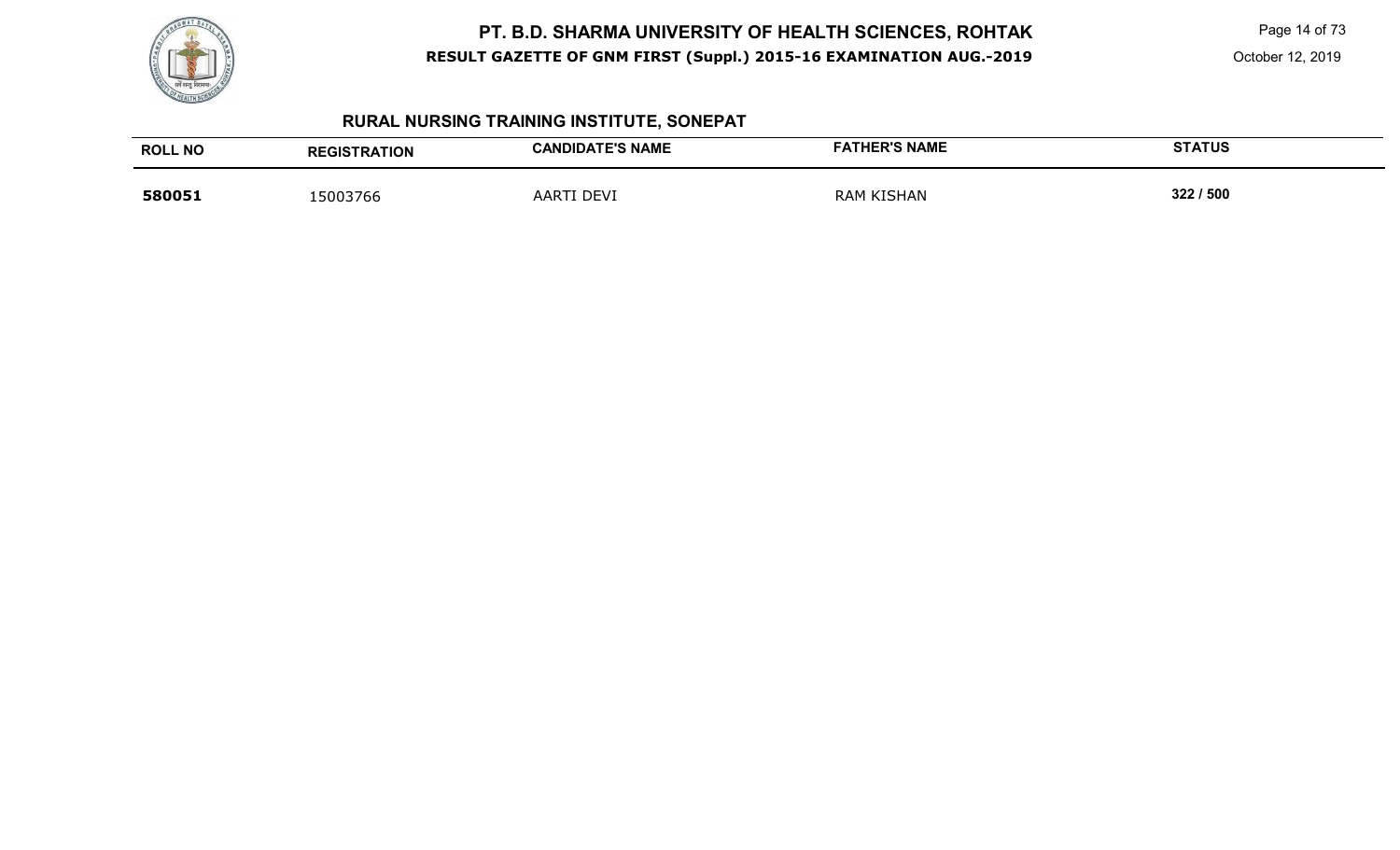

 Page 15 of 73 October 12, 2019

#### **HAPPY CHILD COLLEGE OF NURSING SONEPAT**

| <b>ROLL NO</b> | <b>REGISTRATION</b> | <b>CANDIDATE'S NAME</b> | <b>FATHER'S NAME</b>  | <b>STATUS</b> |
|----------------|---------------------|-------------------------|-----------------------|---------------|
| 580161         | 15000848            | <b>ANJALI</b>           | <b>SURESH MANN</b>    | 308 / 500     |
| 580162         | 15002119            | <b>ANKITA</b>           | <b>JITENDER DABAS</b> | 304 / 500     |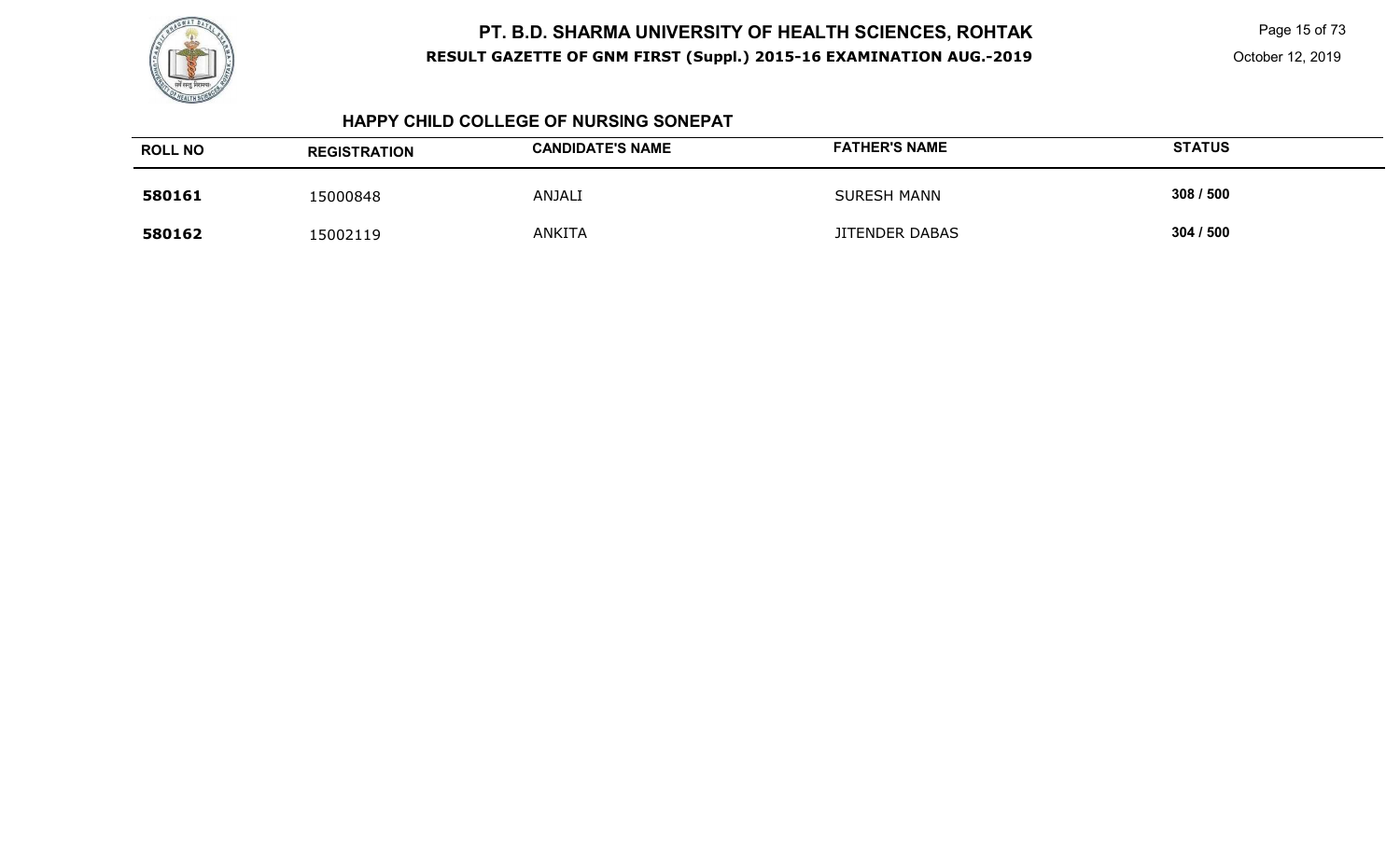

 Page 16 of 73 October 12, 2019

#### **CHANDERMUKHI SCHOOL OF NURSING GOHANA**

| <b>ROLL NO</b> | <b>REGISTRATION</b> | <b>CANDIDATE'S NAME</b> | <b>FATHER'S NAME</b> | <b>STATUS</b>        |
|----------------|---------------------|-------------------------|----------------------|----------------------|
| 580281         | 15000720            | BABITA KUMARI           | <b>MAKKAR SINGH</b>  | 323 / 500            |
| 580282         | 15000736            | PINKI                   | <b>OM PARKASH</b>    | <b>R-GN-02</b>       |
| 580283         | 15002192            | <b>PUNAM</b>            | <b>DALBIR</b>        | <b>R-GN-01 GN-02</b> |
| 580284         | 15002612            | SONIA                   | <b>ANAND</b>         | 317 / 500            |
| 580285         | 15004667            | <b>KOMAL</b>            | <b>SHIV KUMAR</b>    | 282 / 500            |
| 580286         | 15004961            | <b>JYOTI</b>            | <b>RAJ KUMAR</b>     | 300 / 500            |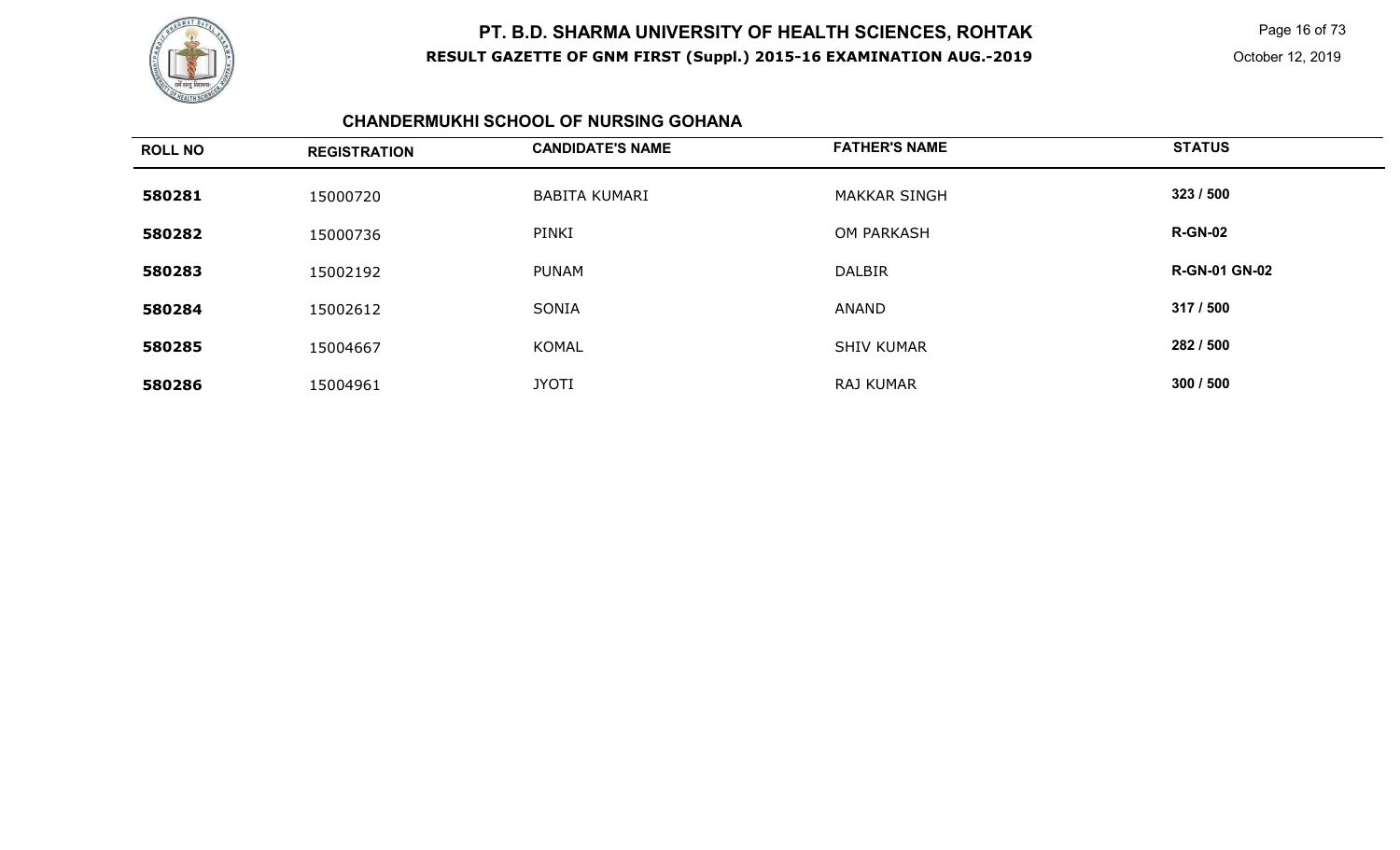

 Page 17 of 73 October 12, 2019

# **BHARAT INSTITUTE OF NURSING, SONIPAT**

| <b>ROLL NO</b> | <b>REGISTRATION</b> | <b>CANDIDATE'S NAME</b> | <b>FATHER'S NAME</b>   | <b>STATUS</b>  |
|----------------|---------------------|-------------------------|------------------------|----------------|
| 580421         | 15000363            | MINAKSHI                | SATYAWAN               | 288 / 500      |
| 580422         | 15001845            | ANUPAMA                 | <b>KRISHAN CHANDER</b> | 308 / 500      |
| 580423         | 15002709            | <b>KRISHNA</b>          | <b>RANDHIR SINGH</b>   | 294 / 500      |
| 580424         | 15004065            | MONIKA                  | <b>SURENDER</b>        | 337 / 500      |
| 580425         | 15004265            | <b>SHILPA</b>           | <b>RANBIR SINGH</b>    | <b>R-GN-01</b> |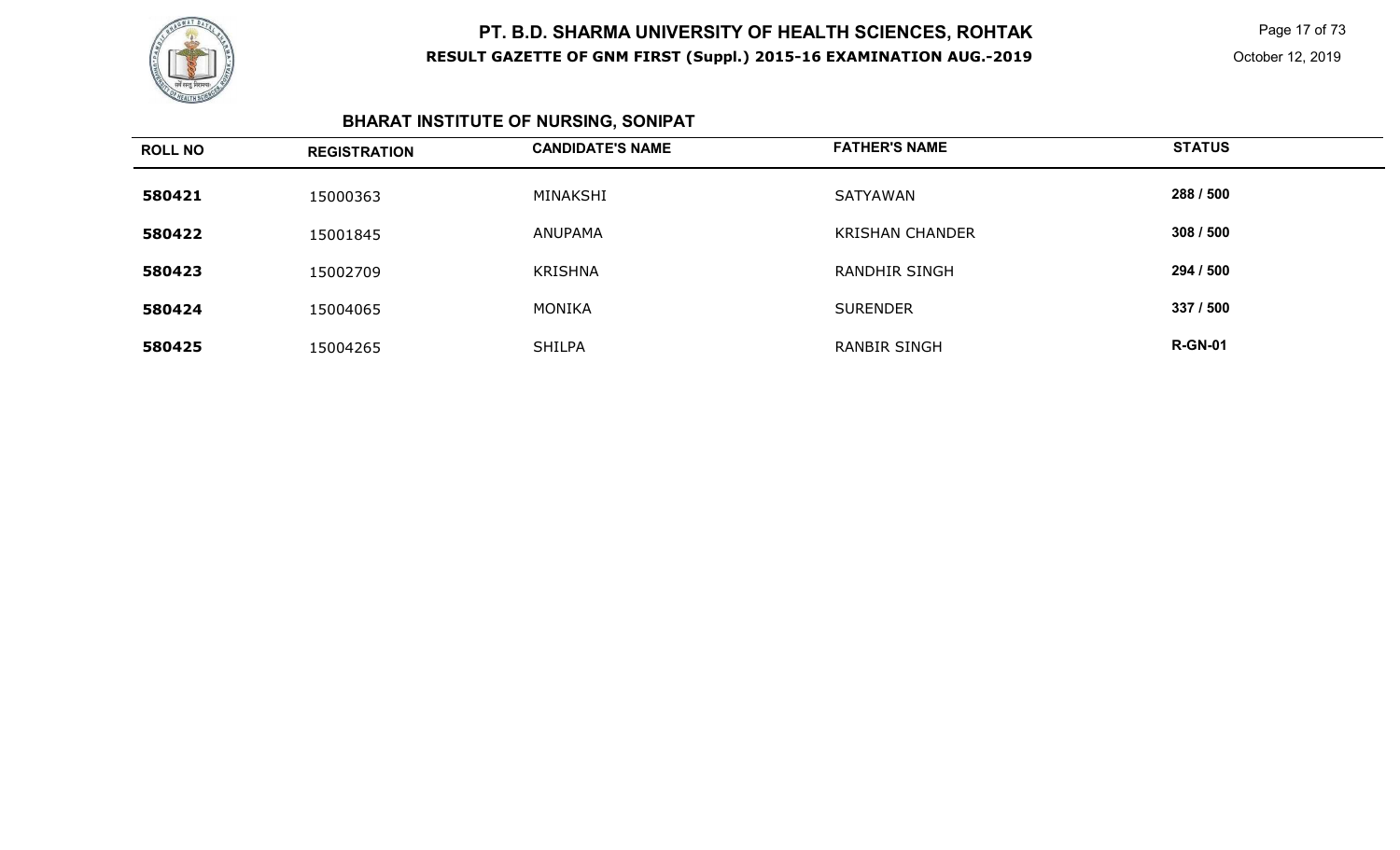

 Page 18 of 73 October 12, 2019

### **D.C JAIN COLLEGE OF NURSING SONIPAT**

| <b>ROLL NO</b> | <b>REGISTRATION</b> | <b>CANDIDATE'S NAME</b> | <b>FATHER'S NAME</b>      | <b>STATUS</b>        |
|----------------|---------------------|-------------------------|---------------------------|----------------------|
| 580551         | 15003847            | RACHANA CHAUDHARY       | <b>RANDHIR</b>            | <b>R-GN-01</b>       |
| 580552         | 15004185            | <b>SONIA</b>            | <b>BALBIR SINGH</b>       | 309 / 500            |
| 580553         | 15004404            | <b>NEELAM</b>           | RAJBIR                    | <b>R-GN-01 GN-02</b> |
| 580554         | 15005008            | <b>RITU</b>             | <b>OM PARKASH</b>         | <b>R-GN-01</b>       |
| 580555         | 15005010            | <b>KAJAL RANI</b>       | <b>OM PRAKASH</b>         | <b>R-GN-01</b>       |
| 580556         | 15005021            | <b>SUSHAMA</b>          | <b>SATBIR SINGH</b>       | <b>R-GN-01</b>       |
| 580557         | 15005038            | <b>SEEMA</b>            | <b>VED PRAKASH SHARMA</b> | <b>R-GN-03 GN-05</b> |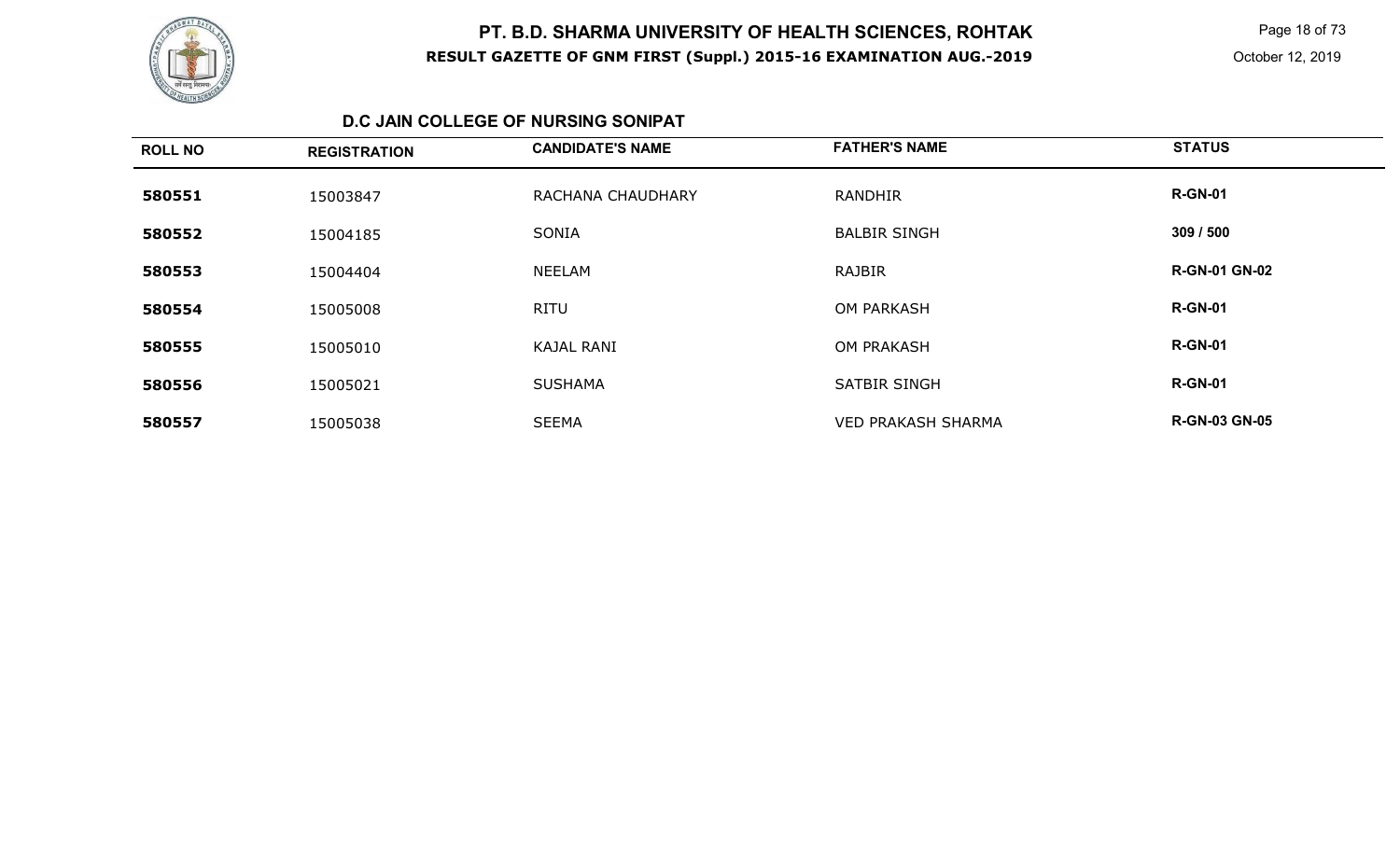

 Page 19 of 73 October 12, 2019

#### **ADARSH SCHOOL OF NURSING MADINA ROHTAK**

| <b>ROLL NO</b> | <b>REGISTRATION</b> | <b>CANDIDATE'S NAME</b> | <b>FATHER'S NAME</b> | <b>STATUS</b>  |
|----------------|---------------------|-------------------------|----------------------|----------------|
| 580681         | 15004289            | <b>SWEETY</b>           | <b>SATAY NARAYAN</b> | <b>R-GN-01</b> |
| 580682         | G100013             | <b>SUSHMA</b>           | <b>PURAN SINGH</b>   | <b>R-GN-01</b> |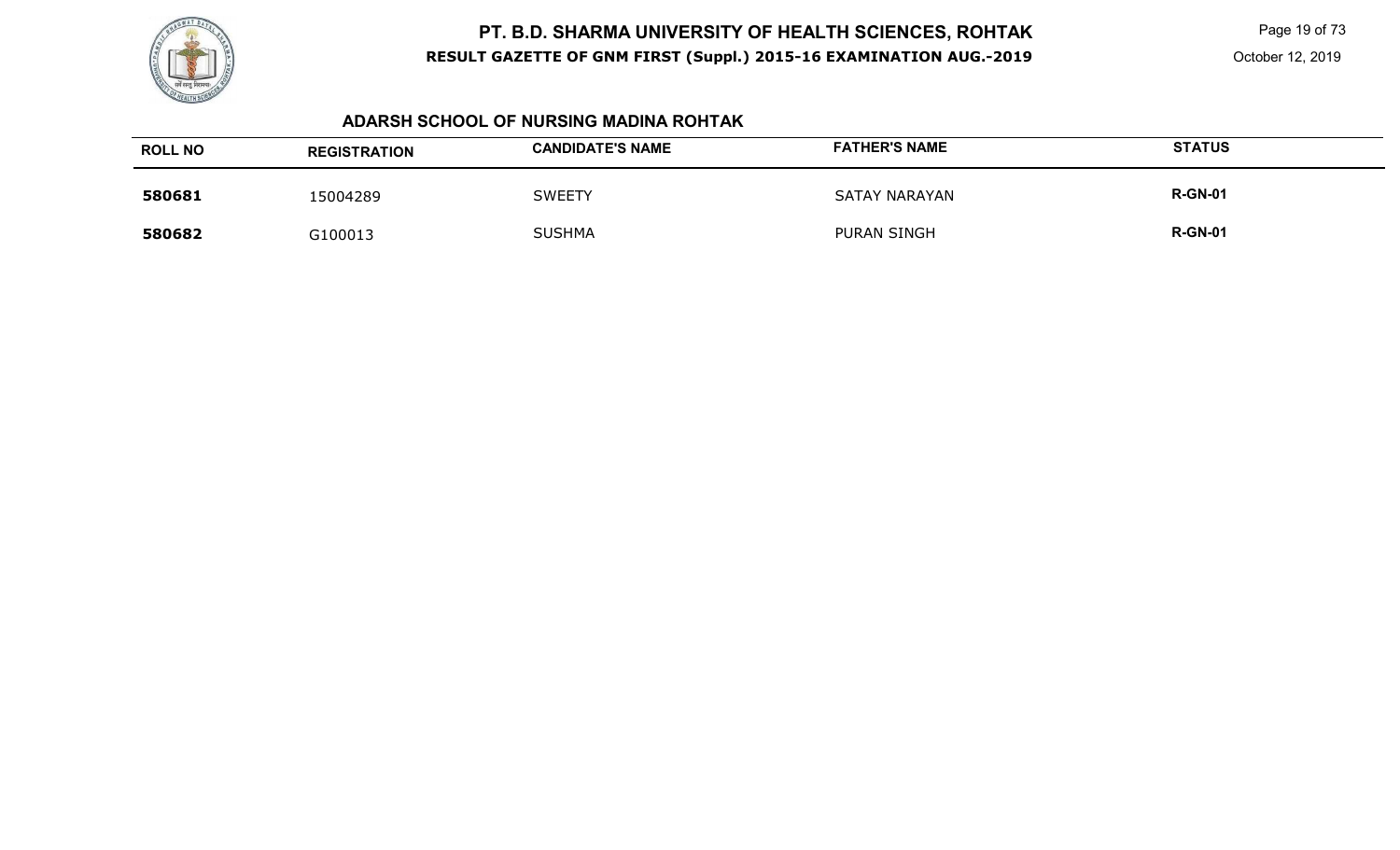

 Page 20 of 73 October 12, 2019

### **SHRI BABA MASTNATH NURSING INST.ASTHAL BOHAR RTK**

| <b>ROLL NO</b> | <b>REGISTRATION</b> | <b>CANDIDATE'S NAME</b> | <b>FATHER'S NAME</b> | <b>STATUS</b>  |
|----------------|---------------------|-------------------------|----------------------|----------------|
| 580801         | 15005521            | <b>RENU</b>             | SHRI KRISHAN         | 287 / 500      |
| 580802         | 15005534            | <b>SARITA</b>           | <b>BHAGWANDAS</b>    | 324 / 500      |
| 580803         | 15005426            | SULEKH KUMARI           | <b>KARAN SINGH</b>   | 323 / 500      |
| 580804         | 5005431             | <b>YACHNA</b>           | <b>SURESH KUMAR</b>  | <b>R-GN-01</b> |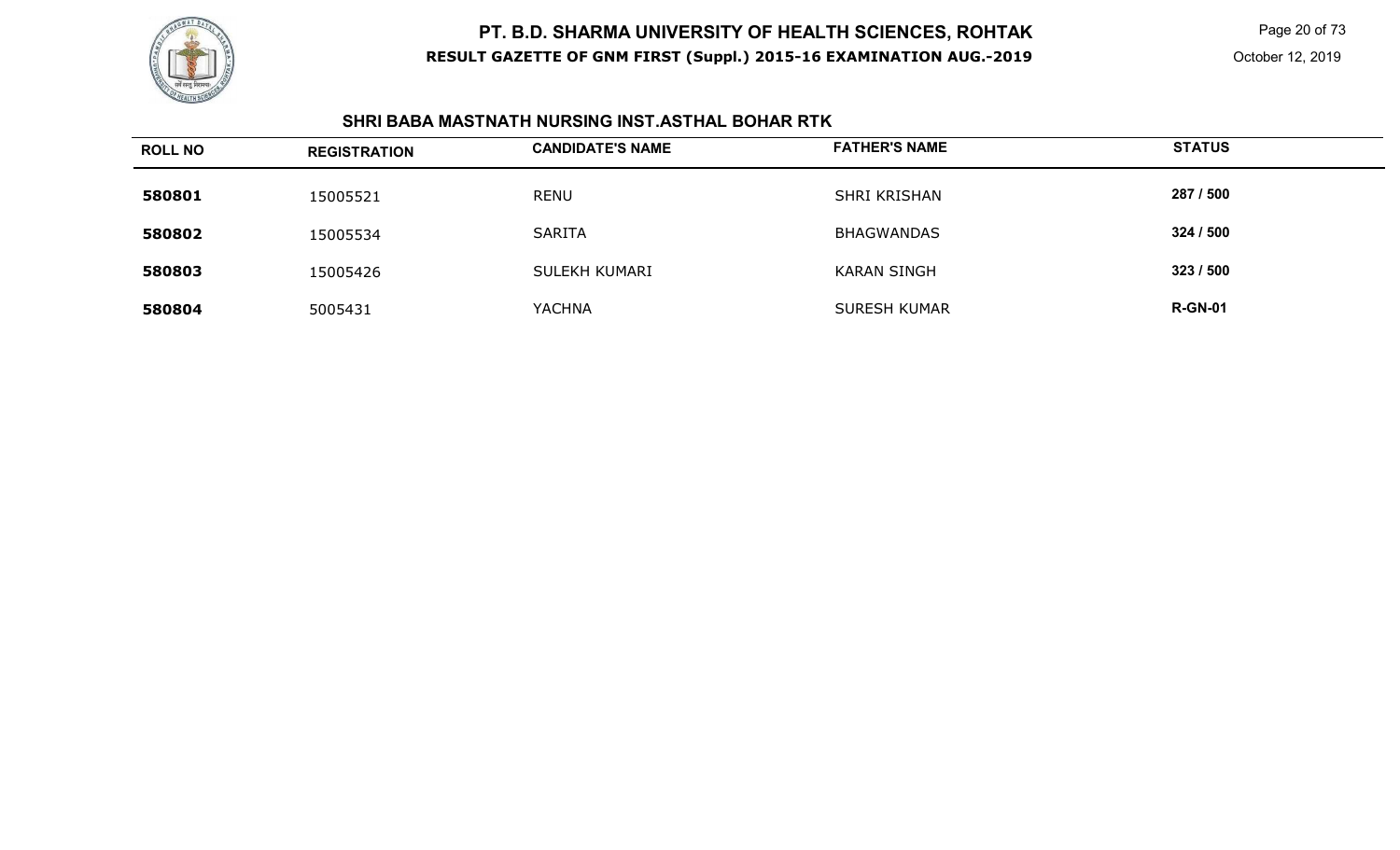

 Page 21 of 73 October 12, 2019

# **PARAMOUNT SCHOOL OF NURSING,CHHUCHHAKWAS, JHAJJAR**

| <b>ROLL NO</b> | <b>REGISTRATION</b> | <b>CANDIDATE'S NAME</b> | <b>FATHER'S NAME</b> | <b>STATUS</b> |
|----------------|---------------------|-------------------------|----------------------|---------------|
| 580921         | 15000092            | <b>RAVINA</b>           | <b>SATBIR</b>        | 304 / 500     |
| 580922         | 15000380            | MONIKA                  | PAWAN KUMAR          | 294 / 500     |
| 580923         | 15000508            | MONIKA                  | SOMBIR               | 309 / 500     |
| 580924         | 15001442            | NISHA DEVI              | <b>JAIKISHAN</b>     | 288 / 500     |
| 580925         | 15001747            | <b>REENA RANI</b>       | <b>MAHAVEER</b>      | 317 / 500     |
| 580926         | 15002037            | PREETI                  | RAMBIR               | 316 / 500     |
| 580927         | 15002174            | ANJALI                  | JAG PAL SINGH        | 325/500       |
| 580928         | 15002211            | PINKI                   | <b>KARAMVEER</b>     | 347 / 500     |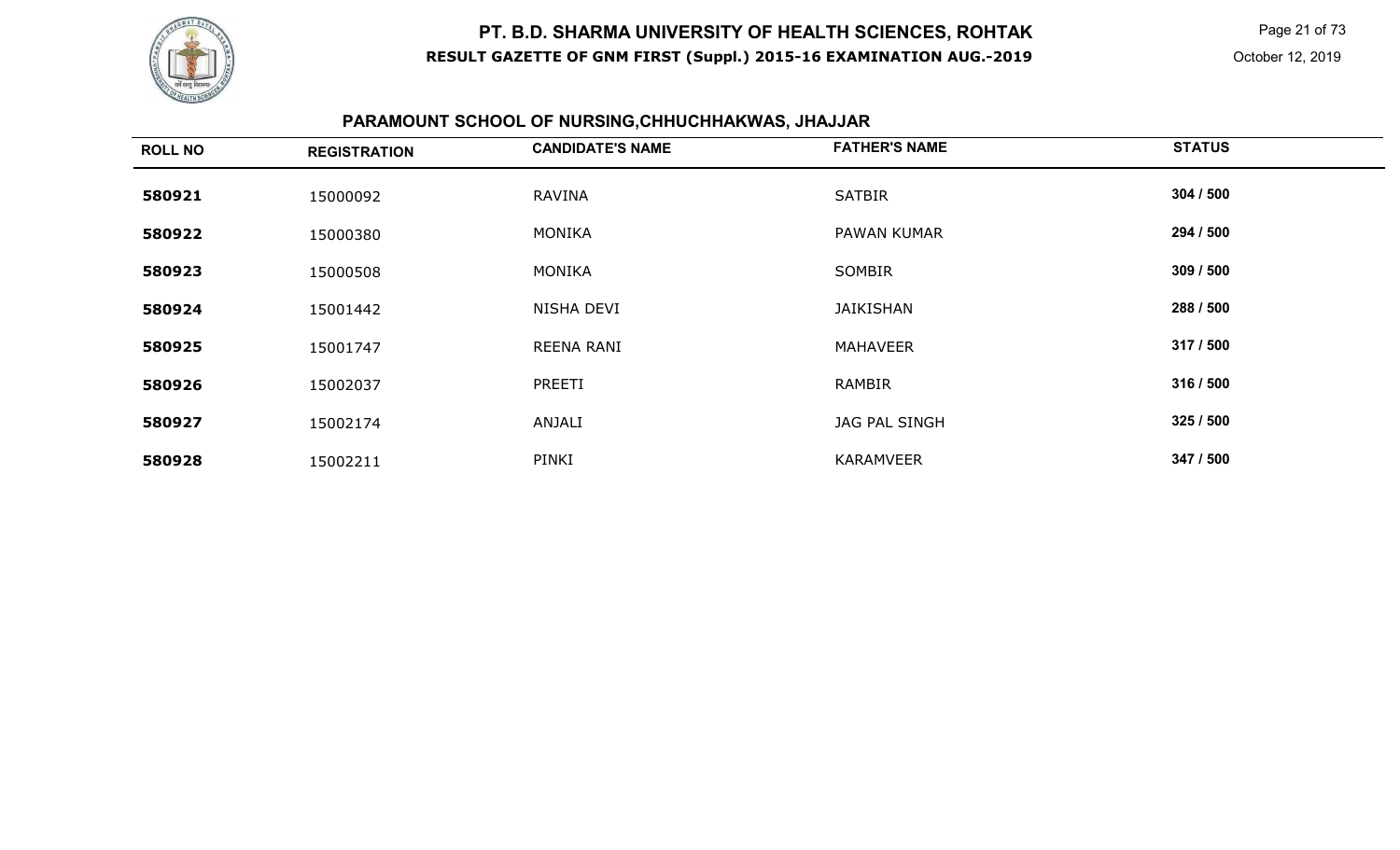

Page 22 of 73

October 12, 2019

#### **SHREE BALAJI SCHOOL OF NURSING NARWANA JIND**

| <b>ROLL NO</b> | <b>REGISTRATION</b> | <b>CANDIDATE'S NAME</b> | <b>FATHER'S NAME</b> | <b>STATUS</b> |
|----------------|---------------------|-------------------------|----------------------|---------------|
| 581051         | 15003964            | <b>RENU</b>             | RAMKISHAN            | 309 / 500     |
| 581052         | 15004010            | <b>KIRAN RANI</b>       | RAJ PAL              | 312/500       |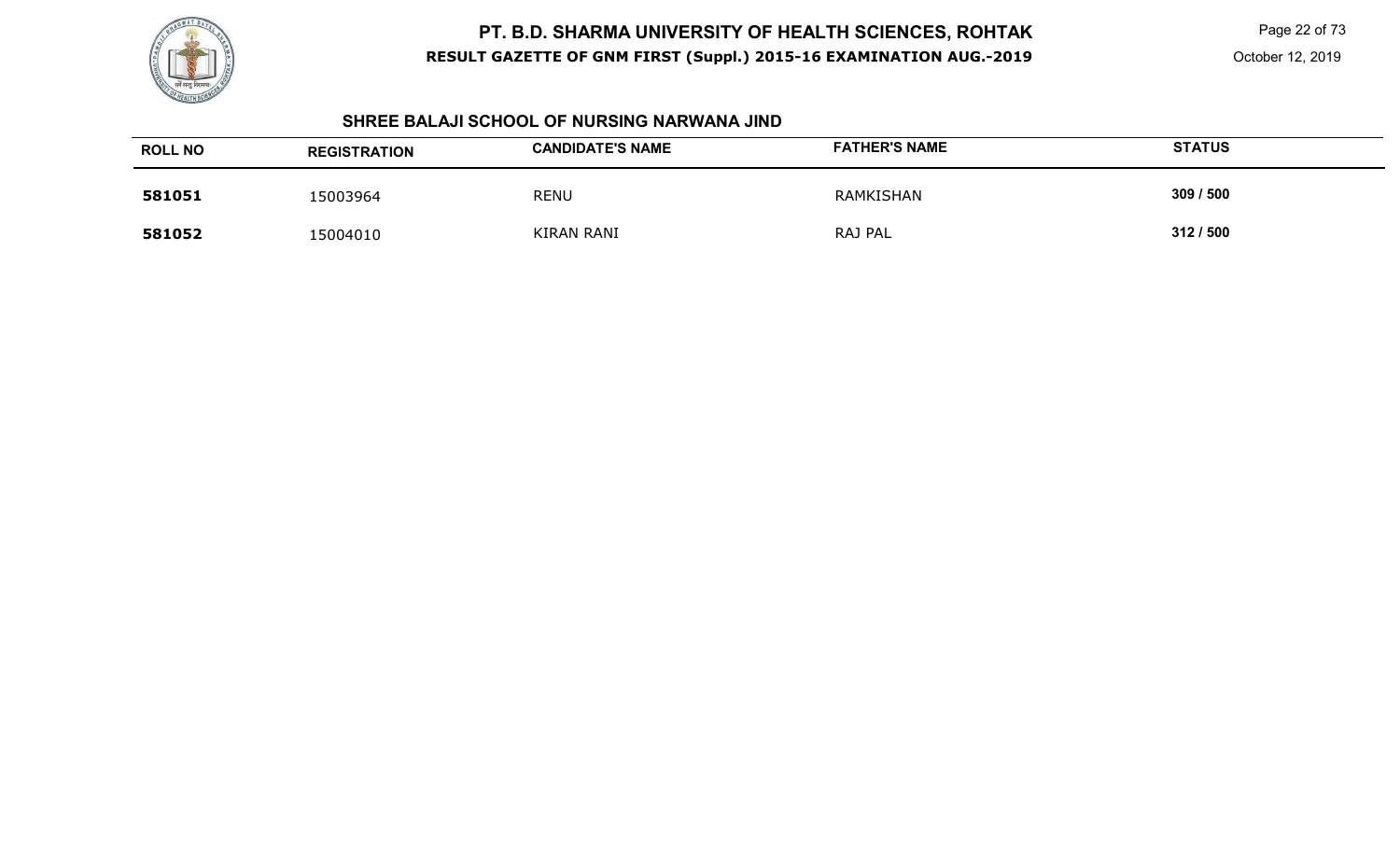

 Page 23 of 73 October 12, 2019

# **B.D.M. COLLEGE OF NURSING, CHHUCHHAKWAS, JHAJJAR**

| <b>ROLL NO</b> | <b>REGISTRATION</b> | <b>CANDIDATE'S NAME</b> | <b>FATHER'S NAME</b> | <b>STATUS</b> |
|----------------|---------------------|-------------------------|----------------------|---------------|
| 581111         | 15001839            | PARMESHVARI             | <b>LEELA RAM</b>     | 359 / 500     |
| 581112         | 15003123            | <b>POOJA</b>            | RAJBIR               | 375 / 500     |
| 581113         | 15003284            | MANISHA                 | <b>RAJKUMAR</b>      | 339 / 500     |
| 581114         | 15005423            | <b>SWEETY</b>           | <b>JITENDER</b>      | 333 / 500     |
| 581115         | 15005455            | <b>ISHA</b>             | <b>RANBIR SINGH</b>  | 344 / 500     |
| 581116         | 15005556            | <b>SUMAN</b>            | <b>SISRAM</b>        | 336 / 500     |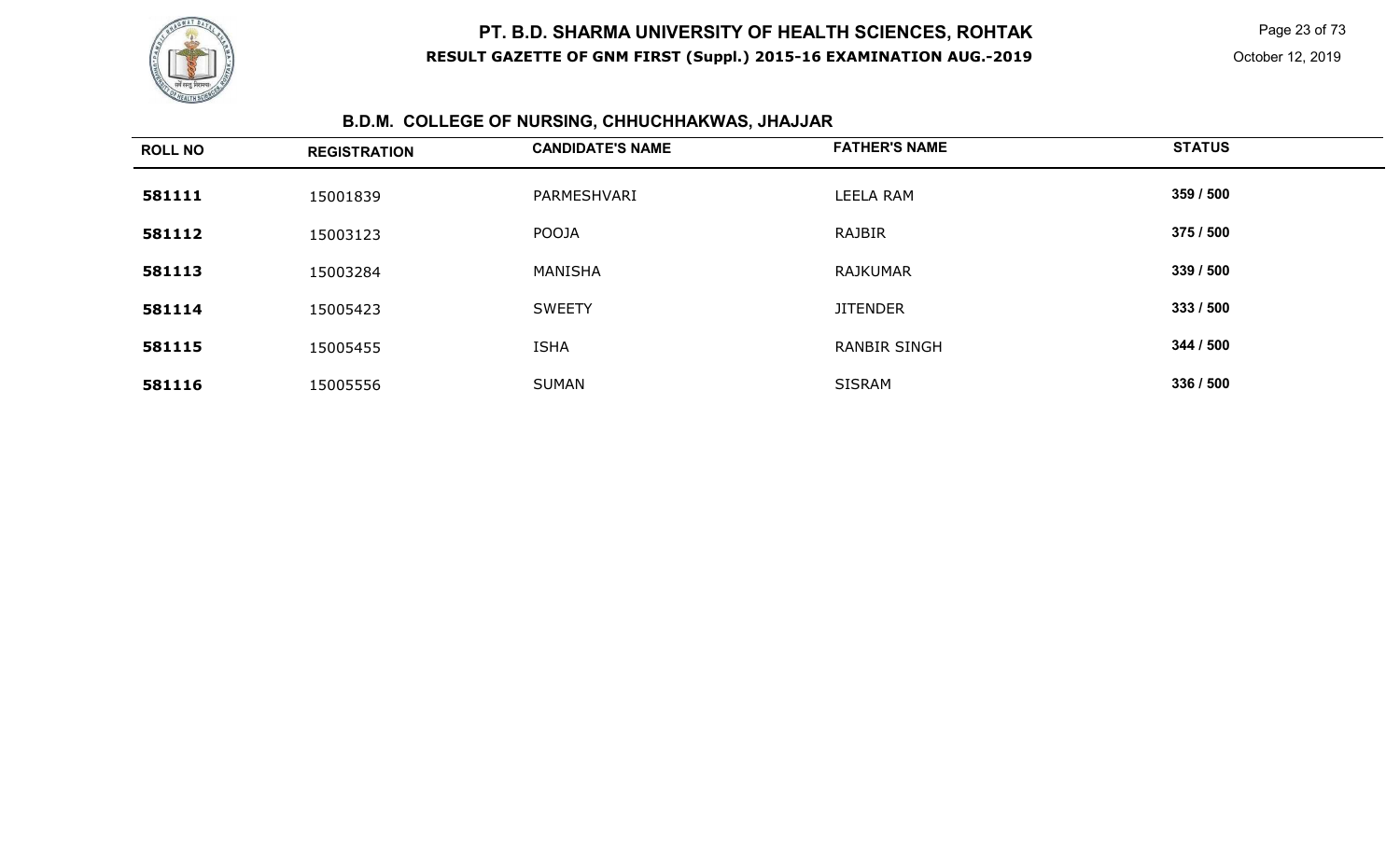

 Page 24 of 73 October 12, 2019

### **KHUSHI SCHOOL OF NURSING SAFIDON JIND**

| <b>ROLL NO</b> | <b>REGISTRATION</b> | <b>CANDIDATE'S NAME</b> | <b>FATHER'S NAME</b> | <b>STATUS</b>        |
|----------------|---------------------|-------------------------|----------------------|----------------------|
| 581241         | 15001761            | <b>REENA</b>            | <b>JAI SINGH</b>     | 313/500              |
| 581242         | 15003881            | <b>SAPNA</b>            | <b>JAGDISH</b>       | 285 / 500            |
| 581243         | 15004618            | KRISHANA KUMARI         | OM PARKASH           | 295 / 500            |
| 581244         | 15005593            | SHILPA RANI             | <b>SANJAY</b>        | <b>R-GN-03 GN-05</b> |
| 581245         | 15005601            | SUDHA RANI              | DHARAMVIR SINGH      | 302/500              |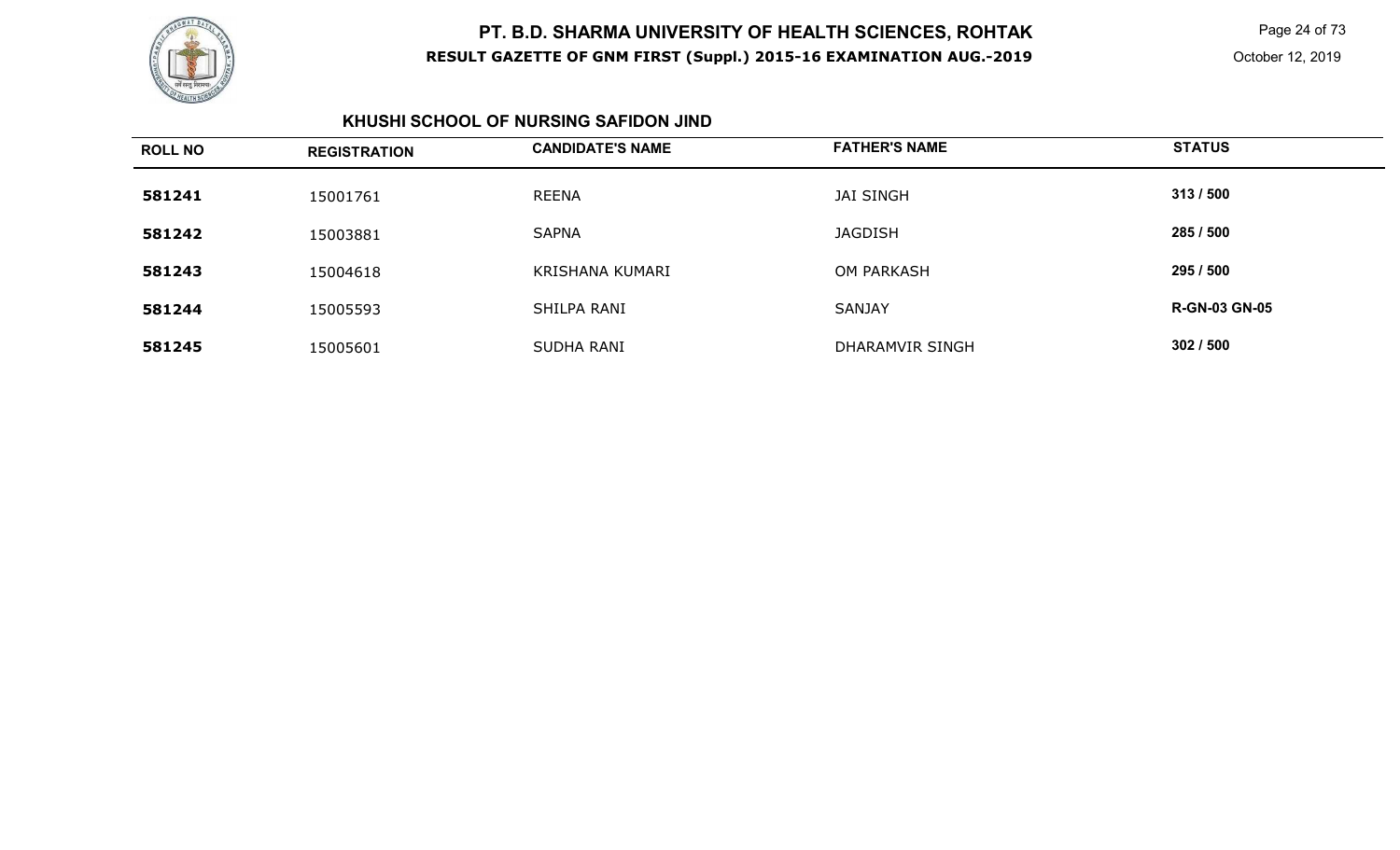

Page 25 of 73

# **BIRENDER SINGH COLLEGE OF NURSING, UCHANA, JIND**

| <b>ROLL NO</b> | <b>REGISTRATION</b> | <b>CANDIDATE'S NAME</b> | <b>FATHER'S NAME</b> | <b>STATUS</b>        |
|----------------|---------------------|-------------------------|----------------------|----------------------|
| 581361         | 5000474             | <b>SARITA</b>           | PALE RAM             | <b>R-GN-03 GN-05</b> |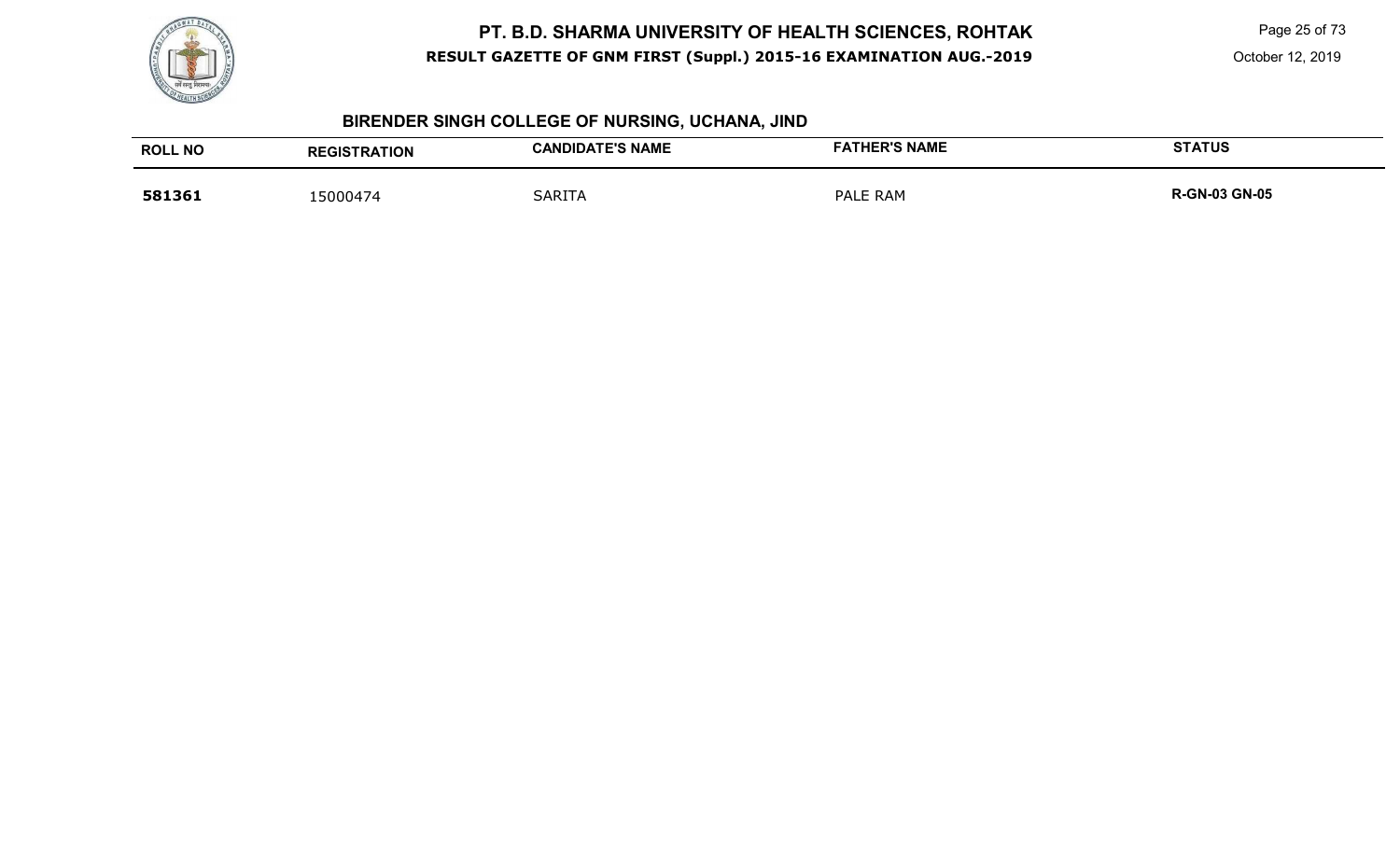

Page 26 of 73

October 12, 2019

#### **RADHASWAMI NURSING COLLEGE KHARKARA MEHAM**

| <b>ROLL NO</b> | <b>REGISTRATION</b> | <b>CANDIDATE'S NAME</b> | <b>FATHER'S NAME</b> | <b>STATUS</b>  |
|----------------|---------------------|-------------------------|----------------------|----------------|
| 554365         | 15004156            | <b>RANJAN</b>           | <b>MAHAVIR SINGH</b> | <b>R-GN-01</b> |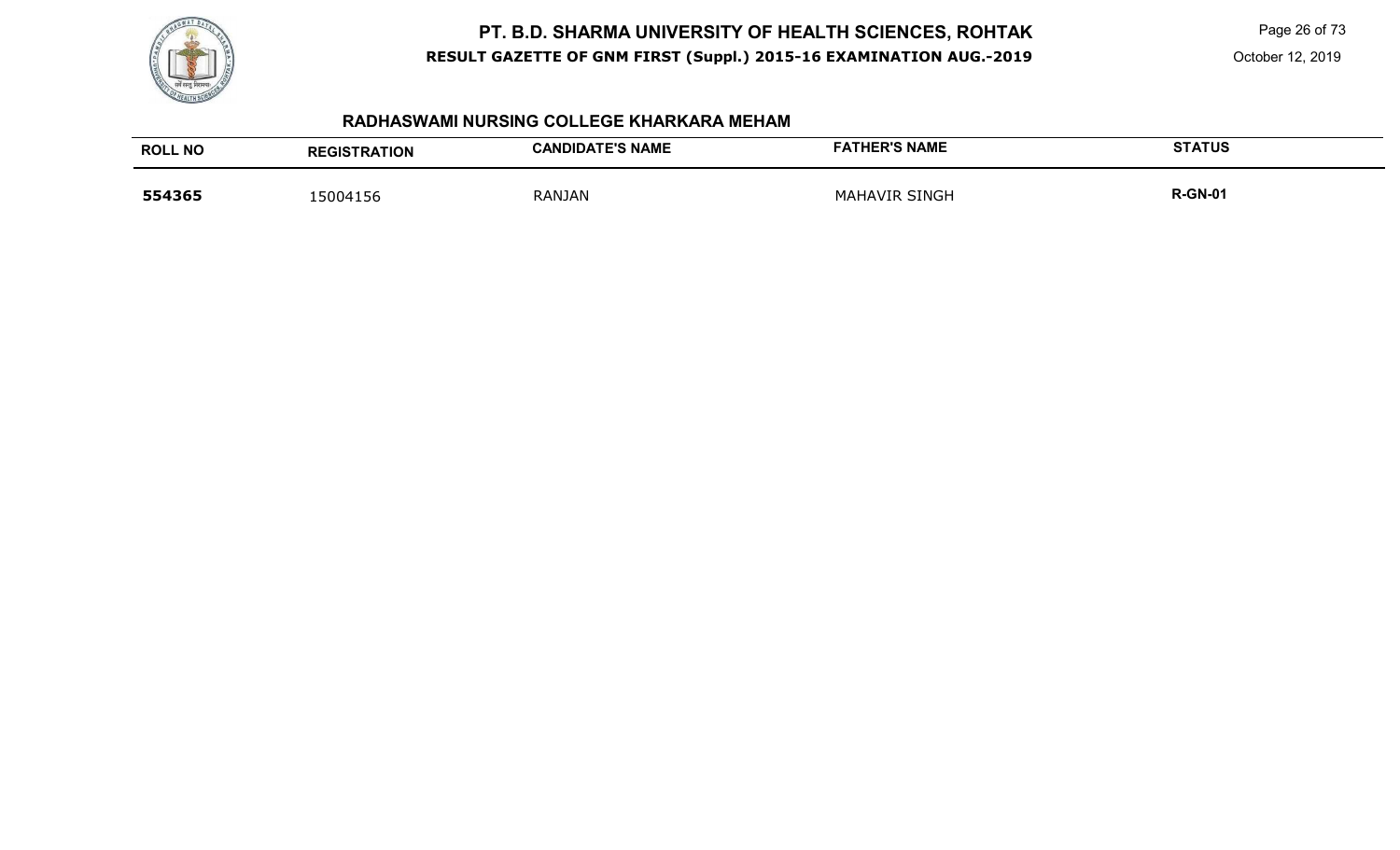

 Page 27 of 73 October 12, 2019

### **GANGAPUTRA NURSING INSTITUTE KANDELA JIND**

| <b>ROLL NO</b> | <b>REGISTRATION</b> | <b>CANDIDATE'S NAME</b> | <b>FATHER'S NAME</b> | <b>STATUS</b> |
|----------------|---------------------|-------------------------|----------------------|---------------|
| 581531         | 15003493            | PINKI                   | <b>SULTAN SINGH</b>  | 314 / 500     |
| 581532         | 15004625            | MAMTA DEVI              | <b>RAM CHANDER</b>   | 292 / 500     |
| 581533         | 15002068            | <b>KUSUM</b>            | SATYAWAN             | 318 / 500     |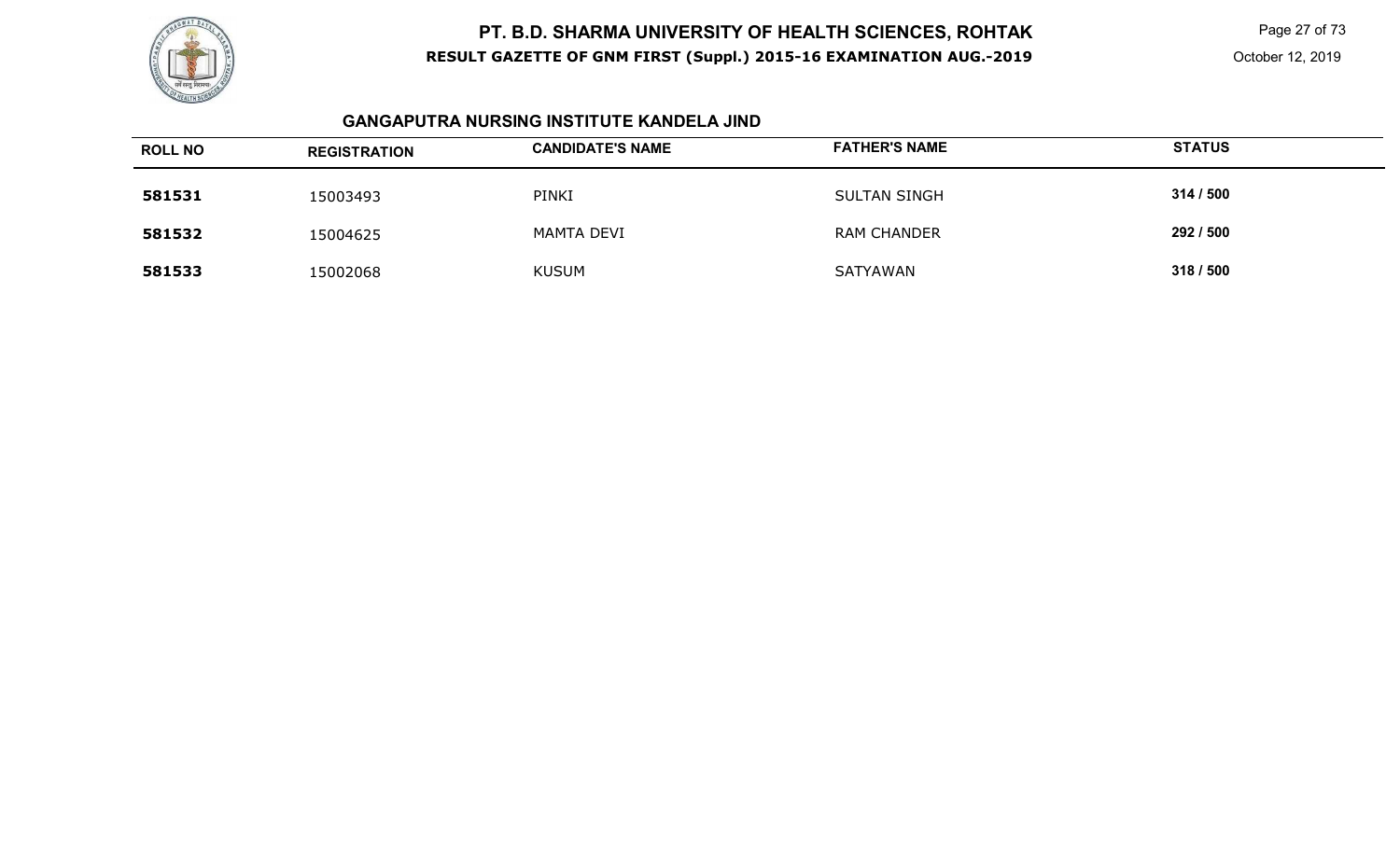

 Page 28 of 73 October 12, 2019

# **GAJRAJ INSTITUTE OF NURSING,GOHANA**

| <b>ROLL NO</b> | <b>REGISTRATION</b> | <b>CANDIDATE'S NAME</b> | <b>FATHER'S NAME</b> | <b>STATUS</b> |
|----------------|---------------------|-------------------------|----------------------|---------------|
| 587454         | 15001283            | <b>RESHMA</b>           | <b>DHARMVEER</b>     | 333 / 500     |
| 587456         | 15001488            | <b>MONIKA</b>           | <b>MAHABIR SINGH</b> | 301 / 500     |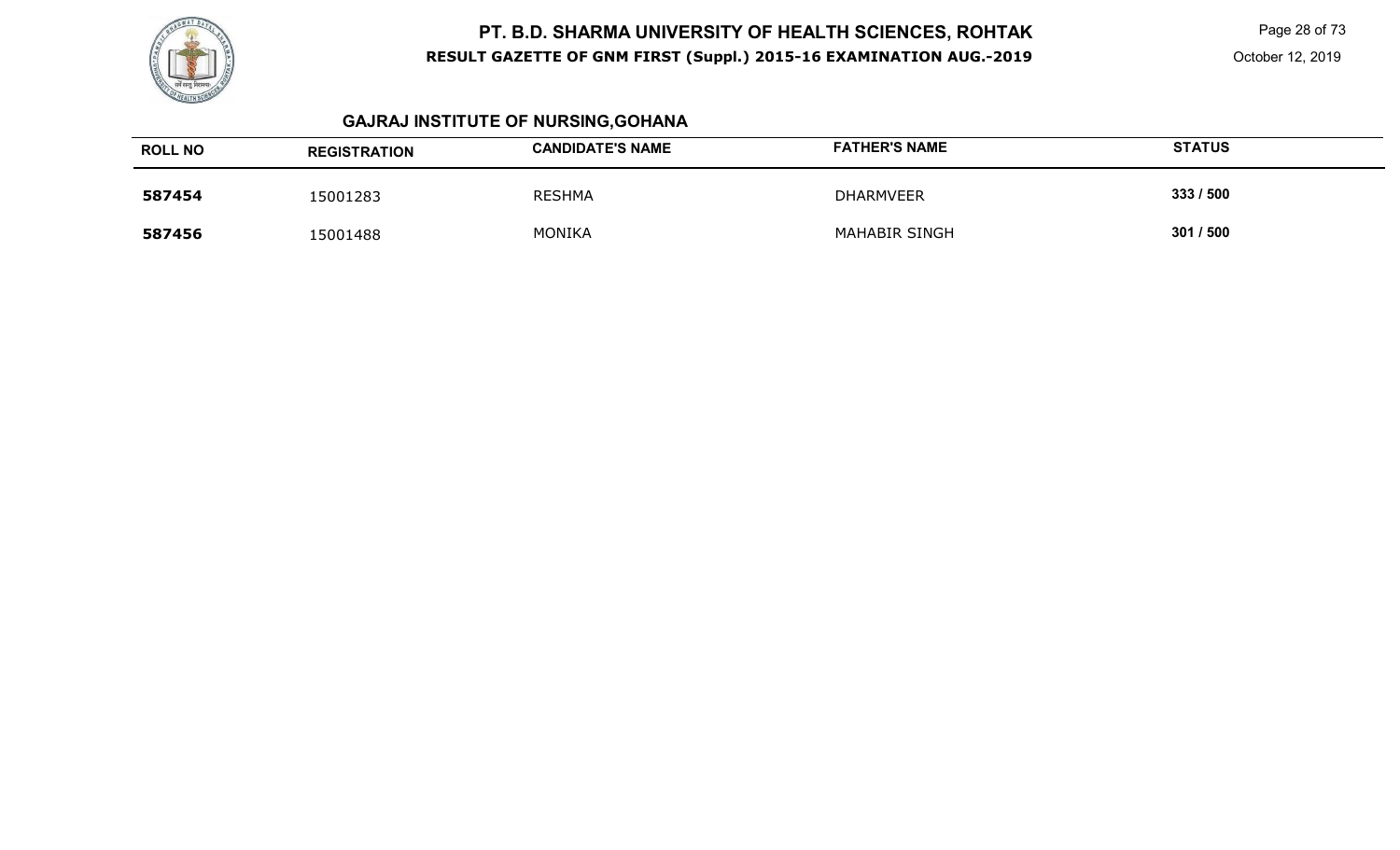

 Page 29 of 73 October 12, 2019

### **SATYA SCHOOL OF NURSING SISAR KHAS MEHAM**

| <b>ROLL NO</b> | <b>REGISTRATION</b> | <b>CANDIDATE'S NAME</b> | <b>FATHER'S NAME</b> | <b>STATUS</b>              |
|----------------|---------------------|-------------------------|----------------------|----------------------------|
| 581591         | 15004866            | <b>KUSUM</b>            | <b>HARIOM</b>        | 321 / 500                  |
| 581592         | 15004867            | ANJU RANI               | <b>MAHABIR SINGH</b> | <b>R-GN-01 GN-03 GN-05</b> |
| 581593         | 15004869            | ANJALI MALIK            | <b>ASHOK KUMAR</b>   | 317 / 500                  |
| 581594         | 15004871            | <b>RUBIA</b>            | MOHD AARIF           | 321 / 500                  |
| 581595         | 15004873            | <b>TANNU</b>            | <b>SURESH KUMAR</b>  | 309 / 500                  |
| 581596         | 15004874            | POOJA ROHILLA           | <b>HARIOM</b>        | 323 / 500                  |
| 581597         | 15004875            | <b>PURNIMA</b>          | <b>SURESH KUMAR</b>  | 340 / 500                  |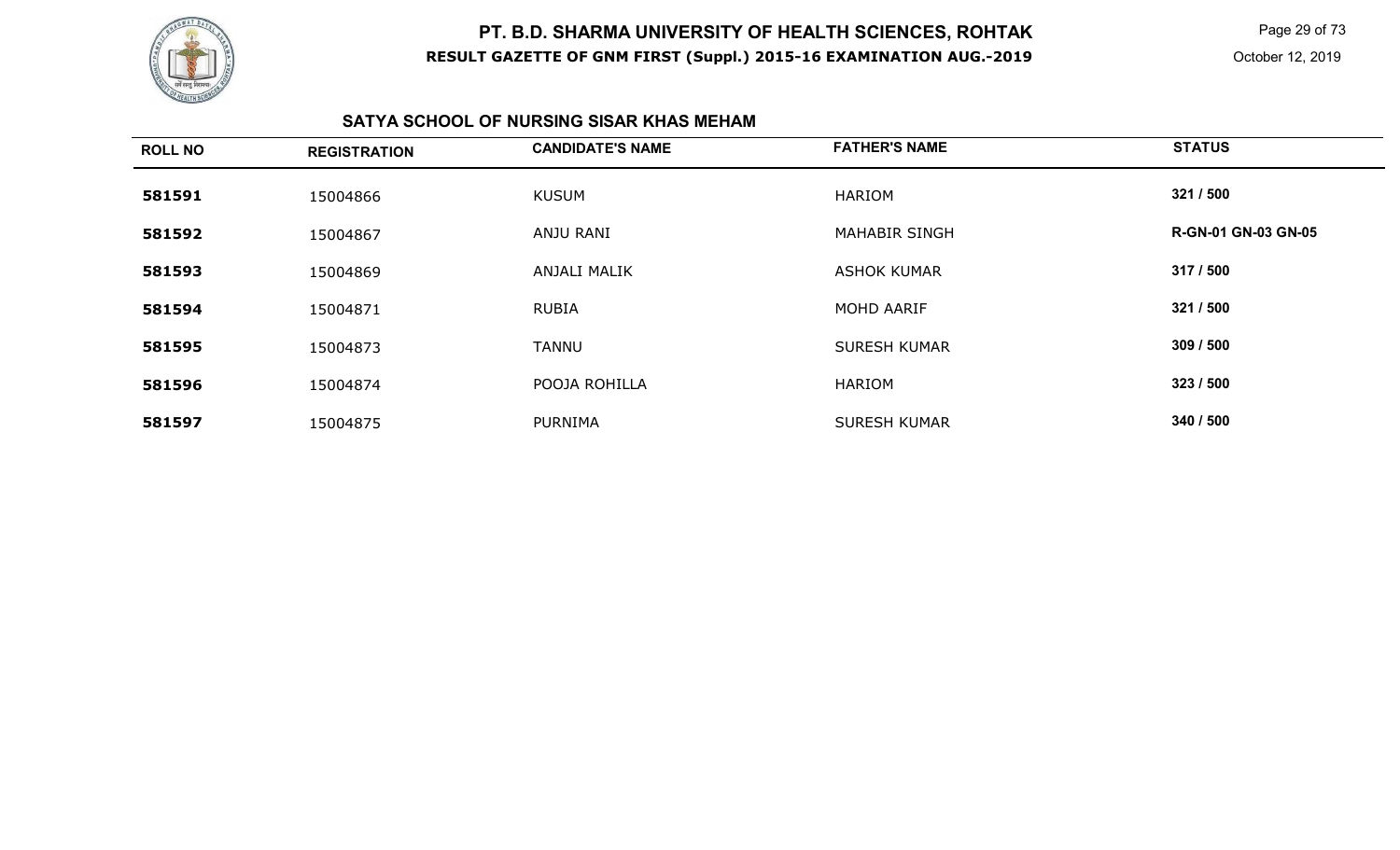

Page 30 of 73

#### **GRV NURSING SCHOOL CHARKHI DADRI BHIWANI**

| <b>ROLL NO</b> | <b>REGISTRATION</b> | <b>CANDIDATE'S NAME</b> | <b>FATHER'S NAME</b> | <b>STATUS</b> |
|----------------|---------------------|-------------------------|----------------------|---------------|
| 581761         | 15003920            | KRISHMA SHARMA          | RAMOTAR              | 337 / 500     |
| 581762         | 15005253            | <b>ROSHANI</b>          | <b>SUNDER</b>        | 327 / 500     |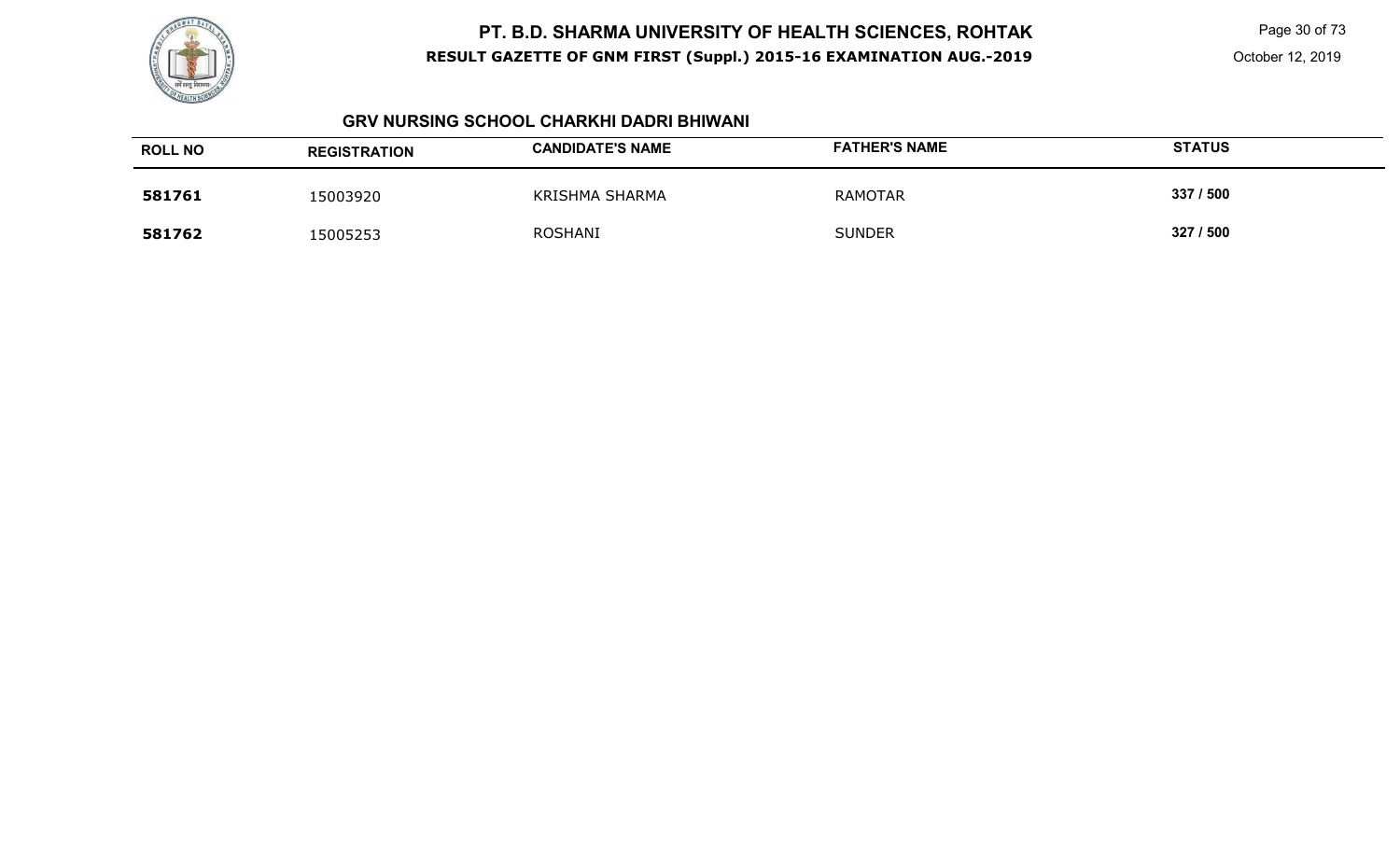

 Page 31 of 73 October 12, 2019

#### **ANM/GNM TRAINING SCHOOL BHIWANI**

| <b>ROLL NO</b> | <b>REGISTRATION</b> | <b>CANDIDATE'S NAME</b> | <b>FATHER'S NAME</b> | <b>STATUS</b> |
|----------------|---------------------|-------------------------|----------------------|---------------|
| 581881         | 15000172            | <b>JYOTI</b>            | <b>ROHTAS</b>        | 375 / 500     |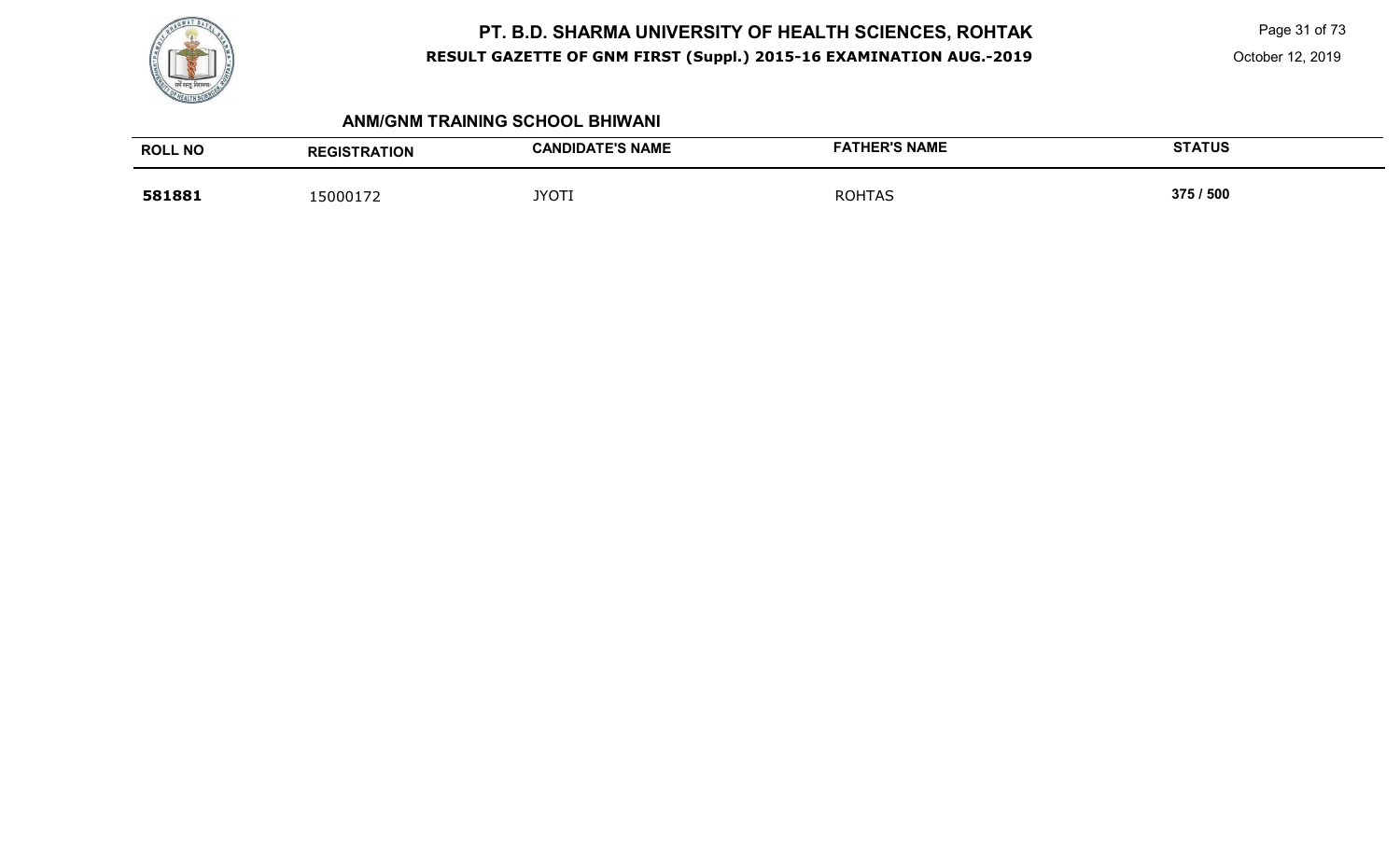

 Page 32 of 73 October 12, 2019

### **SANT GANGA NATH SCH. OF NURSING KITLANA BHIWANI**

| <b>ROLL NO</b> | <b>REGISTRATION</b> | <b>CANDIDATE'S NAME</b> | <b>FATHER'S NAME</b> | <b>STATUS</b>             |
|----------------|---------------------|-------------------------|----------------------|---------------------------|
| 582041         | 15003214            | POONAM DEVI             | <b>KARTAR SINGH</b>  | 318 / 500                 |
| 582042         | 15003219            | PREETI RANI             | JANAK RAJ            | 306 / 500                 |
| 582043         | 15003244            | ANNU                    | <b>BIJENDER</b>      | 307 / 500                 |
| 582044         | 15003294            | <b>RENU</b>             | <b>MAHABIR SINGH</b> | 364 / 500                 |
| 582045         | 15003299            | POOJA KUMARI            | <b>RAJBIR SINGH</b>  | 331 / 500                 |
| 582046         | 15003326            | MEENA RANI              | <b>HIMMAT SINGH</b>  | 324 / 500                 |
| 582047         | 15003337            | <b>VANDNA</b>           | <b>RAMESH CHAND</b>  | 303/500                   |
| 582048         | 15003353            | <b>RENU</b>             | <b>GOPI RAM</b>      | 332 / 500                 |
| 582049         | 15004984            | <b>RUPAK KUMAR</b>      | <b>DEEPAK KUMAR</b>  | R-GN-01 GN-02 GN-03 GN-05 |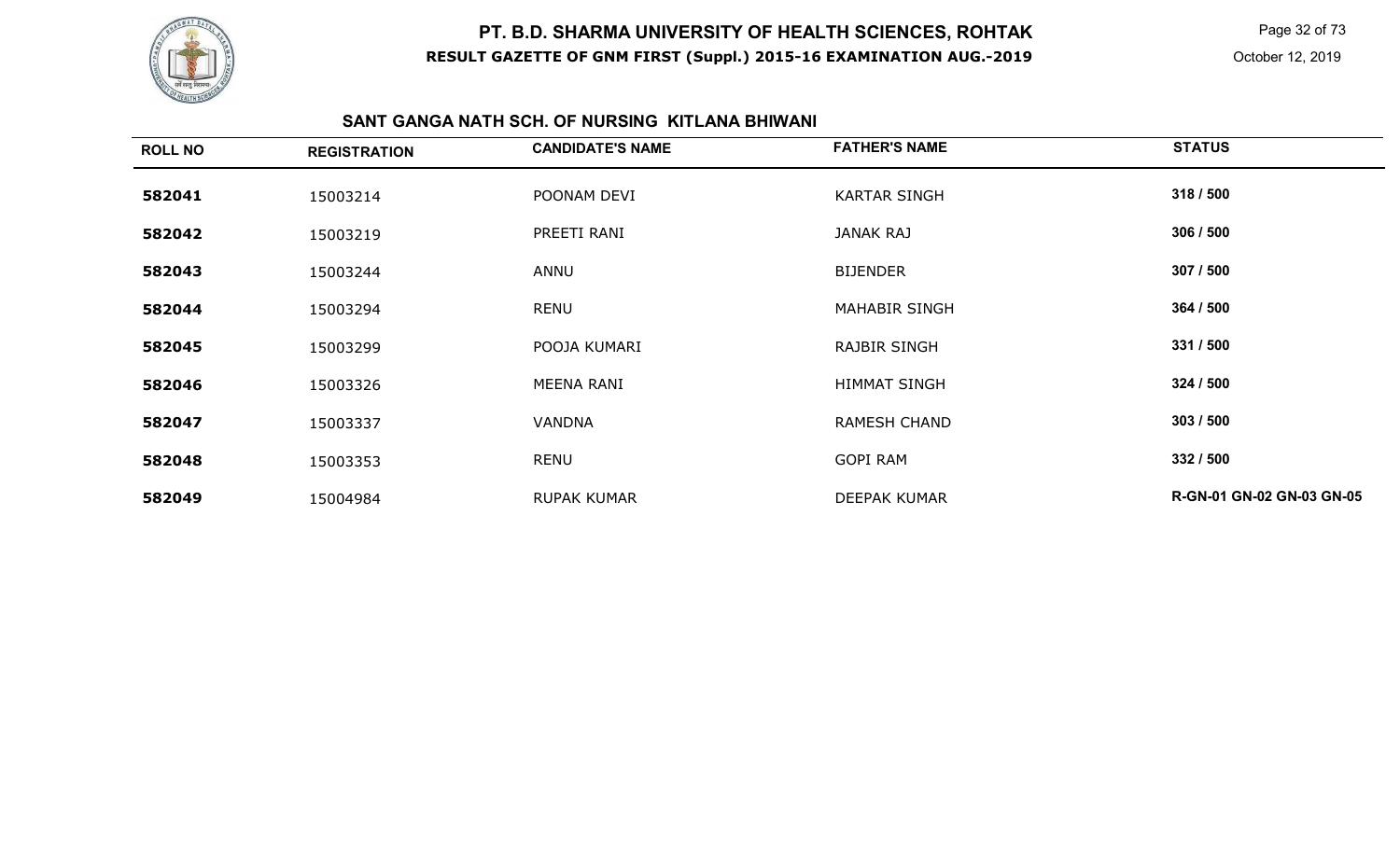

 Page 33 of 73 October 12, 2019

#### **CCC NURSING COLLEGE SINGHANI BHIWANI**

| <b>ROLL NO</b> | <b>REGISTRATION</b> | <b>CANDIDATE'S NAME</b> | <b>FATHER'S NAME</b> | <b>STATUS</b>       |
|----------------|---------------------|-------------------------|----------------------|---------------------|
| 582171         | 15003421            | <b>REKHA</b>            | RAMESH               | 322 / 500           |
| 582172         | 15003472            | <b>SARITA</b>           | SUBE SINGH NAGAR     | <b>RLA</b>          |
| 582173         | 15003698            | <b>GANGA RANI</b>       | <b>KUNDAN LAL</b>    | 329 / 500           |
| 582174         | 15004206            | <b>POOJA</b>            | <b>SAHEB DAYAL</b>   | 334 / 500           |
| 582175         | 15004366            | <b>JYOTI</b>            | <b>KAPOOR SINGH</b>  | <b>RLA</b>          |
| 582176         | 15004447            | <b>VARSHA</b>           | <b>ASHOK</b>         | 317 / 500           |
| 582177         | 15004451            | PIRYA                   | <b>RAMKUMAR</b>      | 342 / 500           |
| 582178         | 15004467            | SAVITA SHARMA           | DHANI RAM SHARMA     | R-GN-01 GN-02 GN-04 |
| 582179         | 15004648            | SAGARIKA                | <b>GOPAL BAAG</b>    | <b>RLA</b>          |
| 582180         | 15004650            | <b>SUMAN KUMARI</b>     | <b>SATYA PAL</b>     | 331 / 500           |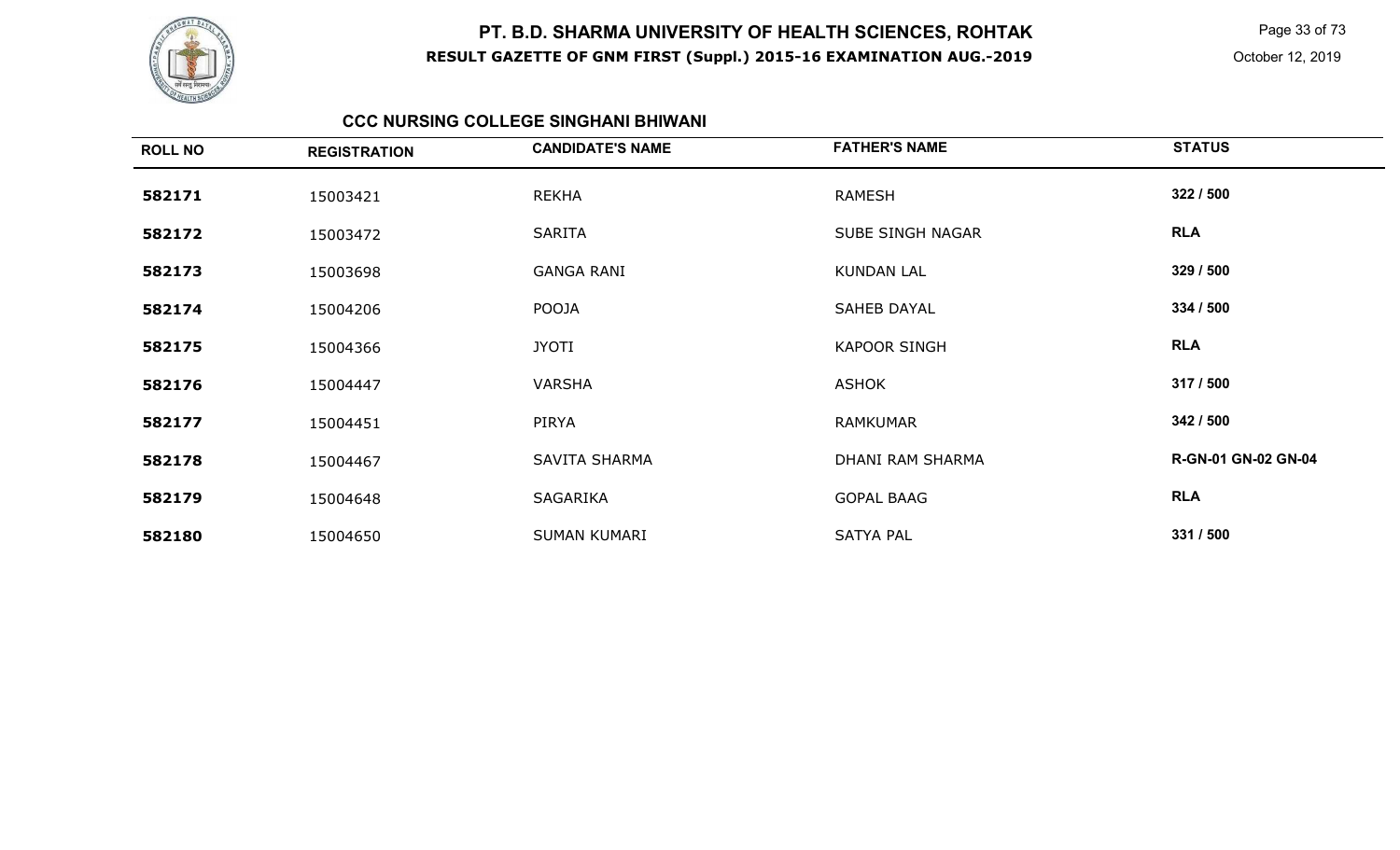

 Page 34 of 73 October 12, 2019

#### **SHARBATI SCHOOL OF NURSING MAHENDERGARH**

| <b>ROLL NO</b> | <b>REGISTRATION</b> | <b>CANDIDATE'S NAME</b> | <b>FATHER'S NAME</b> | <b>STATUS</b>  |
|----------------|---------------------|-------------------------|----------------------|----------------|
| 582321         | 15000177            | POOJA RANI              | <b>SANJAY KUMAR</b>  | 275 / 500      |
| 582322         | 15000196            | <b>YOGITA</b>           | SATISH KUMAR         | 327 / 500      |
| 582323         | 15000484            | MANISHA                 | SHEETAL DAS          | 337 / 500      |
| 582324         | 15000515            | NIKETA YADAV            | <b>VIJAY KUMAR</b>   | 330 / 500      |
| 582325         | 15000567            | <b>KUSUM GOSWAMI</b>    | <b>KAMAL GOSWAMI</b> | 328 / 500      |
| 582326         | 15000572            | <b>SULEKHA</b>          | <b>KRISHAN</b>       | 338 / 500      |
| 582327         | 15000647            | MEENA KUMARI            | <b>BALBIR SINGH</b>  | 302 / 500      |
| 582328         | 15001625            | <b>MAMTA</b>            | <b>RAMU SINGH</b>    | <b>R-GN-02</b> |
| 582329         | 15001704            | <b>JYOTI</b>            | <b>KRISHAN KUMAR</b> | 328 / 500      |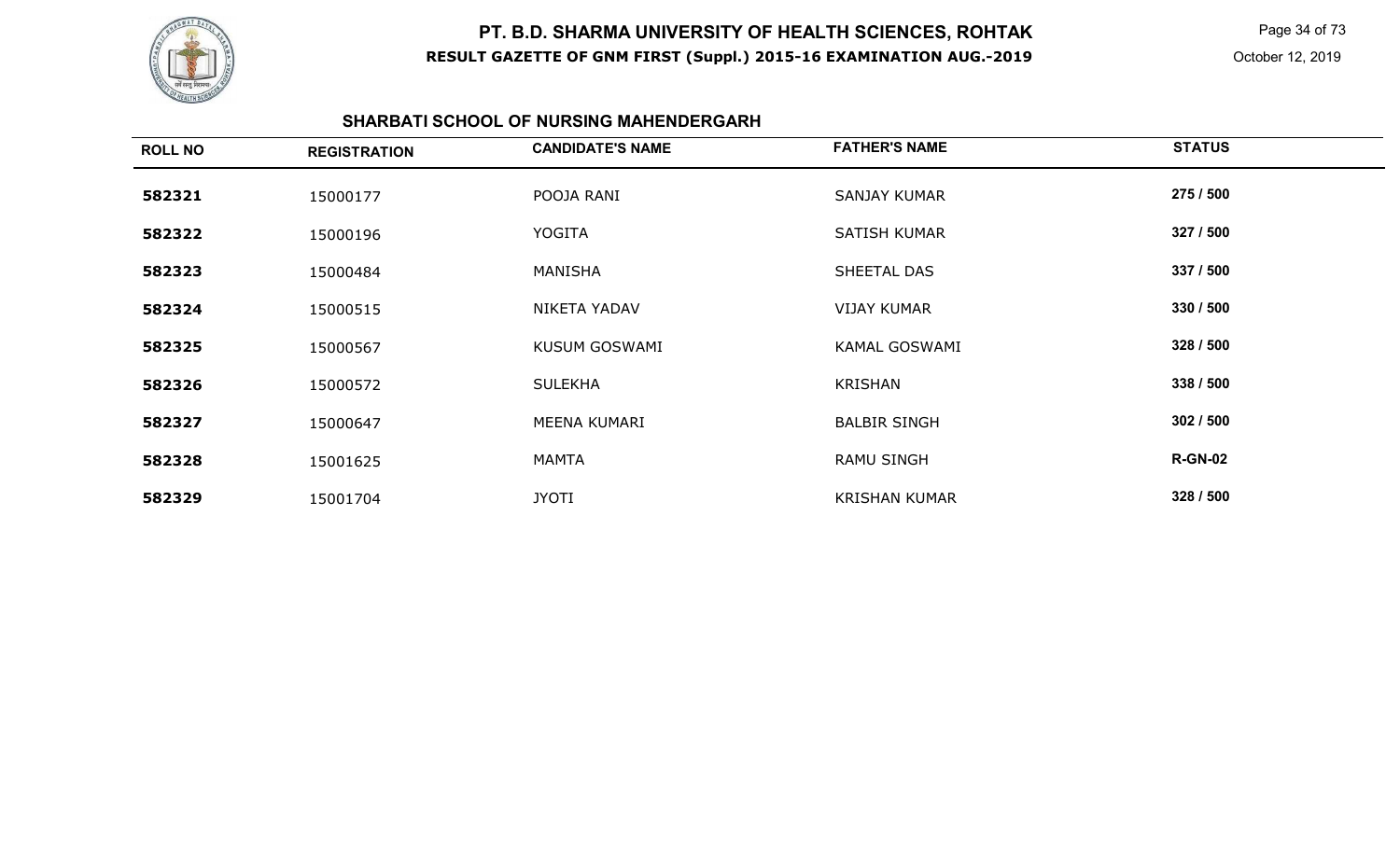

 Page 35 of 73 October 12, 2019

### **SMT. SHANTI DEVI SCHOOL OF NURSING SAHARANWAS REWARI**

| <b>ROLL NO</b> | <b>REGISTRATION</b> | <b>CANDIDATE'S NAME</b> | <b>FATHER'S NAME</b>   | <b>STATUS</b> |
|----------------|---------------------|-------------------------|------------------------|---------------|
| 582451         | 15000280            | <b>MONIKA</b>           | PYARE LAL              | 346 / 500     |
| 582452         | 15002013            | MAMTA                   | <b>GORDHAN</b>         | 307 / 500     |
| 582453         | 15002041            | MANISHA                 | <b>RAJENDRA SINGH</b>  | 309 / 500     |
| 582454         | 15002050            | SUJATA KUMARI           | <b>NARESH KUMAR</b>    | 310 / 500     |
| 582455         | 15002084            | KAVITA JARODIA          | <b>NARENDER KUMAR</b>  | 319 / 500     |
| 582456         | 15002241            | <b>EKTA</b>             | <b>GANGA RM</b>        | 298 / 500     |
| 582457         | 15002309            | POOJA YADAV             | <b>MANGE RAM</b>       | 340 / 500     |
| 582458         | 15003215            | <b>VANDNA</b>           | <b>KUNWARPAL SINGH</b> | 318 / 500     |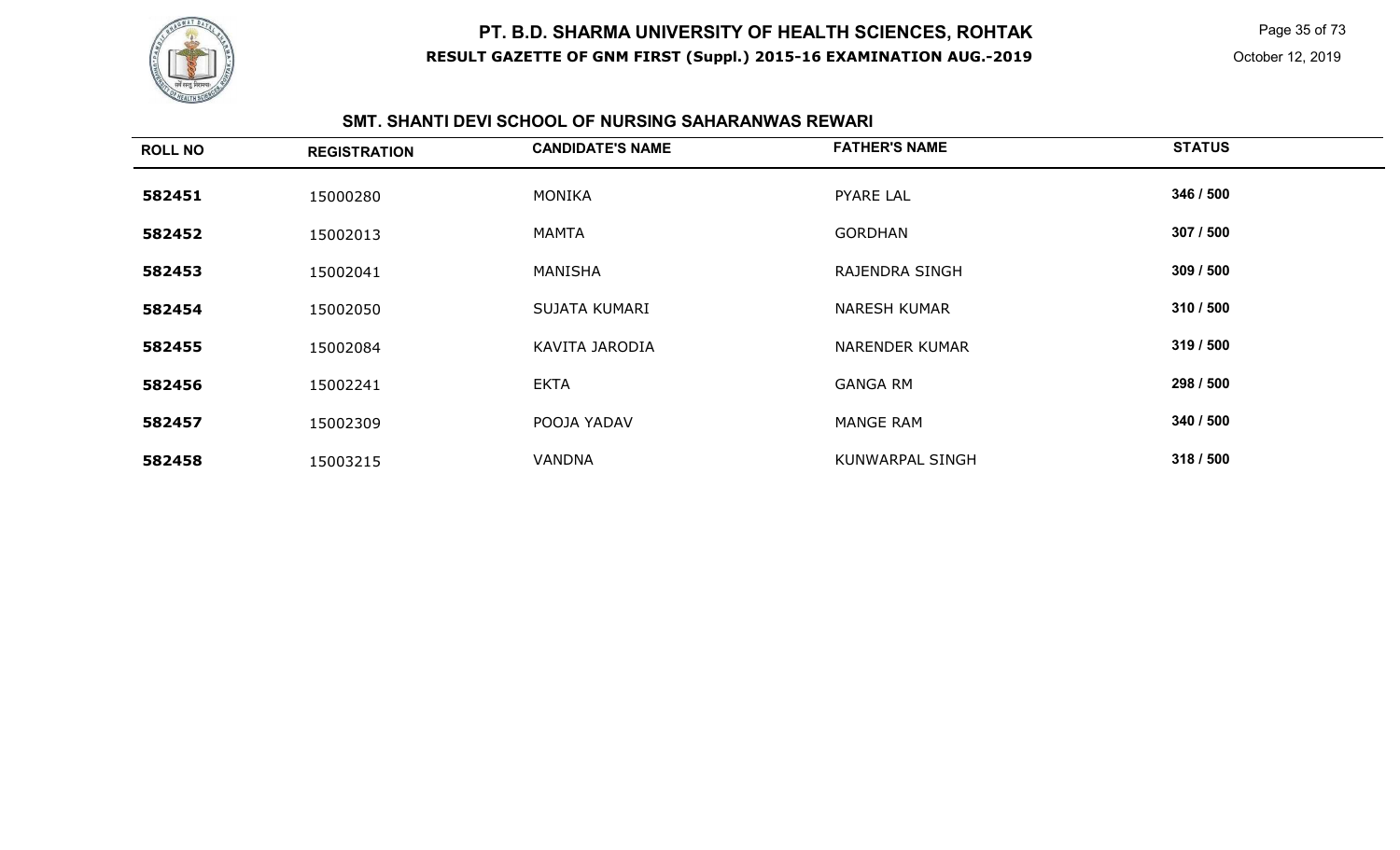

 Page 36 of 73 October 12, 2019

#### **PHOGAT SCHOOL OF NURSING, LOHARU, BHIWANI**

| <b>ROLL NO</b> | <b>REGISTRATION</b> | <b>CANDIDATE'S NAME</b> | <b>FATHER'S NAME</b>   | <b>STATUS</b>        |
|----------------|---------------------|-------------------------|------------------------|----------------------|
| 582581         | 15003826            | <b>SWETA</b>            | <b>BABU LAL</b>        | 285 / 500            |
| 582582         | 15003828            | <b>SHALU RANI</b>       | <b>RAM DULAR</b>       | 297 / 500            |
| 582583         | 15004142            | <b>POOJA</b>            | DINDAYAL               | <b>R-GN-03 GN-05</b> |
| 582584         | 15004628            | <b>RAKHI</b>            | <b>DEVENDER SHARMA</b> | 305 / 500            |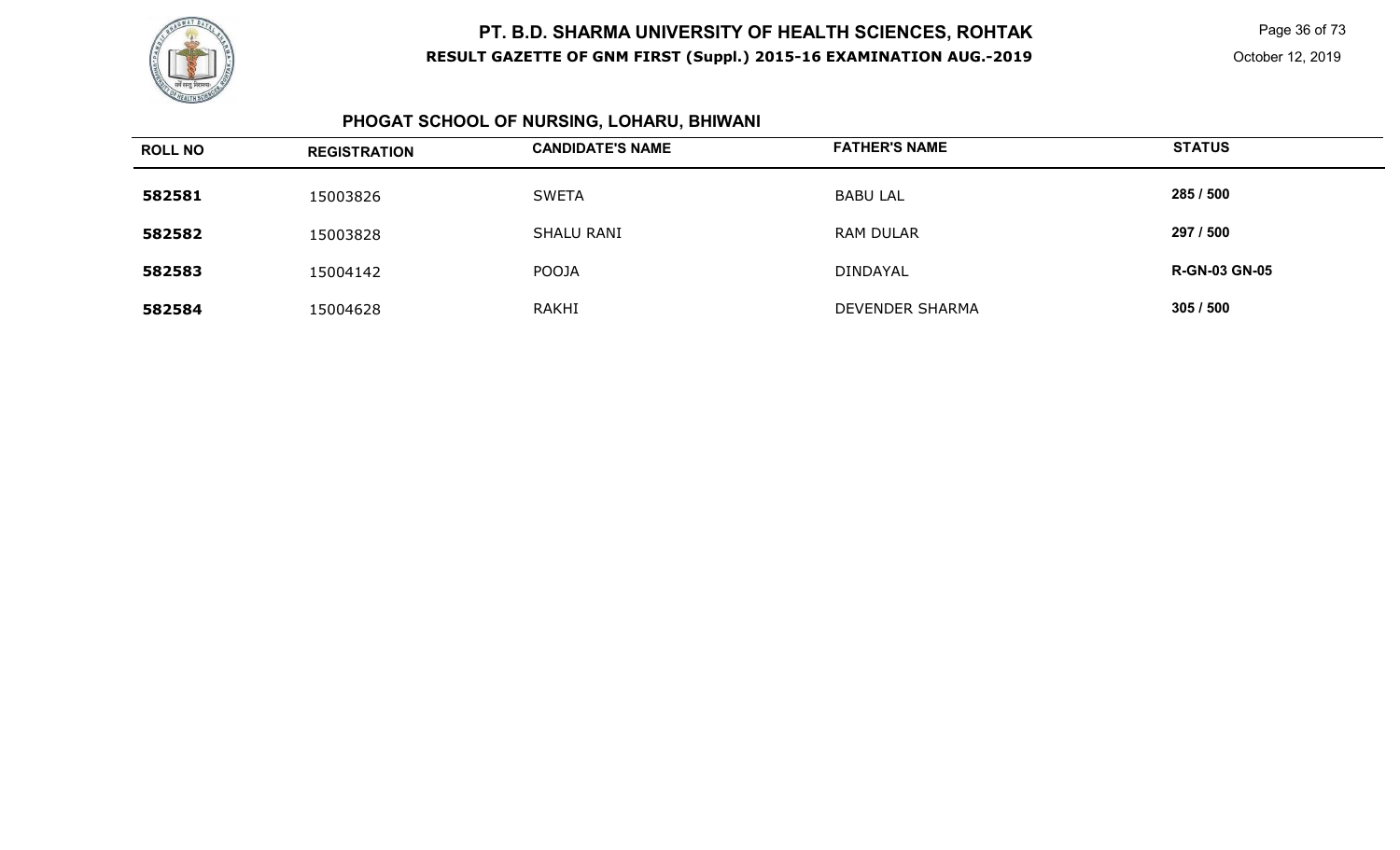

 Page 37 of 73 October 12, 2019

#### **RACHNA INST. OF NURSING NANGAL SIROHI MAHINDERGARH**

| <b>ROLL NO</b> | <b>REGISTRATION</b> | <b>CANDIDATE'S NAME</b> | <b>FATHER'S NAME</b>  | <b>STATUS</b>        |
|----------------|---------------------|-------------------------|-----------------------|----------------------|
| 582711         | 15003314            | <b>PUSHPA</b>           | <b>RAGHUBIR SINGH</b> | 299 / 500            |
| 582712         | 15003390            | KM BABITA SAH           | MANIK CHAND SAH       | 318 / 500            |
| 582713         | 15003392            | <b>JYOTI</b>            | <b>RAMESH KUMAR</b>   | 339 / 500            |
| 582714         | 15003393            | <b>PRIYA</b>            | <b>SATVEER SINGH</b>  | <b>R-GN-01 GN-02</b> |
| 582715         | 15003395            | <b>POONAM</b>           | <b>SUBHASH</b>        | 313/500              |
| 582716         | 15004198            | <b>USHA KUMARI</b>      | <b>BASANT LAL</b>     | 319 / 500            |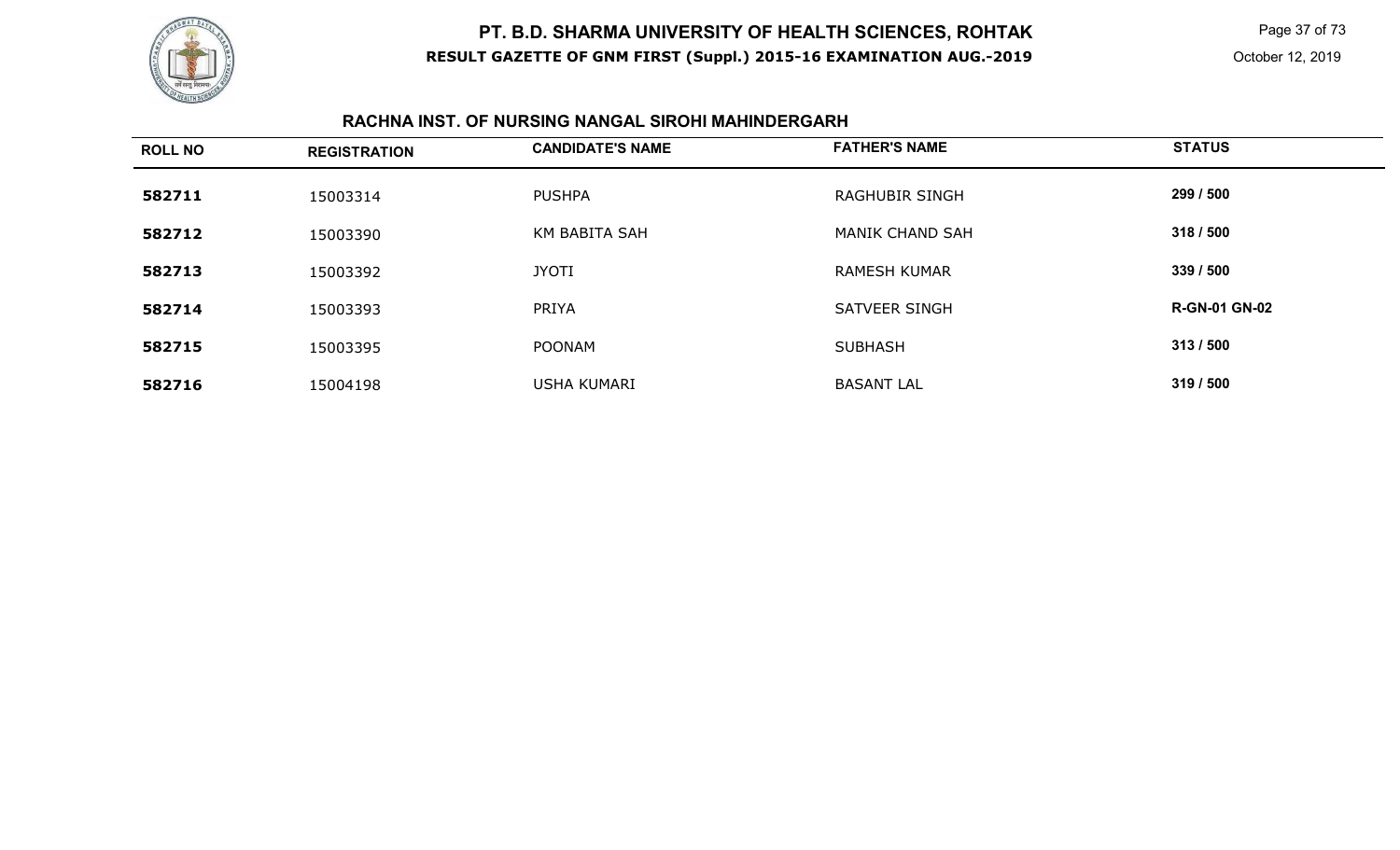

 Page 38 of 73 October 12, 2019

#### **BABA SWAMI DAYAL SCHOOL OF NURSING MAHENDERGARH**

| <b>ROLL NO</b> | <b>REGISTRATION</b> | <b>CANDIDATE'S NAME</b> | <b>FATHER'S NAME</b> | <b>STATUS</b>             |
|----------------|---------------------|-------------------------|----------------------|---------------------------|
| 582831         | 15000145            | POOJA KUMARI            | <b>ROSHAN LAL</b>    | <b>R-GN-03 GN-05</b>      |
| 582832         | 15000440            | ANITA                   | <b>RAMPHAL</b>       | <b>RLA</b>                |
| 582833         | 15002435            | <b>ANJALI SHARMA</b>    | <b>VIJAY KUMAR</b>   | R-GN-01 GN-03 GN-04 GN-05 |
| 582834         | 15002437            | KAVITA                  | JAIPAL SINGH         | <b>RLA</b>                |
| 582835         | 15002438            | <b>JYOTI</b>            | <b>JAGBIR</b>        | 314 / 500                 |
| 582836         | 15002535            | MINAKSHI                | AJMER                | R-GN-01 GN-03 GN-04 GN-05 |
| 582837         | 15002751            | KOMAL                   | <b>MUKESH</b>        | <b>R-GN-03 GN-05</b>      |
| 582838         | 15003227            | <b>NUTAN</b>            | RAMPHAL              | 324 / 500                 |
| 582839         | 15003913            | <b>MONIKA</b>           | <b>BISHAMBAR</b>     | <b>R-GN-03 GN-05</b>      |
| 582840         | 15004024            | <b>KAVITA</b>           | <b>UMED SINGH</b>    | 295 / 500                 |
| 582841         | 15004740            | <b>SEEMA</b>            | <b>NARESH KUMAR</b>  | R-GN-01 GN-02 GN-03 GN-05 |
| 582842         | 1502775             | <b>RUCHI</b>            | HARI OM              | 294 / 500                 |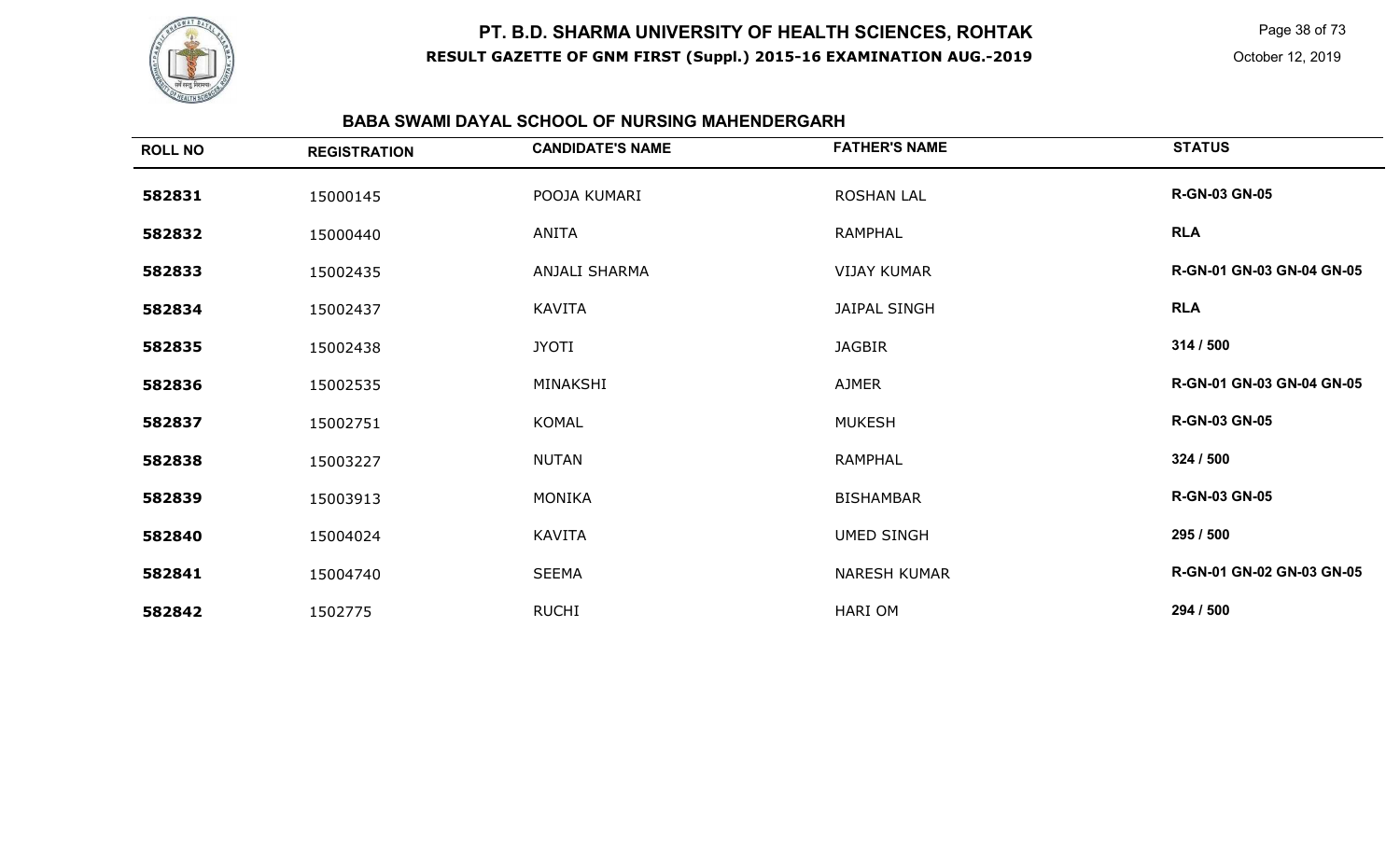

 Page 39 of 73 October 12, 2019

#### **RDR JAN SEWA SCH. OF NURSING KANINA MOHINDERGARH**

| <b>ROLL NO</b> | <b>REGISTRATION</b> | <b>CANDIDATE'S NAME</b> | <b>FATHER'S NAME</b> | <b>STATUS</b> |
|----------------|---------------------|-------------------------|----------------------|---------------|
| 582971         | 15003355            | <b>MAMTA</b>            | <b>BALJIT SINGH</b>  | 317 / 500     |
| 582972         | 15003368            | <b>JYOTI RANI</b>       | <b>KRISHAN KUMAR</b> | 323 / 500     |
| 582973         | 15003370            | PRITI                   | <b>RAM SAWROOP</b>   | 289 / 500     |
| 582974         | 15003377            | PRITI DEVI              | <b>ISHWAR SINGH</b>  | 309 / 500     |
| 582975         | 15005420            | <b>GULSHAN</b>          | PAWAN KUMAR          | 362 / 500     |
| 582976         | 15005529            | MEENA KUMARI            | <b>SATYA NARAIN</b>  | 329 / 500     |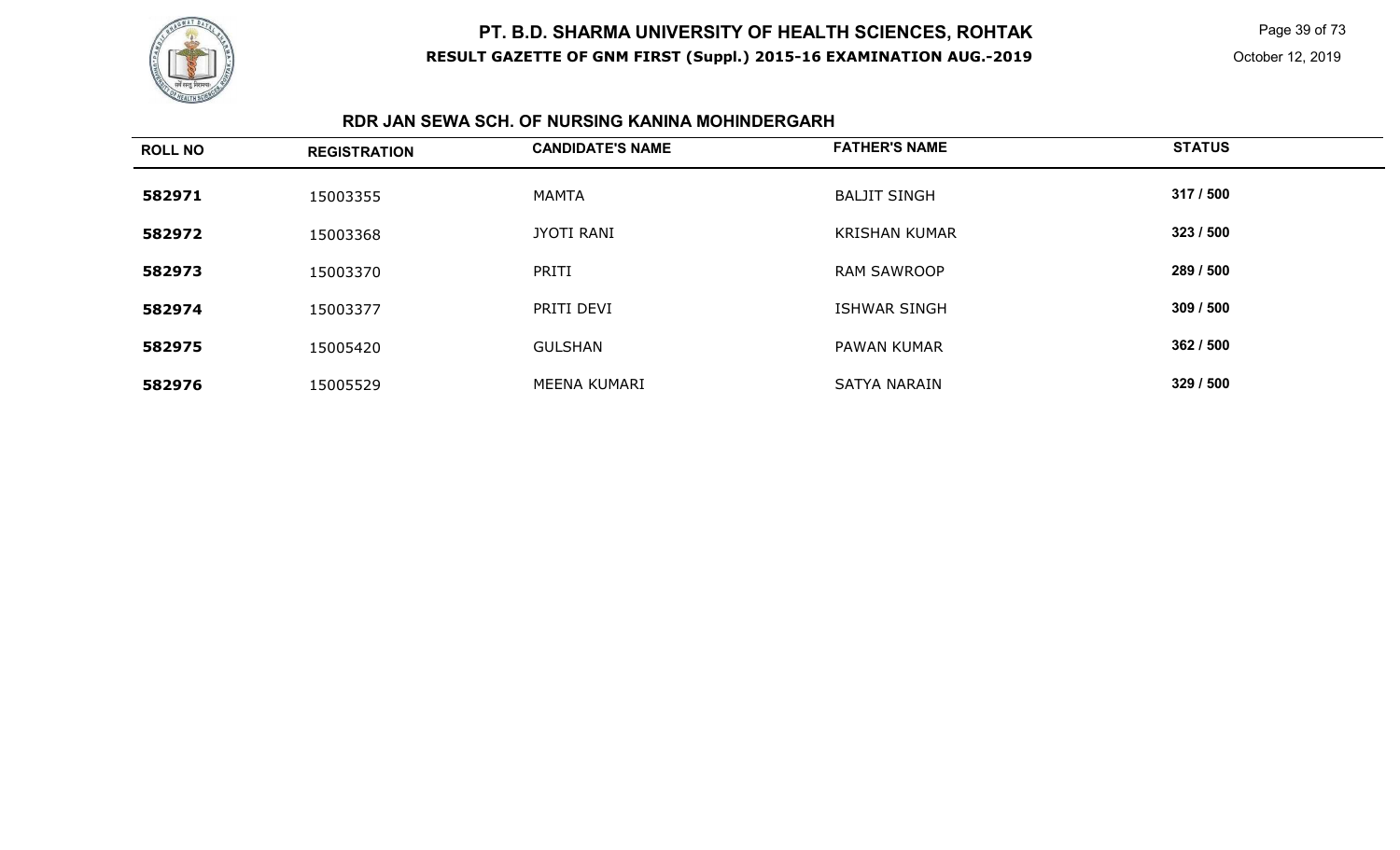

 Page 40 of 73 October 12, 2019

# **SARVODAYA NURSING INSTITUTE, FARIDABAD**

| <b>ROLL NO</b> | <b>REGISTRATION</b> | <b>CANDIDATE'S NAME</b> | <b>FATHER'S NAME</b>  | <b>STATUS</b> |
|----------------|---------------------|-------------------------|-----------------------|---------------|
| 583161         | 15001104            | URVASHI                 | RAKESH TIWARI         | 340 / 500     |
| 583162         | 15002087            | <b>MAMTA RANI</b>       | JANARDAN PRASAD       | 305 / 500     |
| 583163         | 15002107            | KANCHAN                 | VIJAY                 | 330 / 500     |
| 583164         | 15002334            | <b>VIKRAM KHATOON</b>   | MOHD IQBAL            | 328 / 500     |
| 583165         | 15002388            | RAKHI                   | <b>KHEM CHAND</b>     | 338 / 500     |
| 583166         | 15003054            | POOJA RANI              | AMAR SINGH            | 339 / 500     |
| 583167         | 15003184            | PARUL                   | RAVINDER KUMAR        | 320 / 500     |
| 583168         | 15003187            | DEEPALI                 | SHRI RAM              | 314 / 500     |
| 583169         | 15003195            | POOJA BHARTI            | <b>MAHENDER KUMAR</b> | 322 / 500     |
| 583170         | 15003201            | <b>RUCHIKA</b>          | <b>VINOD KUMAR</b>    | 340 / 500     |
| 583171         | 15003274            | SHASHI SOROUT           | <b>VIRENDER</b>       | 316 / 500     |
| 583172         | 15003790            | <b>MAMTA ANTIL</b>      | <b>MADAN LAL</b>      | 321 / 500     |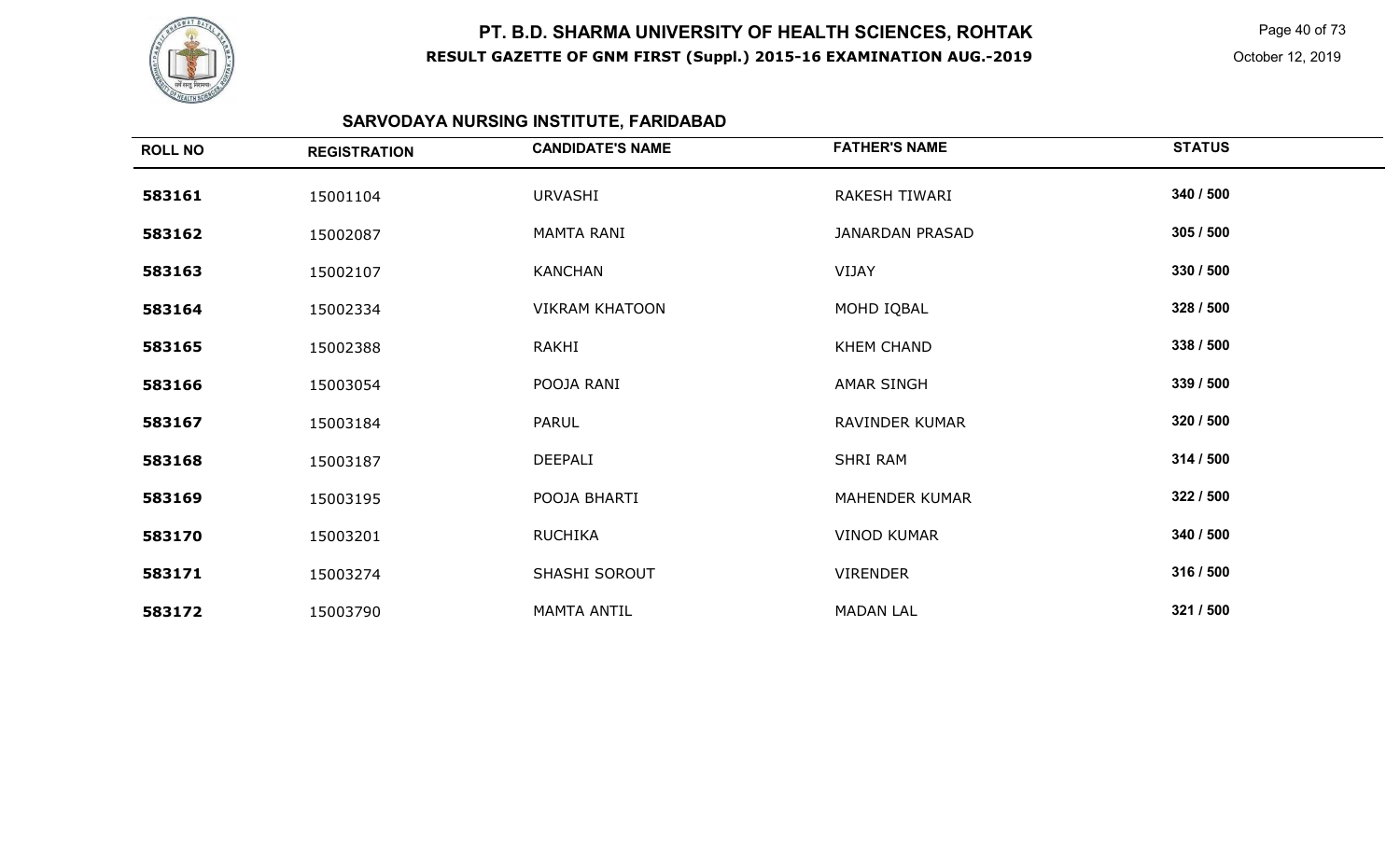

 Page 41 of 73 October 12, 2019

#### **SOS NURSING SCHOOL FARIDABAD**

| <b>ROLL NO</b> | <b>REGISTRATION</b> | <b>CANDIDATE'S NAME</b> | <b>FATHER'S NAME</b>  | <b>STATUS</b> |
|----------------|---------------------|-------------------------|-----------------------|---------------|
| 583301         | 15001001            | DEEPA KUMARI            | RAJ BAHADUR           | 347 / 500     |
| 583302         | 15001053            | AKANKSHA SHARMA         | <b>SATISH SHARMA</b>  | 299 / 500     |
| 583303         | 15001108            | <b>ROOPAM</b>           | <b>SANTRAM</b>        | 326 / 500     |
| 583304         | 15002366            | STELLA J                | <b>STELLUS</b>        | 300 / 500     |
| 583305         | 15002367            | SHOBA M                 | <b>CHRISTHUDAS</b>    | 273 / 500     |
| 583306         | 15002389            | PARBATI KERKETTA        | HARA PRASAD MOHAPATRA | 324 / 500     |
| 583307         | 15002391            | <b>MAMI SAHU</b>        | <b>HIRANYA SAHU</b>   | 304 / 500     |
| 583308         | 15002405            | RAJESH KUMARI           | <b>VIRENDER SINGH</b> | 314/500       |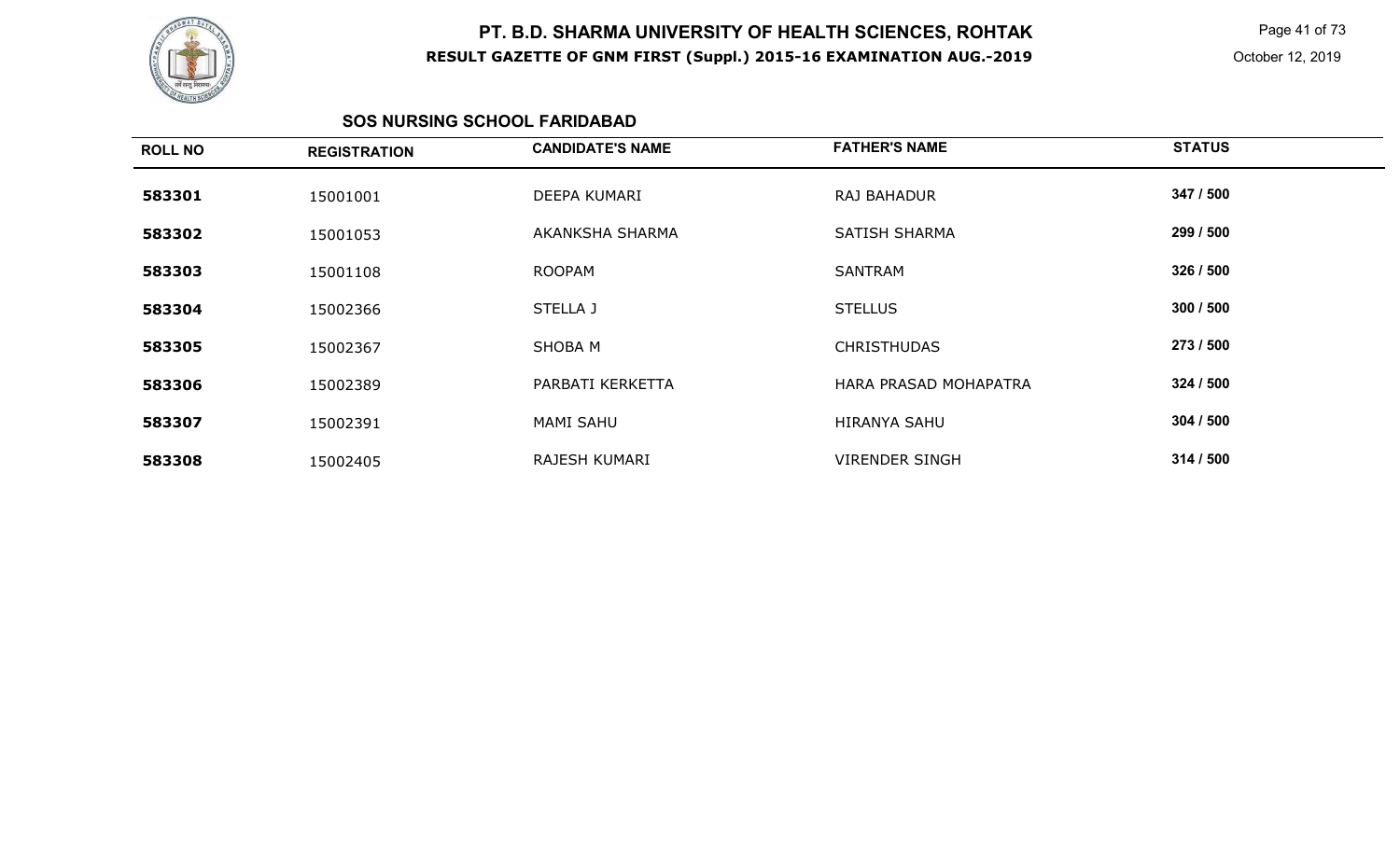

 Page 42 of 73 October 12, 2019

### **RR SCHOOL OF NURSING GURGAON**

| <b>ROLL NO</b> | <b>REGISTRATION</b> | <b>CANDIDATE'S NAME</b> | <b>FATHER'S NAME</b>  | <b>STATUS</b> |
|----------------|---------------------|-------------------------|-----------------------|---------------|
| 583421         | 15000704            | <b>NEETU</b>            | <b>VED PARKASH</b>    | 302 / 500     |
| 583422         | 15001253            | MS PINKY CHOUDHARY      | SOMDUTT               | 306 / 500     |
| 583423         | 15001255            | POOJA                   | <b>RAJPAL</b>         | 321 / 500     |
| 583424         | 15001257            | VANDANA                 | RAM PRAKASH PAL       | 329 / 500     |
| 583425         | 15002393            | PRIYA SHARMA            | M L SHARMA            | 335 / 500     |
| 583426         | 15002399            | <b>POONAM</b>           | <b>RAMPHAL</b>        | 361 / 500     |
| 583427         | 15002414            | PRITI                   | <b>ROHTASH</b>        | 307 / 500     |
| 583428         | 15002415            | SONAL                   | <b>HARI SINGH</b>     | 323 / 500     |
| 583429         | 15002464            | <b>KHUSHBOO</b>         | <b>BIJENDER SINGH</b> | 296 / 500     |
| 583430         | 15002467            | PRIYA                   | <b>HARI SINGH</b>     | 306 / 500     |
| 583431         | 15002490            | <b>NEETU</b>            | <b>RAM AVTAR</b>      | 277 / 500     |
| 583432         | 15002508            | <b>JYOTI SHARMA</b>     | <b>SUSHIL KUMAR</b>   | 320 / 500     |
| 583433         | 15002633            | SONIA                   | <b>NARENDER SINGH</b> | 294 / 500     |
| 583434         | 15002737            | SONI KUMARI             | DAMODAR MANDAL        | 316 / 500     |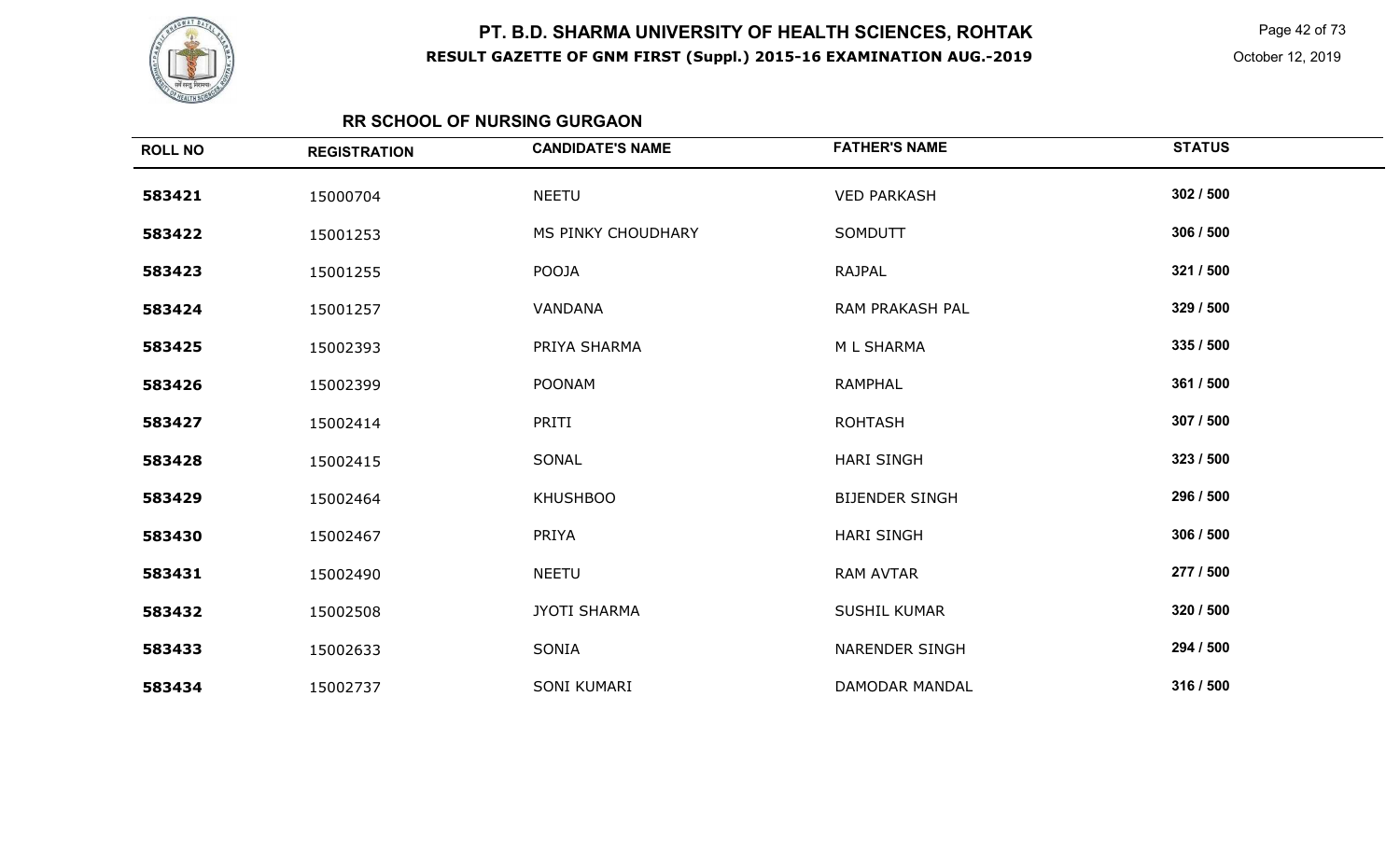

 Page 43 of 73 October 12, 2019

#### **LORD SHIVA SCHOOL OF NURSING SIRSA**

| <b>ROLL NO</b> | <b>REGISTRATION</b> | <b>CANDIDATE'S NAME</b> | <b>FATHER'S NAME</b>   | <b>STATUS</b>  |
|----------------|---------------------|-------------------------|------------------------|----------------|
| 583621         | 15000008            | RAJNI BALA              | SATPAUL                | 315 / 500      |
| 583622         | 15000009            | RANI                    | <b>MITHU RAM</b>       | <b>R-GN-04</b> |
| 583623         | 15000023            | MANJU BALA              | <b>RAMESH KUMAR</b>    | 324 / 500      |
| 583624         | 15000027            | SANDHYA RANI            | <b>RAMESH KUMAR</b>    | 313/500        |
| 583625         | 15000029            | PUSHPA RANI             | <b>ANIL KUMAR</b>      | 302 / 500      |
| 583626         | 15000038            | SHAKUNTALA              | <b>KRISHAN KUMAR</b>   | 308 / 500      |
| 583627         | 15000040            | RAJNI                   | SOMNATH                | <b>R-GN-04</b> |
| 583628         | 15000041            | MANJU                   | <b>SUBHASH CHANDER</b> | 296 / 500      |
| 583629         | 15000042            | <b>PUSHPA</b>           | <b>SUBHASH CHANDER</b> | 333 / 500      |
| 583630         | 15001981            | RITIKA                  | <b>SURESH KUMAR</b>    | <b>R-GN-04</b> |
| 583631         | 15001984            | PRIYANKA RANI           | PIRTHVI RAJ            | 287 / 500      |
| 583632         | 15002027            | <b>MAMTA RANI</b>       | <b>RADHYSHYAM</b>      | 335 / 500      |
| 583633         | 15004424            | <b>MAMTA RANI</b>       | <b>HARNAM CHAND</b>    | 309 / 500      |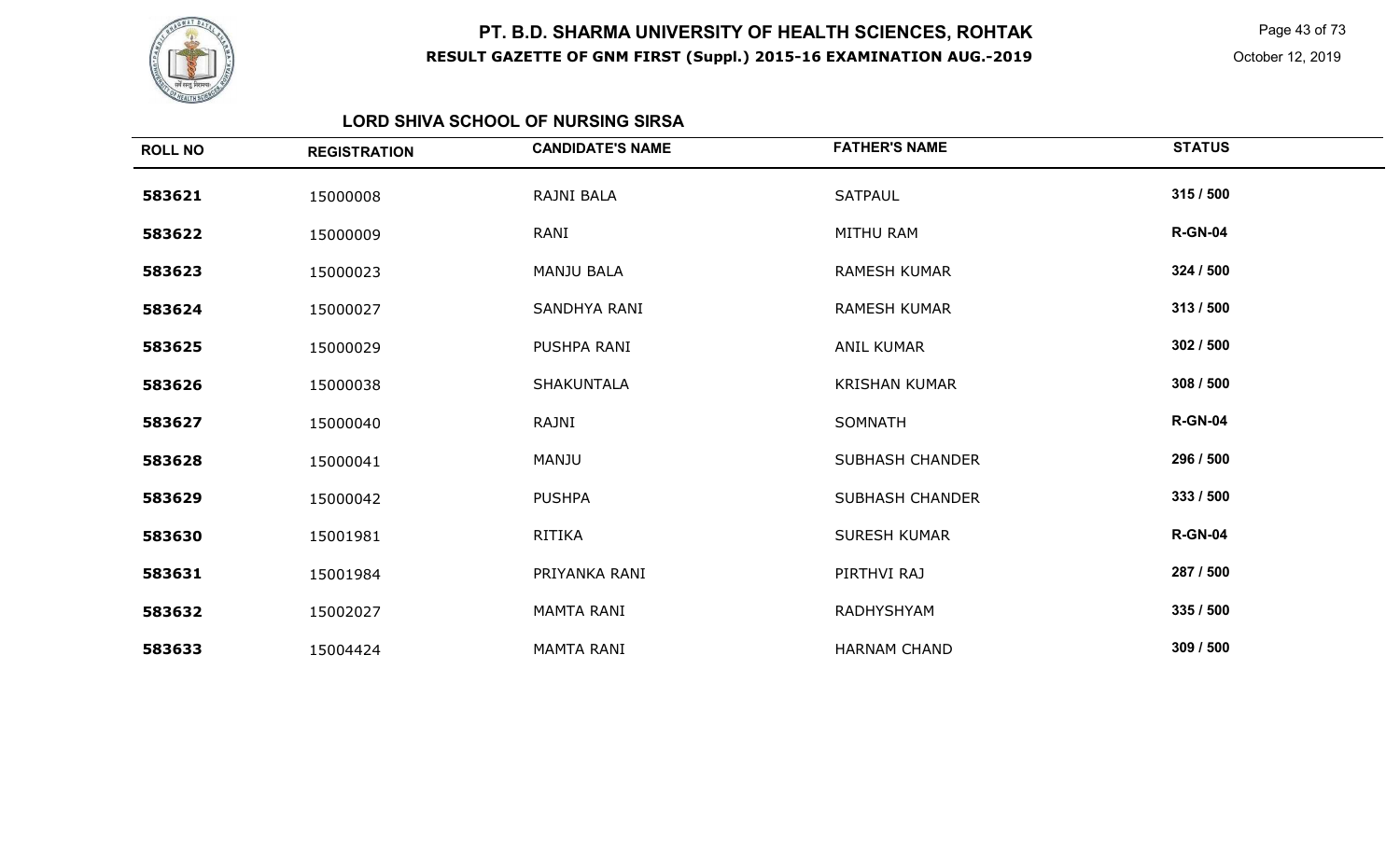

Page 44 of 73

October 12, 2019

#### **SHAHEED BABA DEEPSINGH COLLEGE OF NURSING RATIA FATEHABAD**

| <b>ROLL NO</b> | <b>REGISTRATION</b> | <b>CANDIDATE'S NAME</b> | <b>FATHER'S NAME</b> | <b>STATUS</b> |
|----------------|---------------------|-------------------------|----------------------|---------------|
| 583761         | 15004741            | <b>ARCHANA</b>          | <b>KARTAR SINGH</b>  | 340 / 500     |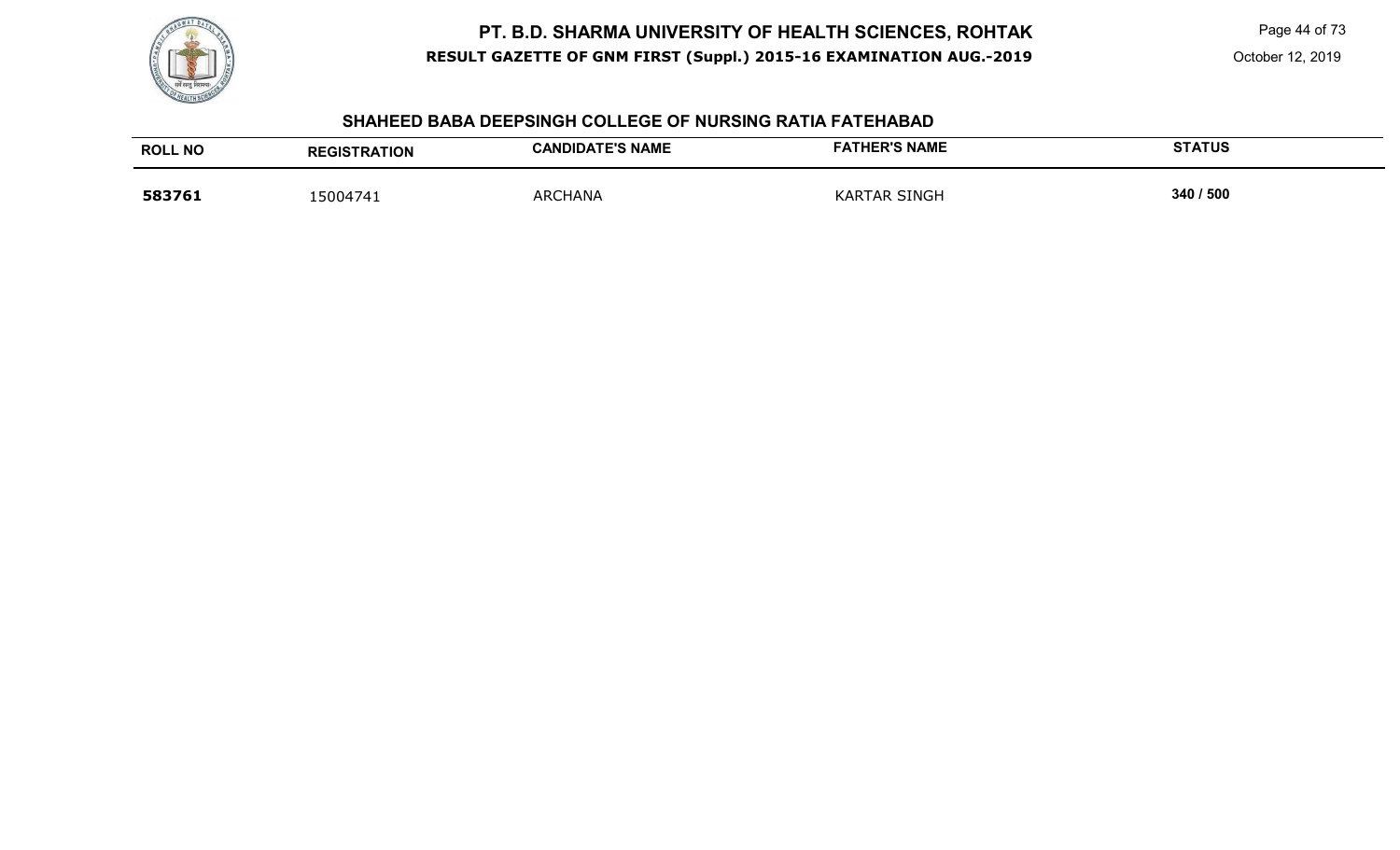

Page 45 of 73

October 12, 2019

### **HARYANA SCHOOL OF NURSING ELLENABAD SIRSA**

| <b>ROLL NO</b> | <b>REGISTRATION</b> | <b>CANDIDATE'S NAME</b> | <b>FATHER'S NAME</b> | <b>STATUS</b>                    |
|----------------|---------------------|-------------------------|----------------------|----------------------------------|
| 583871         | 15001497            | <b>DURGA RANI</b>       | <b>RAM CHAND</b>     | 286 / 500                        |
| 583872         | 15004562            | RASHIKA                 | RAJINDER KUMAR       | <b>R-GN-01 GN-03 GN-04 GN-05</b> |
| 583873         | 15005436            | MS PAWAN KUMARI         | ASHOK KUMAR          | 346 / 500                        |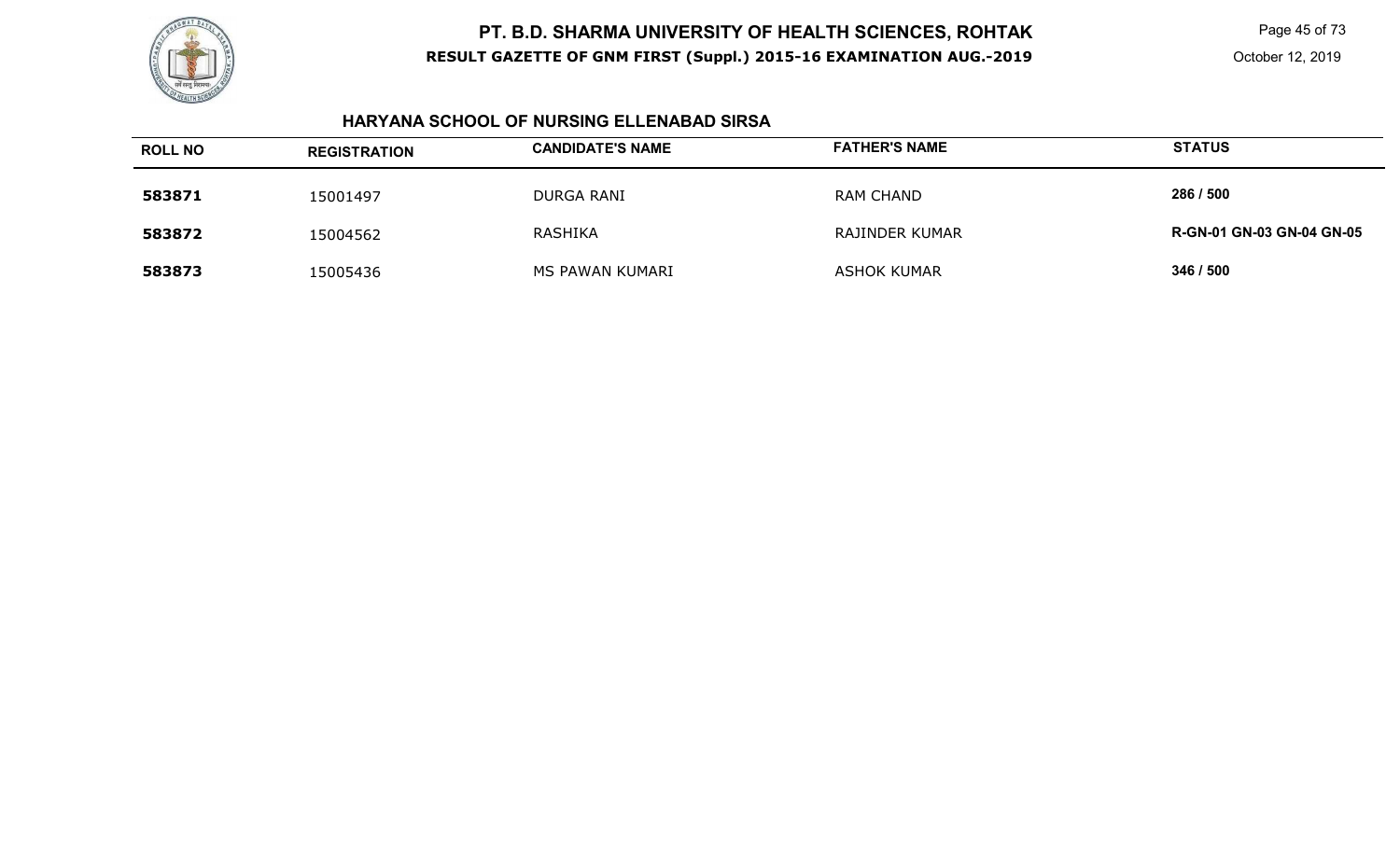

Page 46 of 73

#### **MATA SHANTI DEVI INST. OF NURSING OF KALANWALI SIRSA**

| <b>ROLL NO</b> | <b>REGISTRATION</b> | <b>CANDIDATE'S NAME</b> | <b>FATHER'S NAME</b>  | <b>STATUS</b>        |
|----------------|---------------------|-------------------------|-----------------------|----------------------|
| 583991         | 15002142            | <b>BALJEET KAUR</b>     | SHER SINGH            | 295 / 500            |
| 583992         | 15002640            | <b>GURPREET KAUR</b>    | PARAMJEET SINGH       | 304 / 500            |
| 583993         | 15002673            | YOGITA                  | <b>SURINDER KUMAR</b> | <b>R-GN-01 GN-02</b> |
| 583994         | 15002677            | <b>RAMANDEEP KAUR</b>   | <b>VAJIR SINGH</b>    | 323 / 500            |
| 583995         | 15002725            | RENU                    | <b>MUKESH KUMAR</b>   | 326 / 500            |
| 583996         | 15002749            | DARSHAN KUMARI          | RAM GOPAL             | <b>R-GN-04</b>       |
| 583997         | 15002750            | <b>JYOTI</b>            | <b>CHARAN SINGH</b>   | 303 / 500            |
| 583998         | 15002757            | RAJPATI                 | HARI CHAND            | <b>R-GN-04</b>       |
| 583999         | 15002893            | <b>JYOTIVEER KAUR</b>   | <b>BASANT SINGH</b>   | <b>R-GN-04</b>       |
| 584000         | 15002907            | JYOTI RANI              | <b>BHAJAN LAL</b>     | <b>R-GN-03 GN-05</b> |
| 584001         | 15002921            | <b>SANDEEP KAUR</b>     | <b>GURMAIL SINGH</b>  | <b>R-GN-04</b>       |
|                |                     |                         |                       |                      |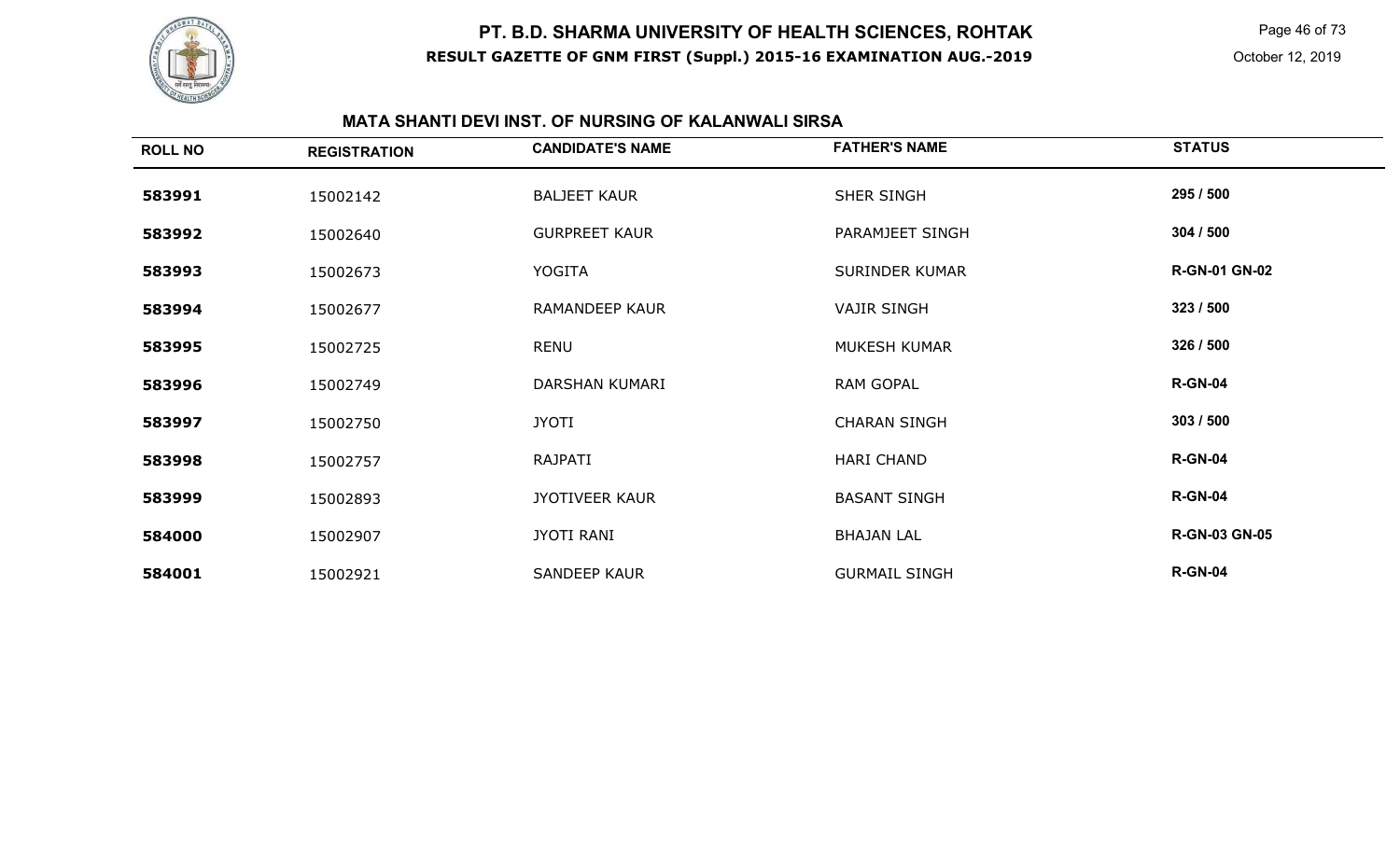

 Page 47 of 73 October 12, 2019

### **ARYABHATT COLLEGE OF NURSING FATEHABAD**

| <b>ROLL NO</b> | <b>REGISTRATION</b> | <b>CANDIDATE'S NAME</b> | <b>FATHER'S NAME</b>  | <b>STATUS</b>                             |
|----------------|---------------------|-------------------------|-----------------------|-------------------------------------------|
| 584111         | 15000626            | SONIA DEVI              | HARBHAGWAN            | <b>R-GN-04</b>                            |
| 584112         | 15001402            | <b>JYOTI</b>            | <b>SUBHASH</b>        | 290 / 500                                 |
| 584113         | 15001784            | KOMAL                   | RAMESH                | 318 / 500                                 |
| 584114         | 15003844            | MANISHA                 | <b>BISHAN SWROOP</b>  | <b>R-GN-04</b>                            |
| 584115         | 15004011            | <b>SURBHI</b>           | SATBIR SINGH          | R-GN-01 GN-02 GN-03 GN-04<br><b>GN-05</b> |
| 584116         | 15004088            | <b>SUDESH</b>           | <b>JAI PARKASH</b>    | 323 / 500                                 |
| 584117         | 15004126            | <b>SUMAN</b>            | SATYAWAN              | 320 / 500                                 |
| 584118         | 15004377            | <b>SUMAN</b>            | <b>MAHENDER SINGH</b> | 293 / 500                                 |
| 584119         | 15004382            | KHUSHBU RANI            | <b>SUNIL KUMAR</b>    | <b>R-GN-02</b>                            |
| 584120         | 15005367            | <b>JYOTI</b>            | MAHABIR               | <b>RLA</b>                                |
| 584121         | 15005515            | <b>RADHIKA</b>          | DALEL SINGH           | <b>PRS</b>                                |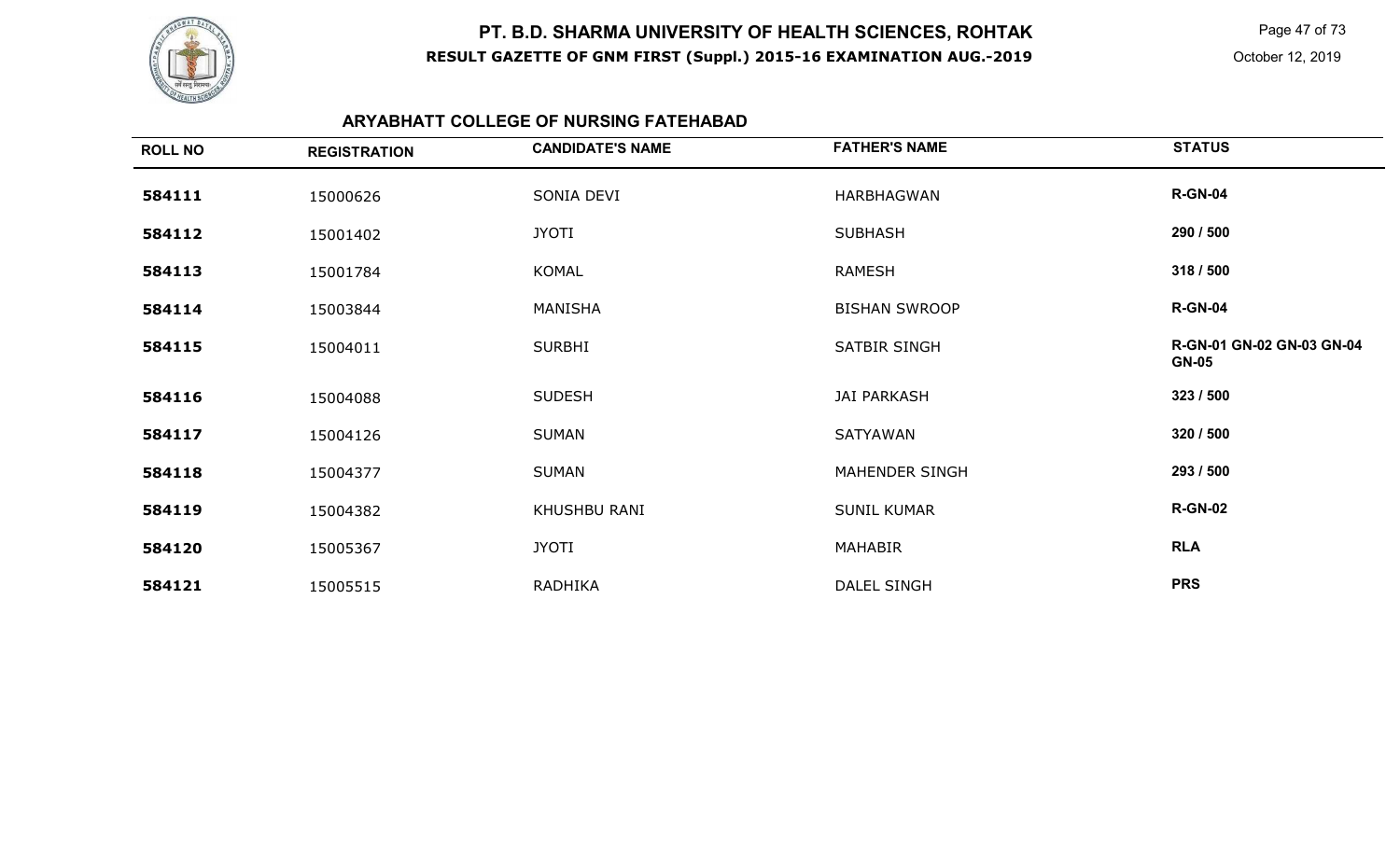

 Page 48 of 73 October 12, 2019

#### **RAJENDRA SCHOOL OF NURSING SIRSA**

| <b>ROLL NO</b> | <b>REGISTRATION</b> | <b>CANDIDATE'S NAME</b> | <b>FATHER'S NAME</b> | <b>STATUS</b>              |
|----------------|---------------------|-------------------------|----------------------|----------------------------|
| 584241         | 15001722            | POONAM RANI             | <b>HARPAL</b>        | <b>R-GN-03 GN-05</b>       |
| 584242         | 15001778            | <b>PUNAM</b>            | <b>RAMSWROOP</b>     | <b>R-GN-04</b>             |
| 584243         | 15001789            | <b>SEEMA</b>            | <b>LAXMAN DASS</b>   | <b>R-GN-03 GN-05</b>       |
| 584244         | 15001791            | <b>SUSHMA</b>           | <b>KULDEEP</b>       | <b>R-GN-03 GN-05</b>       |
| 584245         | 15002329            | <b>SONIA</b>            | <b>JUGLAL</b>        | <b>R-GN-03 GN-04 GN-05</b> |
| 584246         | 15002877            | LAXMI                   | <b>BAGGA SINGH</b>   | <b>R-GN-04</b>             |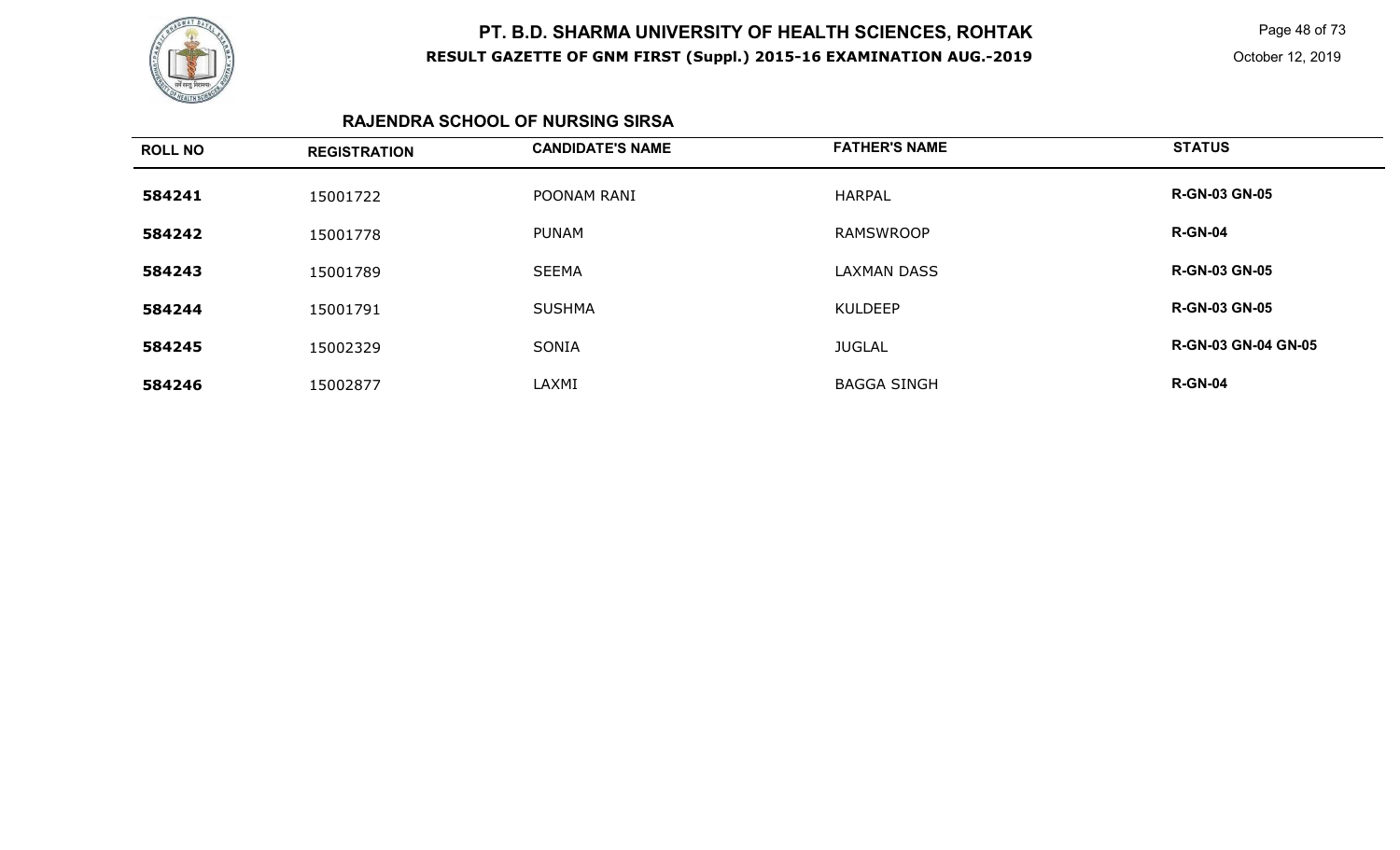

 Page 49 of 73 October 12, 2019

### **NATIONAL SCHOOL OF NURSING DARIYAPUR FATEHABAD**

| <b>ROLL NO</b> | <b>REGISTRATION</b> | <b>CANDIDATE'S NAME</b> | <b>FATHER'S NAME</b>  | <b>STATUS</b>  |
|----------------|---------------------|-------------------------|-----------------------|----------------|
| 584361         | 15000449            | PRIYANKA KAMBOJ         | <b>RAMESH LAL</b>     | 317 / 500      |
| 584362         | 15000456            | ANJU RANI               | <b>HANUMAN SINGH</b>  | 309 / 500      |
| 584363         | 15000457            | <b>KOYAL NAYAK</b>      | <b>KANHAIYA LAL</b>   | 286 / 500      |
| 584364         | 15000458            | POONAM DEVI             | <b>DEVI LAL</b>       | 293 / 500      |
| 584365         | 15001717            | POONAM RANI             | <b>RAM SINGH</b>      | 294 / 500      |
| 584366         | 15004311            | <b>VERSHA</b>           | <b>KUMAR PAL</b>      | 300 / 500      |
| 584367         | 15004313            | PINKI DEVI              | <b>KITAB SINGH</b>    | <b>R-GN-02</b> |
| 584368         | 15004320            | <b>JYOTI RANI</b>       | <b>SHAMSHER SINGH</b> | 308 / 500      |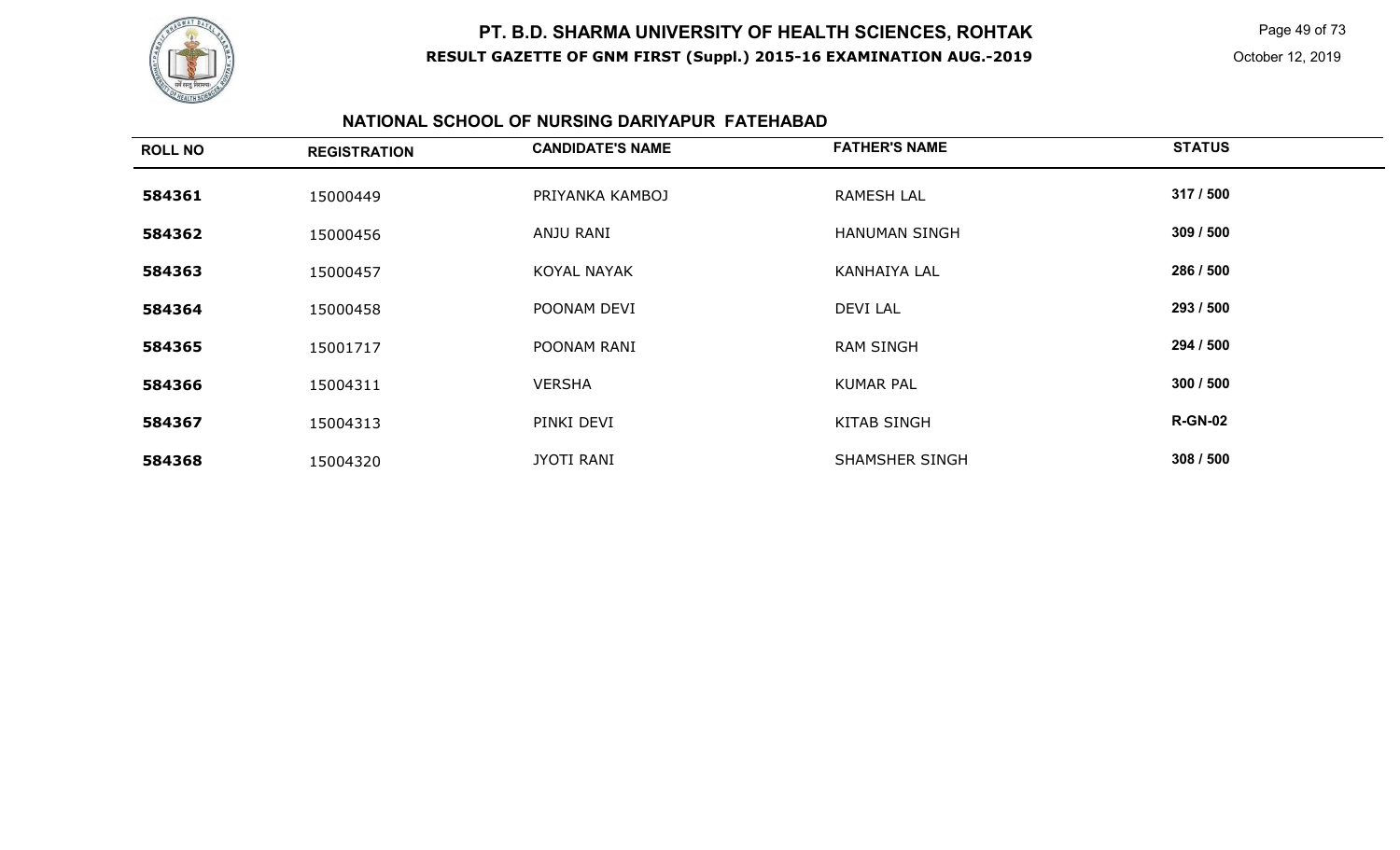

 Page 50 of 73 October 12, 2019

#### **HERITAGE SCHOOL OF NURSING TOHANA**

| <b>ROLL NO</b> | <b>REGISTRATION</b> | <b>CANDIDATE'S NAME</b> | <b>FATHER'S NAME</b> | <b>STATUS</b>  |
|----------------|---------------------|-------------------------|----------------------|----------------|
| 584481         | 15003944            | RUCHIKA                 | <b>SATPAL</b>        | <b>R-GN-01</b> |
| 584482         | 15004521            | <b>KIRAN</b>            | <b>JAGDISH</b>       | <b>R-GN-01</b> |
| 584483         | 15004524            | NEELAM RANI             | <b>BASANT KUMAR</b>  | 304 / 500      |
| 584484         | 15004526            | <b>POONAM</b>           | <b>RAM NIWAS</b>     | 281 / 500      |
| 584485         | 15004530            | <b>KIRAN</b>            | <b>ZILE SINGH</b>    | 308 / 500      |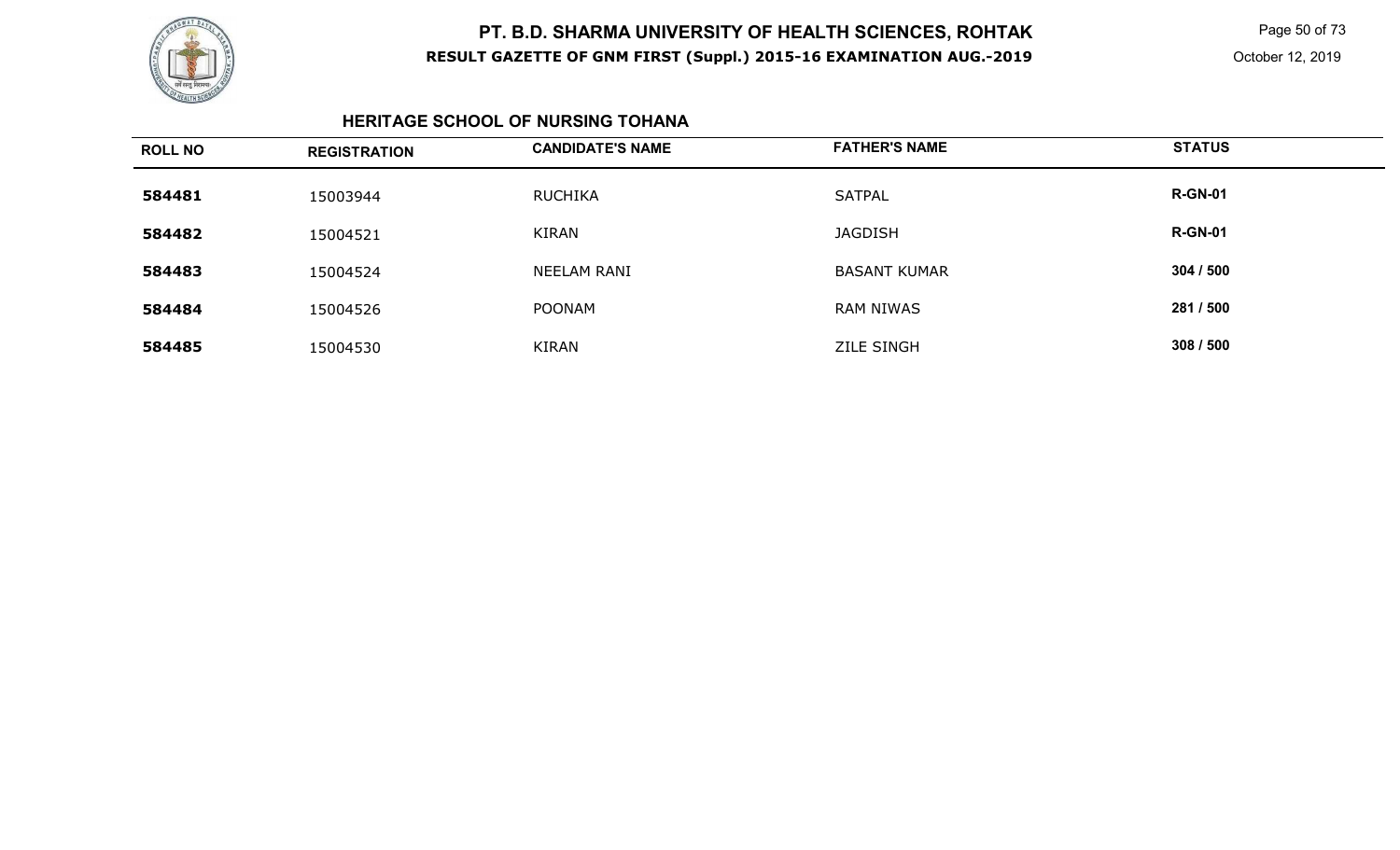

 Page 51 of 73 October 12, 2019

#### **BANBHORI SCHOOL OF NURSING HISAR**

| <b>ROLL NO</b> | <b>REGISTRATION</b> | <b>CANDIDATE'S NAME</b> | <b>FATHER'S NAME</b> | <b>STATUS</b>        |
|----------------|---------------------|-------------------------|----------------------|----------------------|
| 584601         | 15001530            | SANTOSH                 | <b>RAM KUMAR</b>     | R-GN-01 GN-03 GN-05  |
| 584602         | 15002071            | POOJA                   | <b>BALWANT SINGH</b> | <b>R-GN-03 GN-05</b> |
| 584603         | 15004471            | MANISHA                 | <b>JOGENDER</b>      | 299 / 500            |
| 584604         | 15004472            | <b>SAVITA</b>           | RAMESHWAR            | 291 / 500            |
| 584605         | 15004473            | <b>SAVITA</b>           | <b>JAI SINGH</b>     | 296 / 500            |
| 584606         | 15004476            | <b>BABITA</b>           | NARESH KUMAR         | 311 / 500            |
| 584607         | 15004486            | MONIKA                  | AMARJEET             | 335 / 500            |
| 584608         | 15004487            | PINKI                   | SUBHASH CHAND        | 339 / 500            |
| 584609         | 15004488            | MANJU                   | <b>DHARAM PAL</b>    | 324 / 500            |
| 584610         | 15004489            | <b>BABITA</b>           | <b>JAGBIR</b>        | 345 / 500            |
| 584611         | 15004491            | RAJNI                   | <b>DALVIR</b>        | 311 / 500            |
| 584612         | 1500606             | MAMTA                   | <b>KISHAN LAL</b>    | 304 / 500            |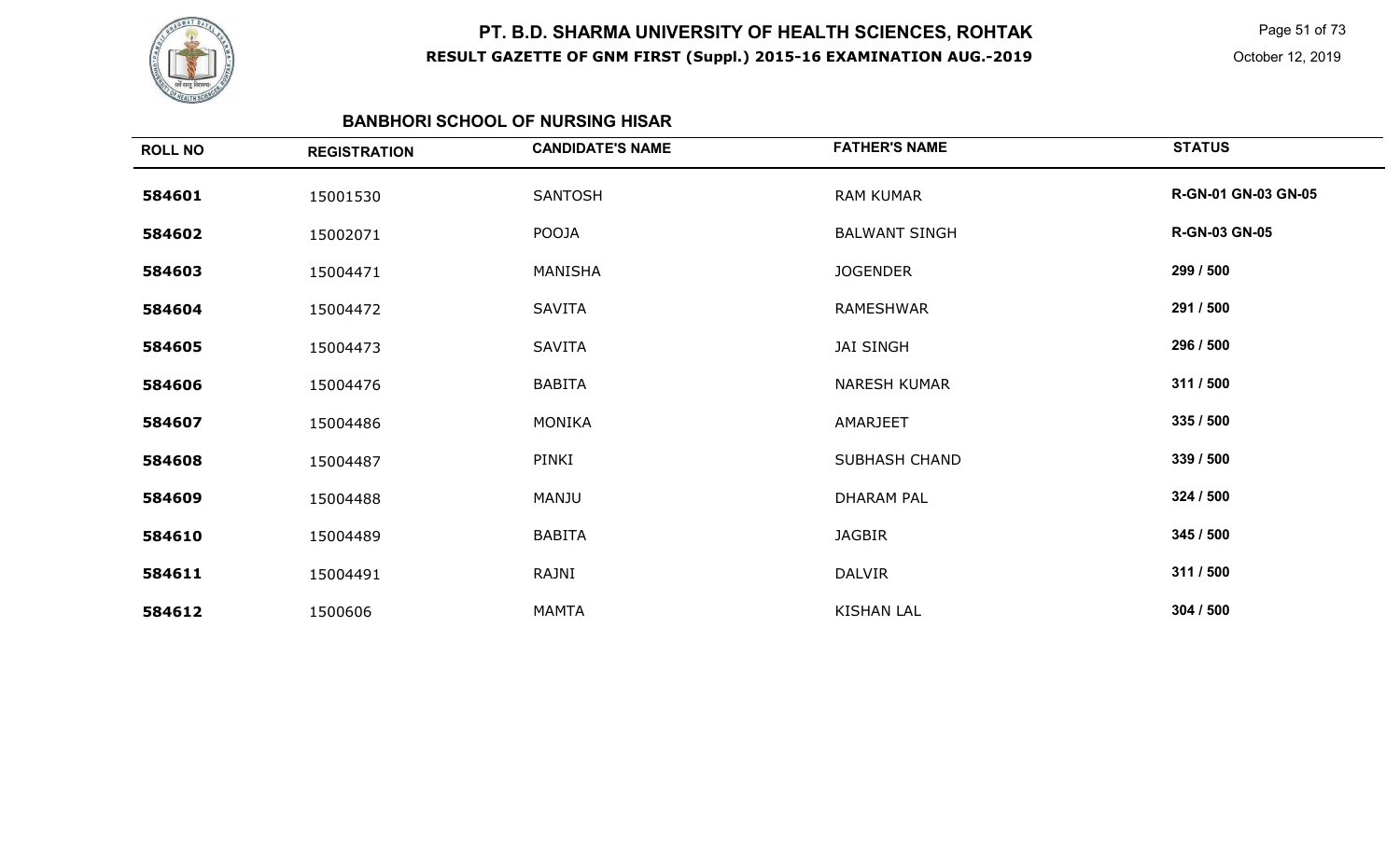

 Page 52 of 73 October 12, 2019

#### **MAHARISHI DAYANAND INST. OF NURSING CHAUDHARYWAS HISAR**

| <b>ROLL NO</b> | <b>REGISTRATION</b> | <b>CANDIDATE'S NAME</b> | <b>FATHER'S NAME</b>   | <b>STATUS</b>       |
|----------------|---------------------|-------------------------|------------------------|---------------------|
| 584741         | 15000627            | MEENA KUMARI            | <b>OM PARKASH</b>      | 310 / 500           |
| 584742         | 15000795            | RINKU                   | <b>SUNIL KUMAR</b>     | 315 / 500           |
| 584743         | 15003060            | HARENDER SINGH          | <b>BALBIR SINGH</b>    | 340 / 500           |
| 584744         | 15003757            | SANGEETA ARYA           | <b>VIDYANAND ARYA</b>  | 307 / 500           |
| 584745         | 15005032            | RAJBALA                 | <b>SUBHASH CHANDER</b> | R-GN-01 GN-03 GN-05 |
| 584746         | 15005578            | POONAM KUMARI           | SATBIR SINGH           | 307 / 500           |
| 584747         | 15005598            | <b>SUSHILA</b>          | MEER SINGH             | <b>R-GN-01</b>      |
| 584748         | 15005606            | <b>JYOTI</b>            | <b>DHARMVIR</b>        | <b>R-GN-01</b>      |
| 584749         | 15005616            | SANDEEP                 | <b>MAHABIR SINGH</b>   | 314 / 500           |
| 584750         | 15005628            | ASHA RANI RAJPUT        | DIWAN SINGH RAJPUT     | 312 / 500           |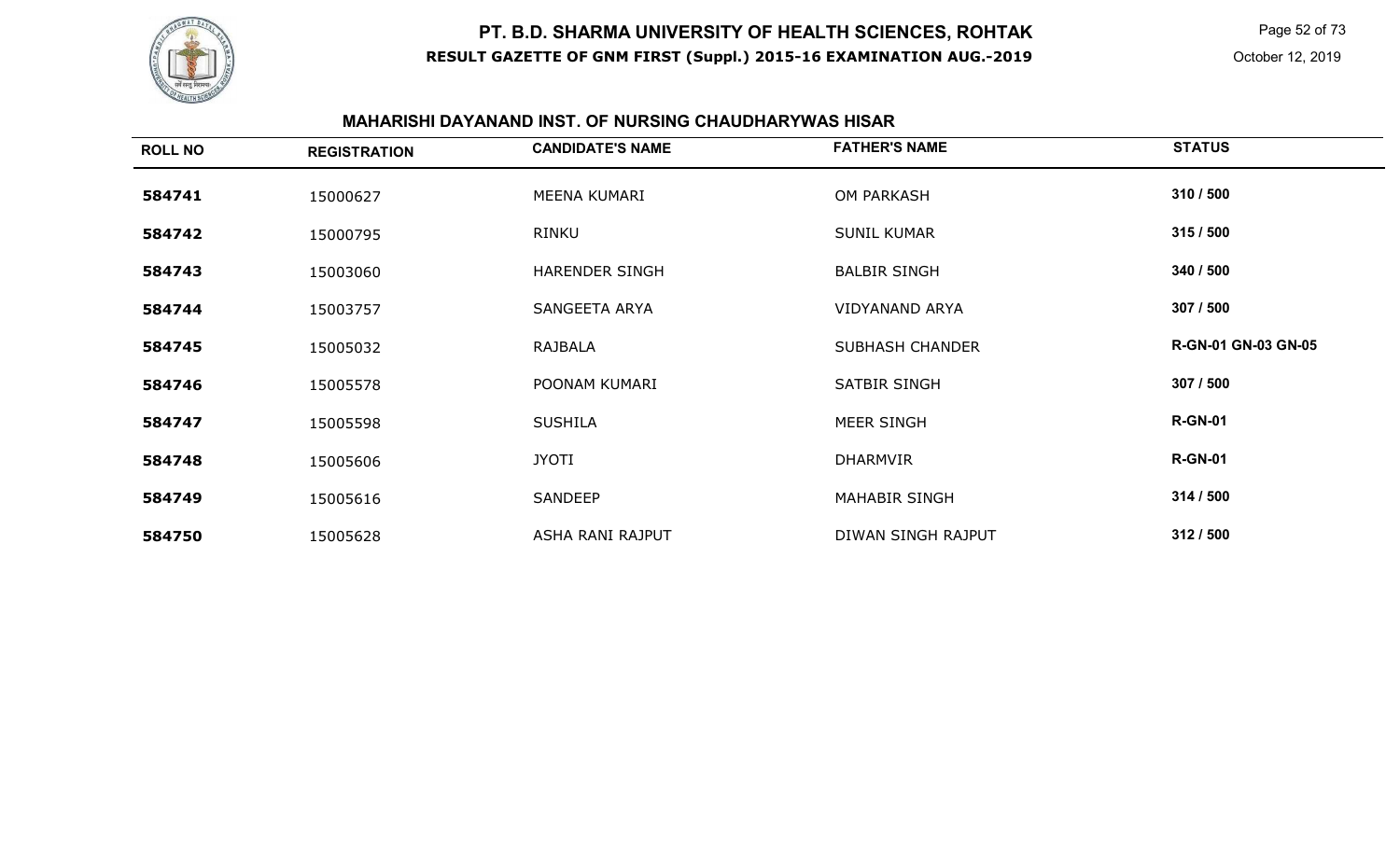

 Page 53 of 73 October 12, 2019

### **SWATANTARTA SAINANI SCHOOL OF NURSING HSR**

| <b>ROLL NO</b> | <b>REGISTRATION</b> | <b>CANDIDATE'S NAME</b> | <b>FATHER'S NAME</b> | <b>STATUS</b> |
|----------------|---------------------|-------------------------|----------------------|---------------|
| 584871         | 15002721            | <b>SARITA</b>           | RAVINDER KUMAR       | 306 / 500     |
| 584872         | 15003077            | <b>NEHA</b>             | <b>VIJAY KUMAR</b>   | 316 / 500     |
| 584873         | 15005110            | <b>JYOTI</b>            | <b>JAI SINGH</b>     | 313/500       |
| 584874         | 15005338            | PINKI                   | HARDEWA RAM          | 339 / 500     |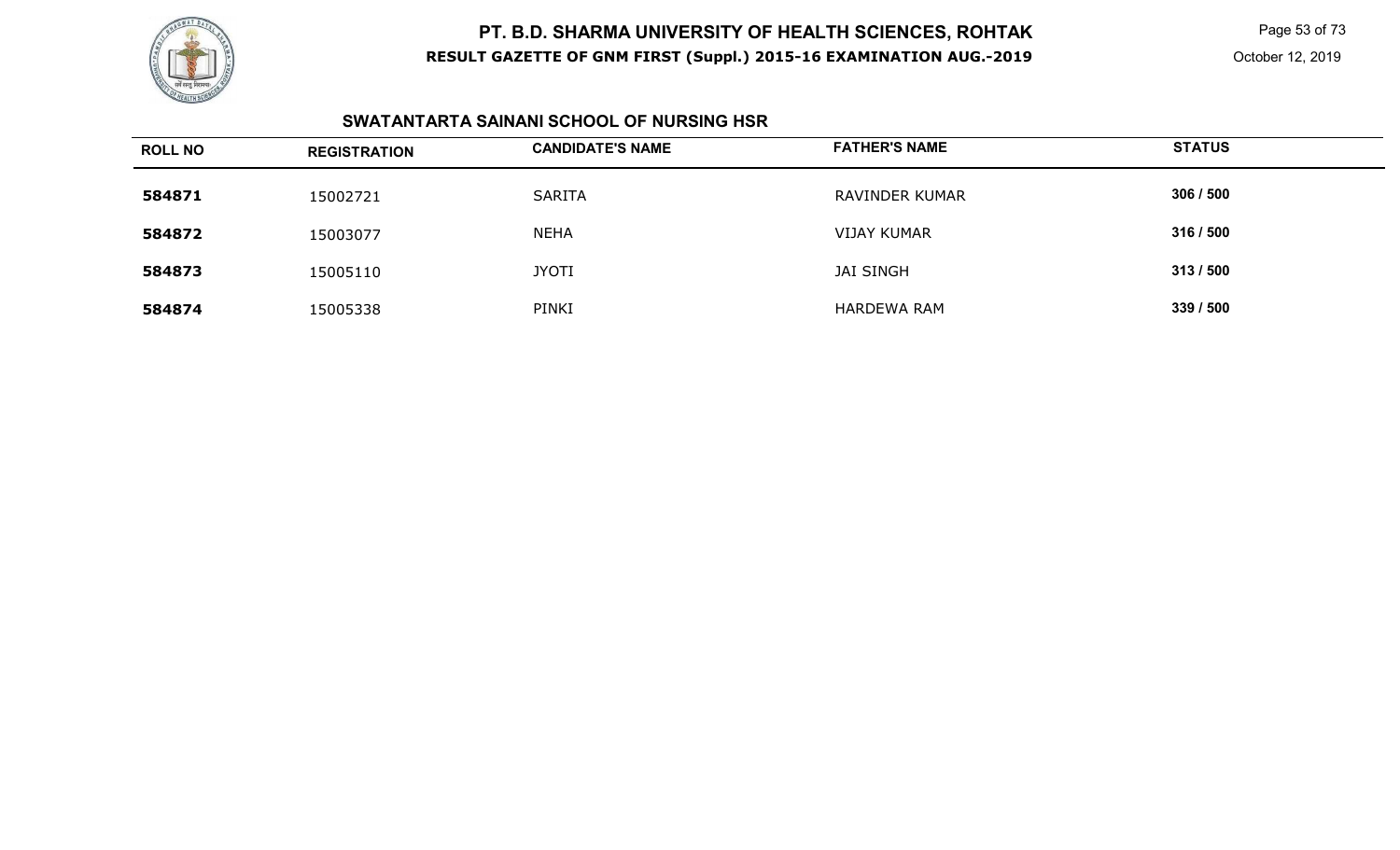

 Page 54 of 73 October 12, 2019

### **KHUSHI SCHOOL & COLLEGE OF NURSING KAGSAR HISAR**

| <b>ROLL NO</b> | <b>REGISTRATION</b> | <b>CANDIDATE'S NAME</b> | <b>FATHER'S NAME</b> | <b>STATUS</b> |
|----------------|---------------------|-------------------------|----------------------|---------------|
| 584931         | 15000991            | <b>SAVITA</b>           | RAJENDER SINGH       | <b>PRS</b>    |
| 584932         | 15003880            | SONIA                   | <b>SUBHASH</b>       | 309 / 500     |
| 584933         | 15005621            | <b>MILAN</b>            | MEHAR SINGH          | 322/500       |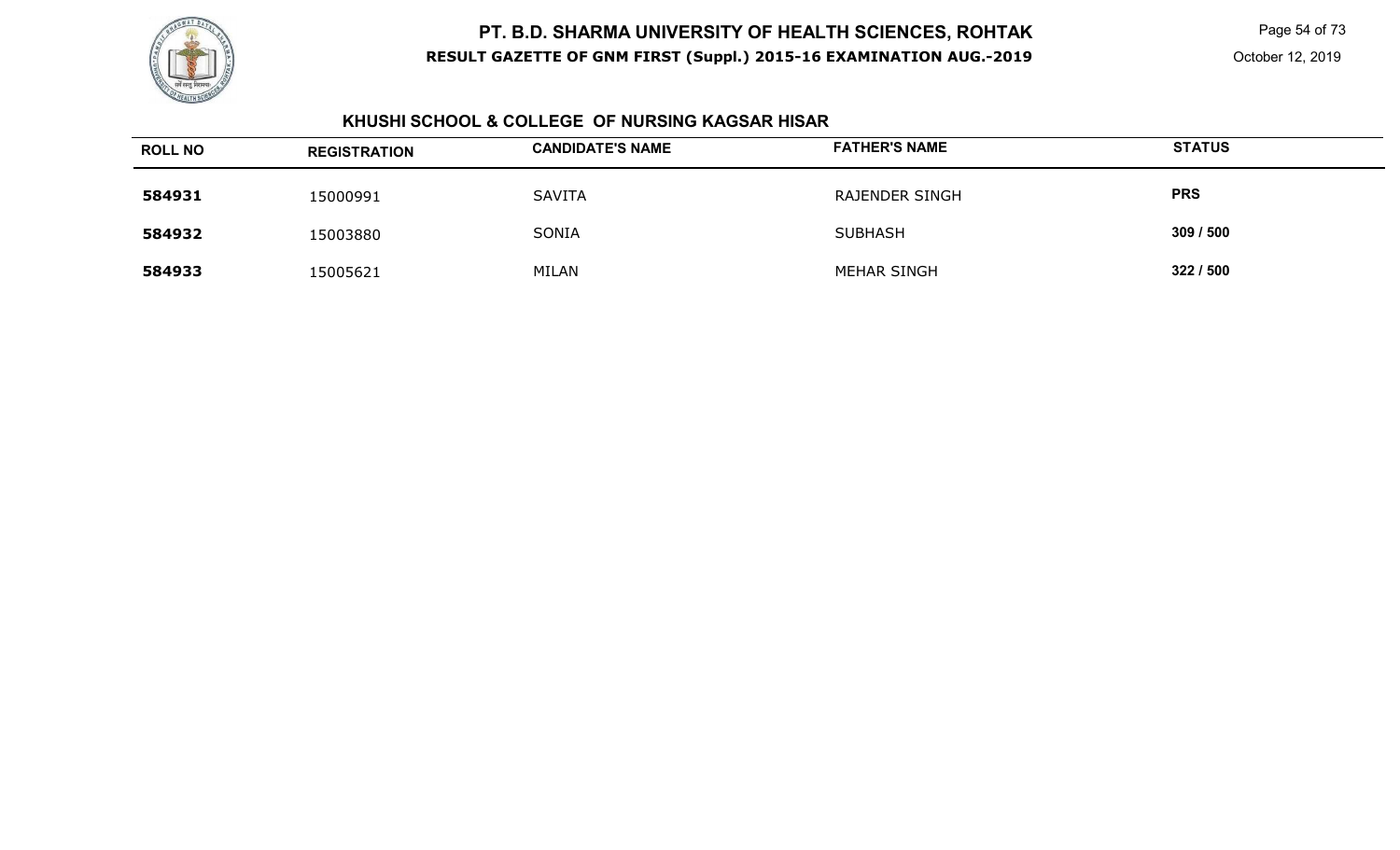

Page 55 of 73

October 12, 2019

# **MAHARAJA AGRASEN COLLEGE OF NURSING AGROHA, HISAR**

| <b>ROLL NO</b> | <b>REGISTRATION</b> | <b>CANDIDATE'S NAME</b> | <b>FATHER'S NAME</b>  | <b>STATUS</b> |
|----------------|---------------------|-------------------------|-----------------------|---------------|
| 585051         | 15000276            | <b>PRIYA</b>            | <b>VEER PRAKASH</b>   | 352 / 500     |
| 585052         | 15000290            | <b>RENU BALA</b>        | <b>RAJENDER SINGH</b> | 332 / 500     |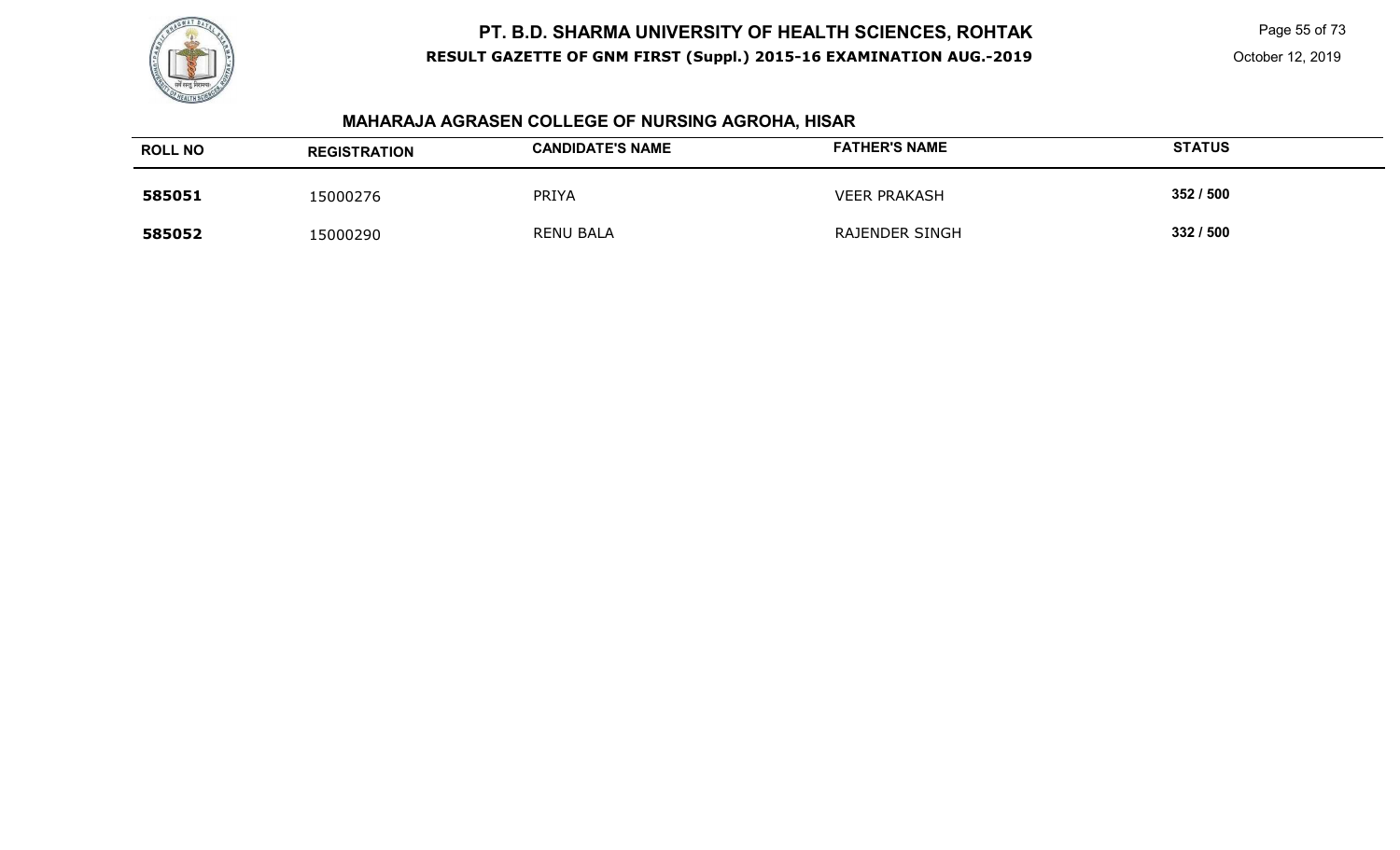

 Page 56 of 73 October 12, 2019

#### **NATIONAL NURSING INST. SEC-9 HISAR**

| <b>ROLL NO</b> | <b>REGISTRATION</b> | <b>CANDIDATE'S NAME</b> | <b>FATHER'S NAME</b>  | <b>STATUS</b> |
|----------------|---------------------|-------------------------|-----------------------|---------------|
| 585171         | 15000531            | <b>SAVITA</b>           | PREM KUMAR            | 306 / 500     |
| 585172         | 15001428            | NEELAM RANI             | <b>RAJENDER SINGH</b> | 313/500       |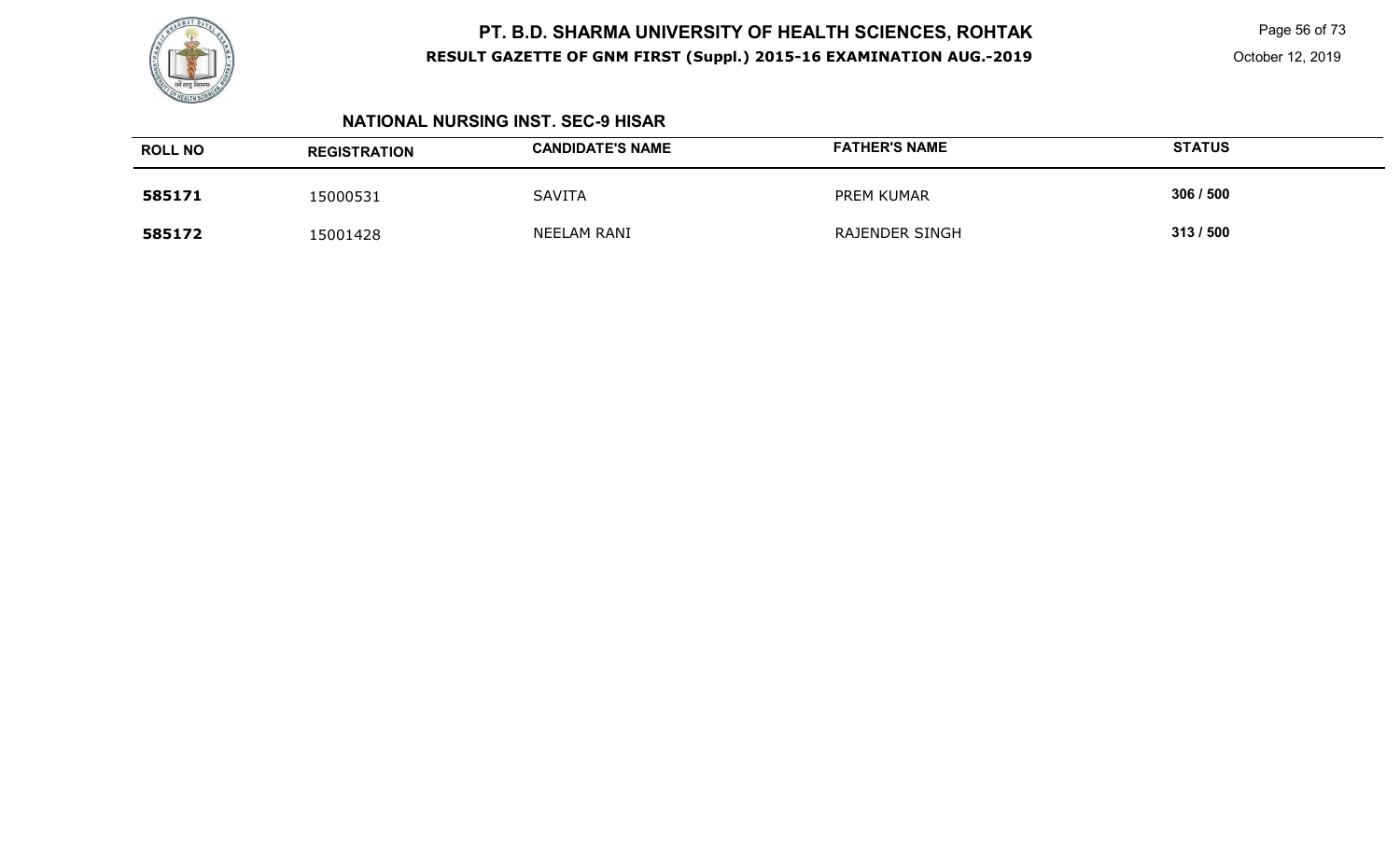

 Page 57 of 73 October 12, 2019

#### **SAVITRI JINDAL INST. OF NURSING HISAR**

| <b>ROLL NO</b> | <b>REGISTRATION</b> | <b>CANDIDATE'S NAME</b> | <b>FATHER'S NAME</b> | <b>STATUS</b> |
|----------------|---------------------|-------------------------|----------------------|---------------|
| 585231         | 15002491            | PRIYANKA                | MAHENDER SINGH       | 310 / 500     |
| 585232         | 15002506            | <b>USHA RANI</b>        | <b>DHARAM PAL</b>    | 355 / 500     |
| 585233         | 15002699            | SONU                    | <b>WAZIR SINGH</b>   | 328 / 500     |
| 585234         | 15003894            | <b>SEENOD RANI</b>      | <b>SHER SINGH</b>    | 311 / 500     |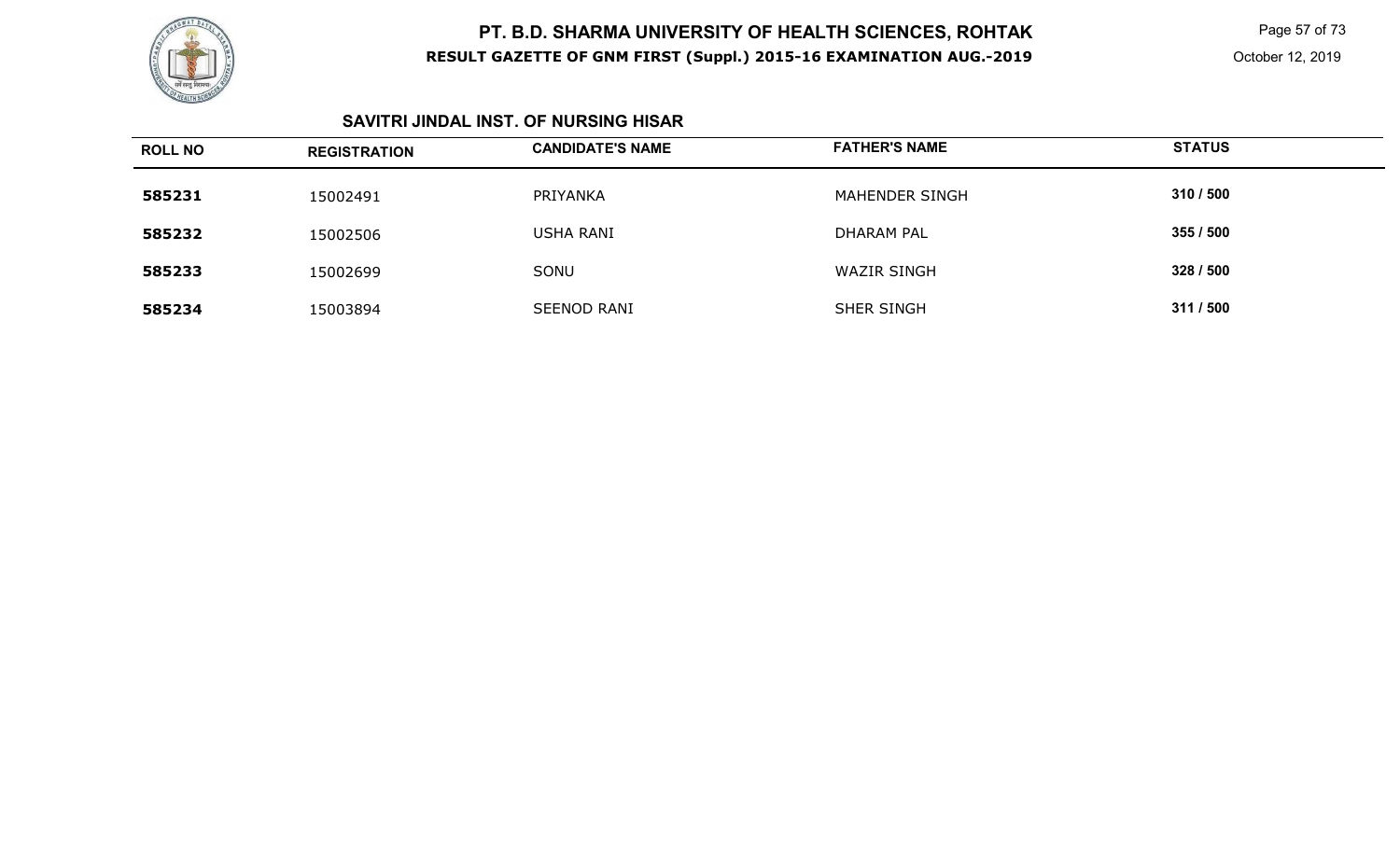

 Page 58 of 73 October 12, 2019

#### **SVM COLLEGE OF NURSINGH V.P.O. BALAND, KACHA BERI ROAD ROHTAK**

| <b>ROLL NO</b> | <b>REGISTRATION</b> | <b>CANDIDATE'S NAME</b> | <b>FATHER'S NAME</b> | <b>STATUS</b>        |
|----------------|---------------------|-------------------------|----------------------|----------------------|
| 585351         | 15001051            | SONIA                   | JAI PARKASH          | <b>R-GN-01</b>       |
| 585352         | 15003667            | MANISHA                 | HARICHAND            | <b>R-GN-01 GN-02</b> |
| 585353         | 15003672            | SANJEET KUMARI          | <b>ABHEY SINGH</b>   | 311 / 500            |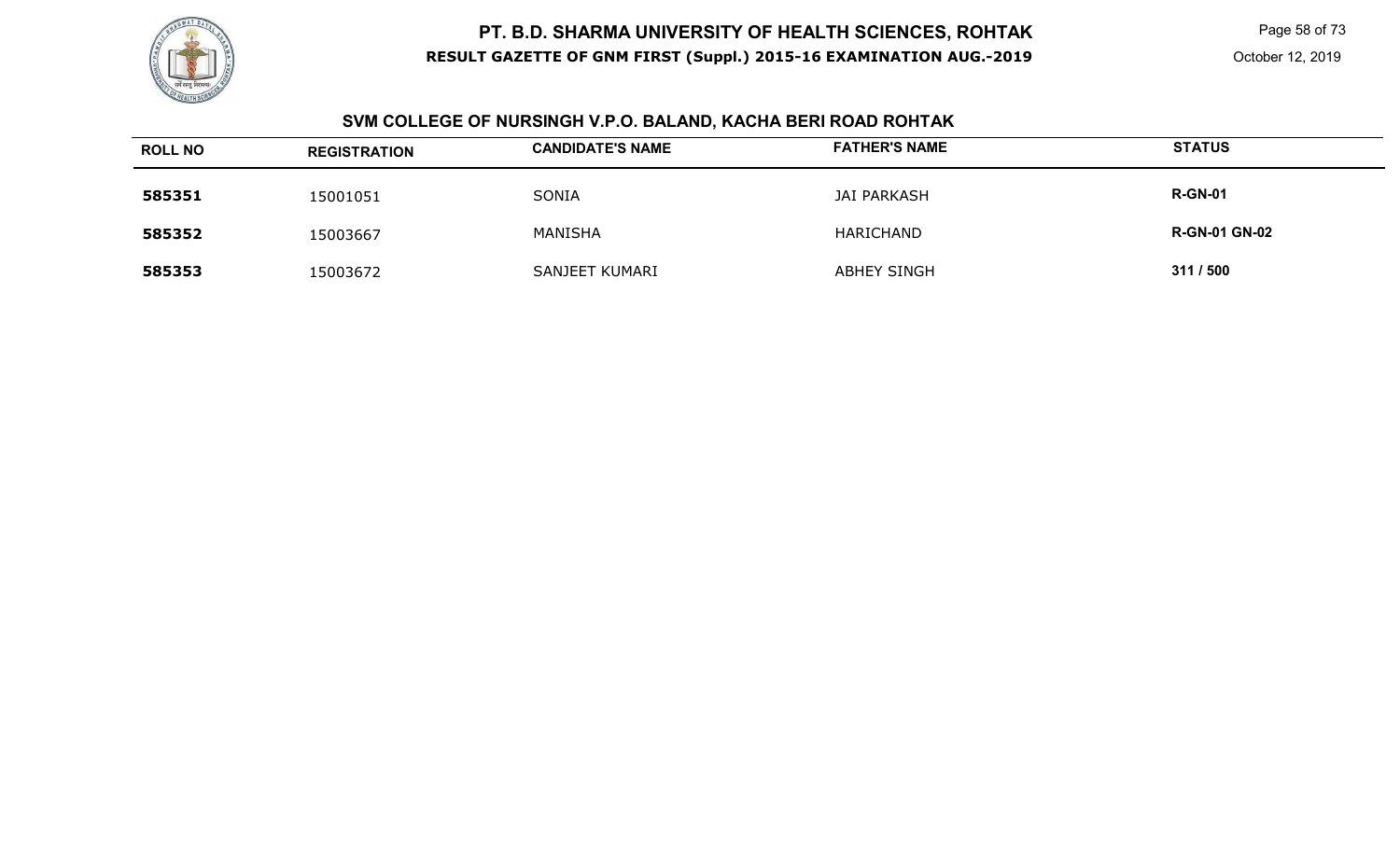

 Page 59 of 73 October 12, 2019

### **GANDHI SCHOOL OF NURSING KARNAL**

| <b>ROLL NO</b> | <b>REGISTRATION</b> | <b>CANDIDATE'S NAME</b> | <b>FATHER'S NAME</b>  | <b>STATUS</b> |
|----------------|---------------------|-------------------------|-----------------------|---------------|
| 585531         | 15001644            | SUKHWINDER KAUR         | REJINDER PAL SINGH    | 342 / 500     |
| 585532         | 15002245            | PALWINDER KAUR          | <b>DARSHAN SINGH</b>  | 339 / 500     |
| 585533         | 15002248            | AMREEN                  | JAMIR AHMED           | 344 / 500     |
| 585534         | 15002265            | ARPANA                  | <b>GURDYAL SINGH</b>  | 304 / 500     |
| 585535         | 15002330            | <b>HARPREET KAUR</b>    | SUKHVINDER SINGH      | 349 / 500     |
| 585536         | 15002351            | VARSHA                  | SHER SINGH            | 337 / 500     |
| 585537         | 15002460            | <b>KAJAL</b>            | <b>RAJESH KUMAR</b>   | 327 / 500     |
| 585538         | 15002507            | SONIA DEVI              | <b>SOMNATH</b>        | 298 / 500     |
| 585539         | 15002707            | MANJU RANI              | <b>JOGINDER KUMAR</b> | 281 / 500     |
| 585540         | 15002859            | SHIWANI                 | MUKESH KUMAR          | 304 / 500     |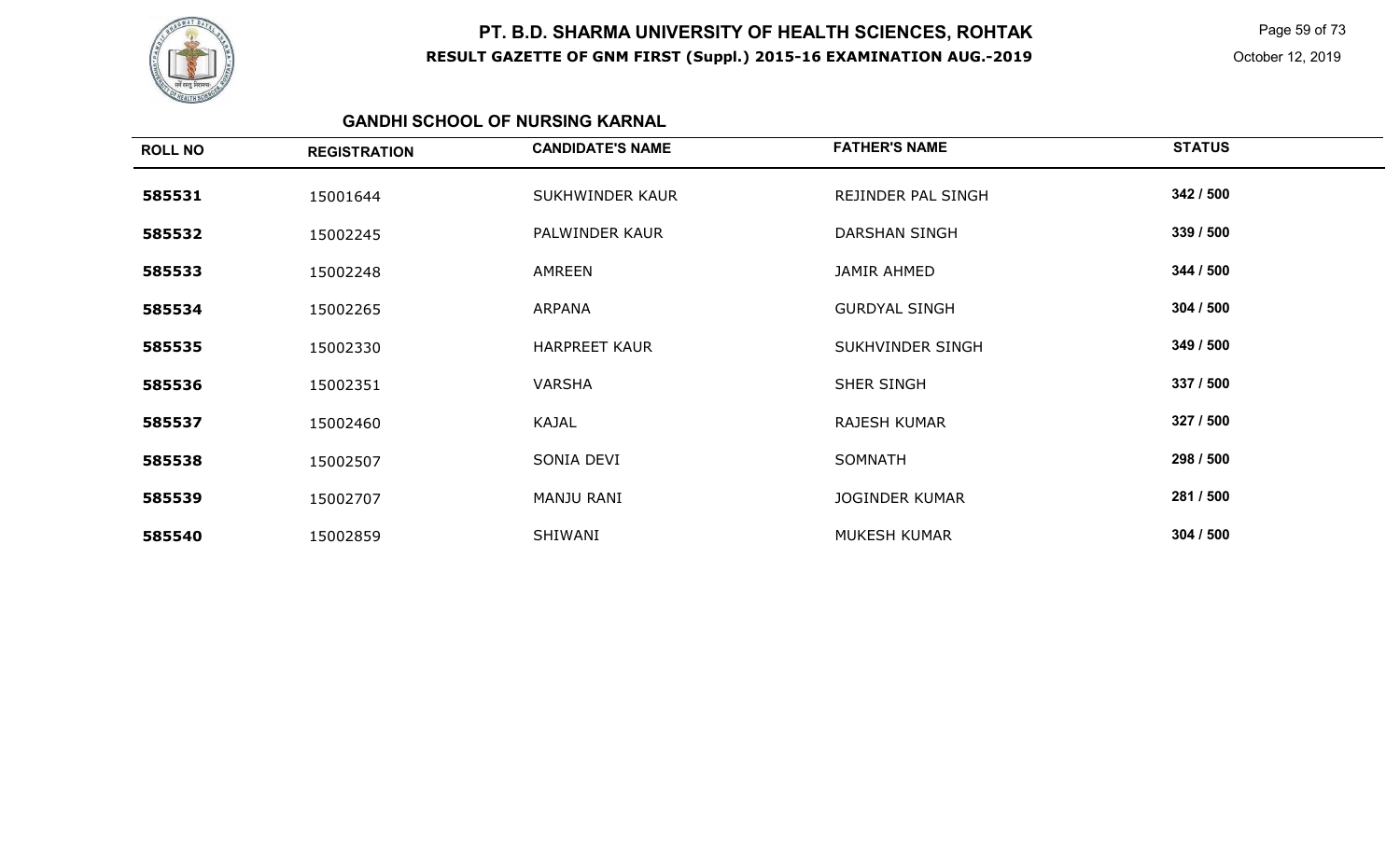

 Page 60 of 73 October 12, 2019

### **VIDYAWATI SCHOOL OF NURSING MAHENDERGARH**

| <b>ROLL NO</b> | <b>REGISTRATION</b> | <b>CANDIDATE'S NAME</b> | <b>FATHER'S NAME</b>  | <b>STATUS</b> |
|----------------|---------------------|-------------------------|-----------------------|---------------|
| 585651         | 15001773            | <b>GARIMA KUMARI</b>    | <b>TARA CHAND</b>     | 325 / 500     |
| 585652         | 15002850            | NITU LAMBA              | JAGDISH LAMBA         | 321 / 500     |
| 585653         | 15002851            | MEERA DEVI              | <b>GANESH DASS</b>    | 298 / 500     |
| 585654         | 15002854            | NISHA                   | MAHENDER SINGH        | 314 / 500     |
| 585655         | 15002860            | MUNESH KUMARI           | <b>HOSHIYAR SINGH</b> | 278 / 500     |
| 585656         | 15002862            | SANGEETA                | <b>SMUNDAR</b>        | 286 / 500     |
| 585657         | 15002863            | LAXMI BAI               | <b>ATTAR SINGH</b>    | 320 / 500     |
| 585658         | 15002987            | MENKA KUMARI            | <b>BANWARI LAL</b>    | 350 / 500     |
| 585659         | 15003133            | <b>SEEMA</b>            | KRISHANLAL            | 351 / 500     |
| 585660         | 15004704            | <b>SUMAN</b>            | <b>SULTAN</b>         | 314 / 500     |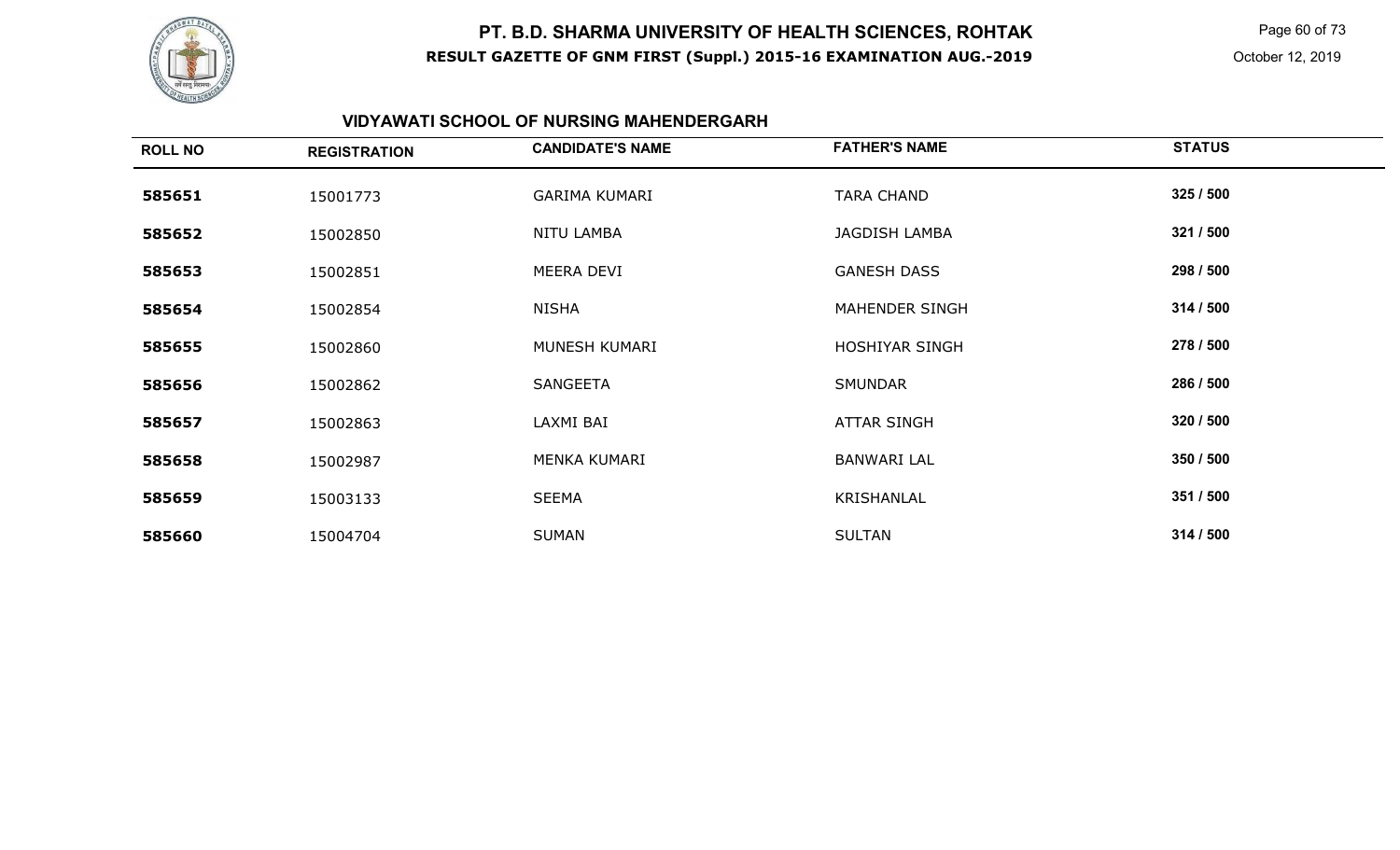

 Page 61 of 73 October 12, 2019

### **GEETA NIKETAN SCHOOL OF NURSING CHARKHI DADRI**

| <b>ROLL NO</b> | <b>REGISTRATION</b> | <b>CANDIDATE'S NAME</b> | <b>FATHER'S NAME</b>  | <b>STATUS</b>             |
|----------------|---------------------|-------------------------|-----------------------|---------------------------|
| 585781         | 15000628            | <b>SUPRIYA</b>          | <b>JAI CHAND</b>      | 332 / 500                 |
| 585782         | 15000655            | <b>JYOTI</b>            | <b>ROSHAN LAL</b>     | 322 / 500                 |
| 585783         | 15000879            | KAJAL                   | <b>KRISHAN KUMAR</b>  | 337 / 500                 |
| 585784         | 15000887            | <b>POOJA</b>            | <b>VIKRAM SINGH</b>   | 357 / 500                 |
| 585785         | 15001736            | PREETI                  | <b>SURENDER SINGH</b> | R-GN-01 GN-02 GN-03 GN-05 |
| 585786         | 15002000            | DARSHANA KUMARI         | <b>OMPARKASH</b>      | 333 / 500                 |
| 585787         | 15002022            | ANITA                   | <b>BALJEET SINGH</b>  | 321 / 500                 |
| 585788         | 15004971            | <b>SAROJ</b>            | <b>RAJENDER</b>       | <b>R-GN-04</b>            |
| 585789         | 15005439            | ANJU KUMARI             | RAJPAL                | 318 / 500                 |
| 585790         | 15005559            | SONIA DEVI              | <b>RAMESH KUMAR</b>   | 308 / 500                 |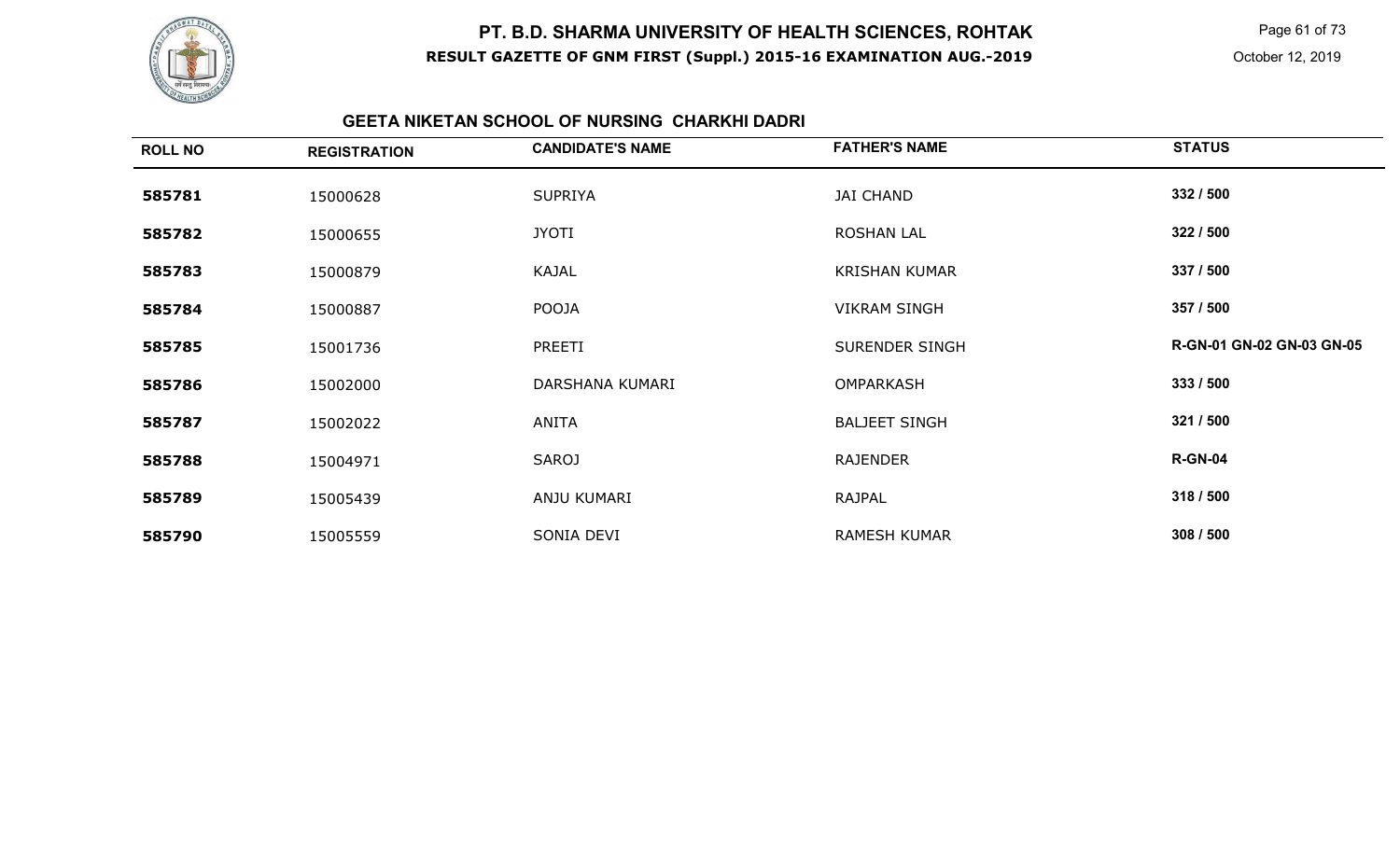

 Page 62 of 73 October 12, 2019

# **SHAHEED UDHAM SINGH SCHOOL OF NURSING RATIA, FATEHABAD**

| <b>ROLL NO</b> | <b>REGISTRATION</b> | <b>CANDIDATE'S NAME</b> | <b>FATHER'S NAME</b>   | <b>STATUS</b>  |
|----------------|---------------------|-------------------------|------------------------|----------------|
| 585911         | 15001228            | <b>BHAWNA RANI</b>      | <b>VIJAY PAL SINGH</b> | 320 / 500      |
| 585912         | 15001254            | <b>RISHPAL KAUR</b>     | <b>JASWANT SINGH</b>   | 325 / 500      |
| 585913         | 15001265            | RAJVEER KAUR            | <b>JASDEV SINGH</b>    | 332 / 500      |
| 585914         | 15001613            | <b>KIRNA RANI</b>       | <b>GULJAR SINGH</b>    | 318 / 500      |
| 585915         | 15001615            | <b>KARAMJEET KAUR</b>   | DARSHAN SINGH          | <b>R-GN-01</b> |
| 585916         | 15001619            | SARAVJEET KAUR          | <b>FAQIR CHAND</b>     | 332 / 500      |
| 585917         | 15001947            | TAMANNA THAKUR          | <b>RAJESH KUMAR</b>    | 331 / 500      |
| 585918         | 15003986            | AMANDEEP KAUR           | <b>GAGANDEEP SINGH</b> | 350 / 500      |
| 585919         | 15004007            | <b>REENA RANI</b>       | <b>GURDEEP SINGH</b>   | <b>R-GN-04</b> |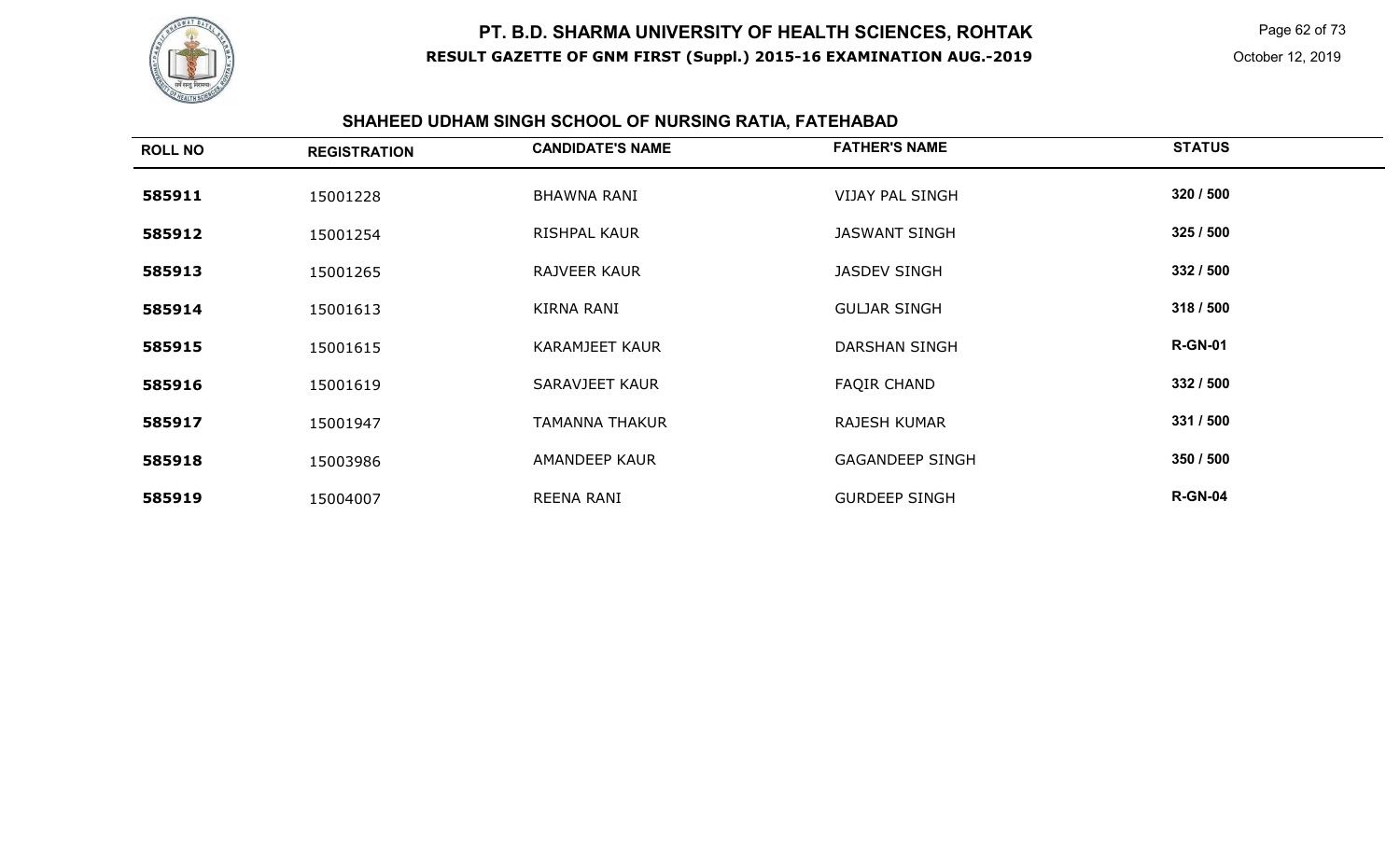

 Page 63 of 73 October 12, 2019

#### **DR. JAI PARKASH SHARMA MEMORIAL SCHOOL OF NURSING YAMUNA NAGAR**

| <b>ROLL NO</b> | <b>REGISTRATION</b> | <b>CANDIDATE'S NAME</b> | <b>FATHER'S NAME</b>  | <b>STATUS</b>                    |
|----------------|---------------------|-------------------------|-----------------------|----------------------------------|
| 586041         | 15000012            | <b>TWINKLE</b>          | <b>PAWAN KUMAR</b>    | 309/500                          |
| 586042         | 15000030            | PRIYANKA                | <b>BIJENDER SINGH</b> | 301/500                          |
| 586043         | 15000057            | GOLDI VISHVAKARMA       | <b>RAM SAHAY</b>      | <b>R-GN-01</b>                   |
| 586044         | 15000070            | PRIYA KUMARI SINGH      | SAVALIYA SINGH        | 291 / 500                        |
| 586045         | 15000074            | <b>SARITA</b>           | PRITAM DASS           | <b>R-GN-01</b>                   |
| 586046         | 15001379            | <b>MANJEET KAUR</b>     | <b>RAM MURTI</b>      | <b>R-GN-01 GN-03 GN-04 GN-05</b> |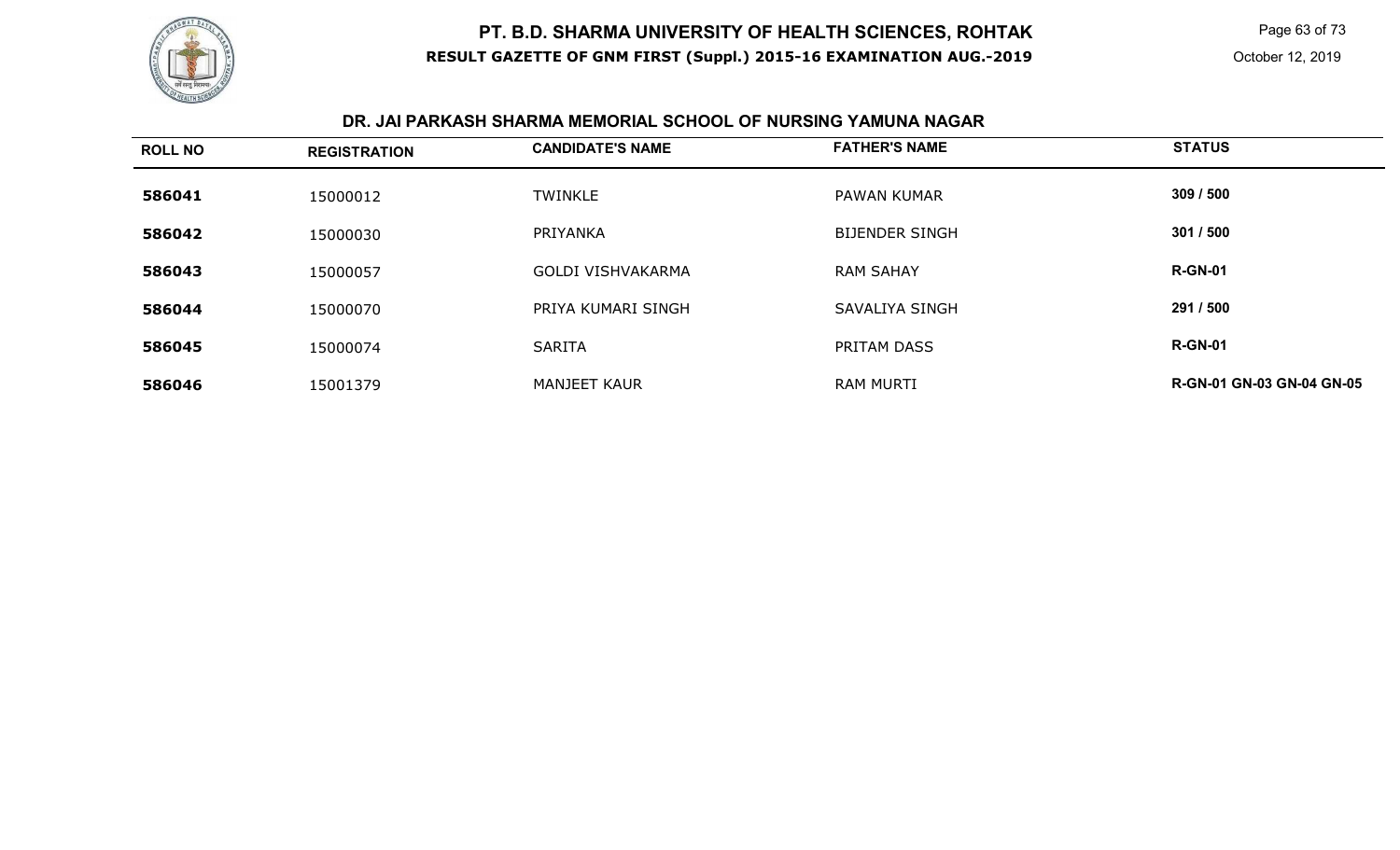

 Page 64 of 73 October 12, 2019

### **FLORENCE SCHOOL OF NURSING DAYALPUR BALLABGARH FARIDABAD**

| <b>ROLL NO</b> | <b>REGISTRATION</b> | <b>CANDIDATE'S NAME</b> | <b>FATHER'S NAME</b>   | <b>STATUS</b> |
|----------------|---------------------|-------------------------|------------------------|---------------|
| 586161         | 15001391            | SUNIL KUMARI            | <b>CHANDAR PAL</b>     | 331 / 500     |
| 586162         | 15001870            | <b>SEEMA</b>            | SATYA PRAKASH          | 306 / 500     |
| 586163         | 15002249            | <b>SUNDRI</b>           | <b>BIRENDER SINGH</b>  | 347 / 500     |
| 586164         | 15002284            | <b>VARSHA DAGAR</b>     | <b>DEVRATAN DAGAR</b>  | 316 / 500     |
| 586165         | 15002419            | <b>KM RACHNA</b>        | <b>DALCHAND SHARMA</b> | 334 / 500     |
| 586166         | 15002708            | <b>MONIKA</b>           | <b>BIJENDER</b>        | 310 / 500     |
| 586167         | 15002711            | <b>SAPNA</b>            | <b>RAJENDER</b>        | 320 / 500     |
| 586168         | 15003170            | <b>KEERTI DEVI</b>      | <b>RAJPAT</b>          | 313 / 500     |
| 586169         | 15003234            | POOJA SAINI             | <b>SURESH CHAND</b>    | 325 / 500     |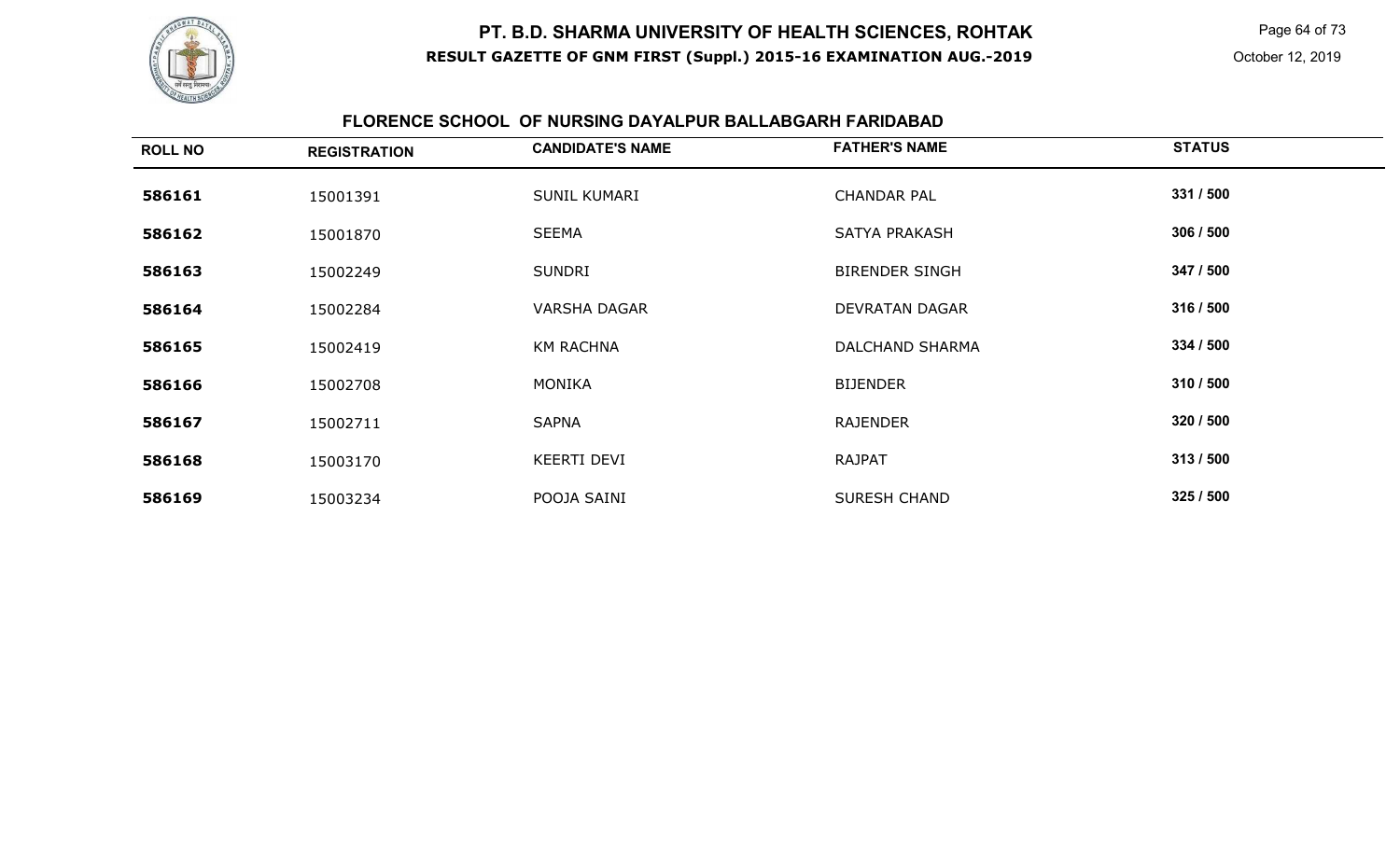

Page 65 of 73

October 12, 2019

### **CH. BHAGMAL SCHOOL OF NURSING KHERI CHOPTA HISAR**

| <b>ROLL NO</b> | <b>REGISTRATION</b> | <b>CANDIDATE'S NAME</b> | <b>FATHER'S NAME</b>  | <b>STATUS</b>        |
|----------------|---------------------|-------------------------|-----------------------|----------------------|
| 586291         | 15000140            | <b>REENU</b>            | <b>KULBIR</b>         | 290 / 500            |
| 586292         | 15001493            | MANISHA DEVI            | <b>SUKHI RAM</b>      | 286 / 500            |
| 586293         | 15001511            | RANI                    | <b>JAGDISH LAL</b>    | <b>R-GN-01 GN-04</b> |
| 586294         | 15001575            | ANJU RANI               | <b>PARTAP SINGH</b>   | <b>R-GN-01</b>       |
| 586295         | 15002136            | SONIA                   | SHRI BHAGWAN          | <b>R-GN-01</b>       |
| 586296         | 15002139            | SONIA                   | <b>MAHENDER SINGH</b> | 287 / 500            |
| 586297         | 15002770            | <b>NAVDEEP</b>          | <b>RAMMEHAR</b>       | <b>R-GN-01</b>       |
| 586298         | 15002771            | <b>PARVEEN</b>          | <b>TEK CHAND</b>      | <b>R-GN-01</b>       |
| 586299         | 15002772            | <b>ASHISH</b>           | <b>LICHHMAN</b>       | 298 / 500            |
| 586300         | 15003029            | <b>ARCHEEN</b>          | <b>BIJENDER</b>       | <b>R-GN-04</b>       |
| 586301         | 15003030            | <b>VIKAS</b>            | <b>RAMMEHAR</b>       | 324 / 500            |
| 586302         | 15003142            | <b>VIKRAM</b>           | <b>JORA SINGH</b>     | 328 / 500            |
| 586303         | 15003546            | MANISHA                 | RAJ KUMAR             | <b>R-GN-04</b>       |
| 586304         | 15003548            | <b>KIRAN DEVI</b>       | PARSHU RAM            | <b>R-GN-04</b>       |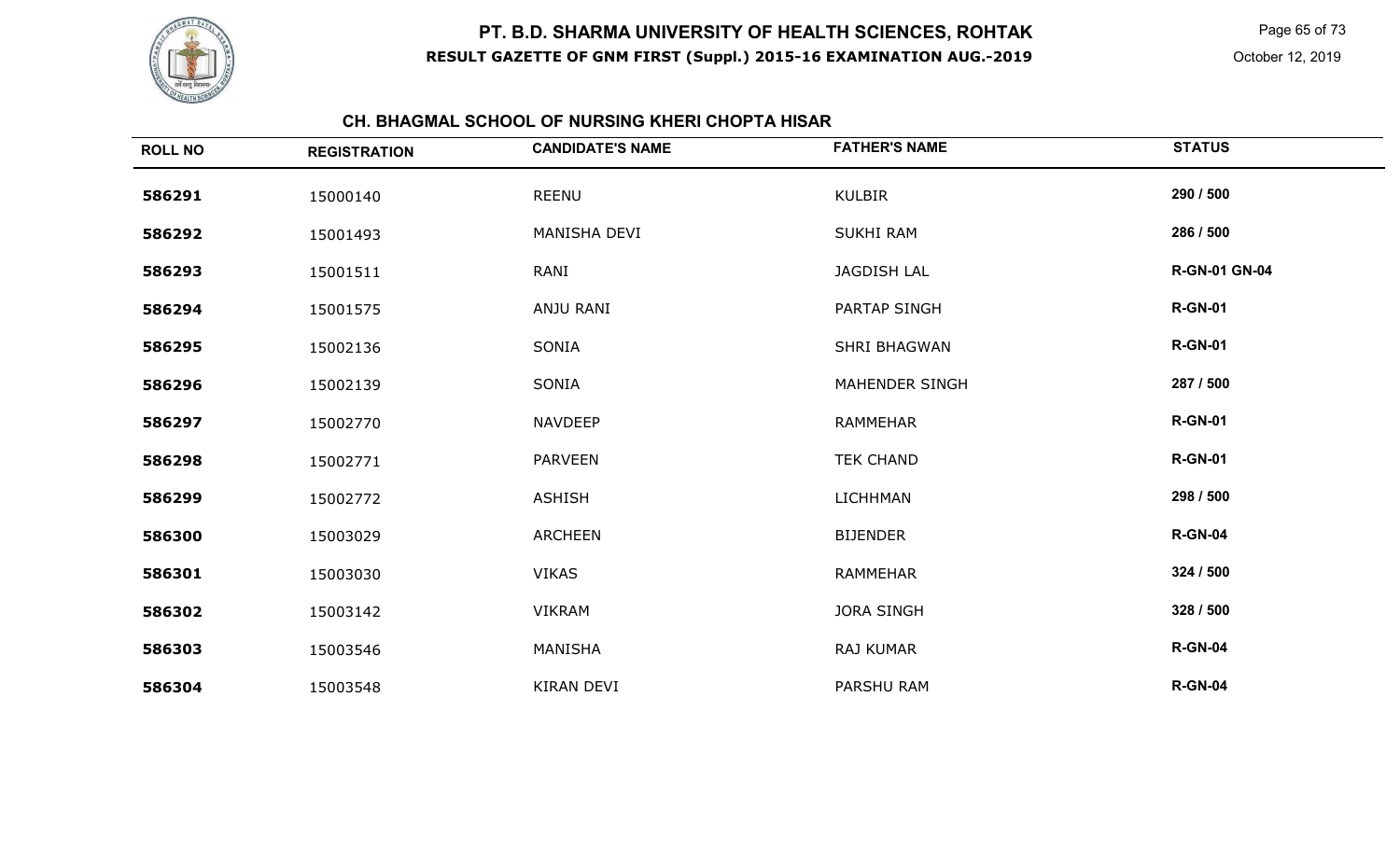

Page 66 of 73

# **BHAI SURRENDER KUMAR MEMORIAL SCHOOL OF NURSING, JIND HARYANA**

| <b>ROLL NO</b> | <b>REGISTRATION</b> | <b>CANDIDATE'S NAME</b> | <b>FATHER'S NAME</b> | <b>STATUS</b>  |
|----------------|---------------------|-------------------------|----------------------|----------------|
| 586441         | 15000625            | CHAMANWATI              | <b>SUBHASH</b>       | 319 / 500      |
| 586442         | 15001599            | PINKI                   | <b>JAI SINGH</b>     | 297 / 500      |
| 586443         | 15001610            | <b>KAFI</b>             | <b>RAJ KUMAR</b>     | <b>R-GN-01</b> |
| 586444         | 15004582            | <b>MAMTA</b>            | <b>JAGMAHENDER</b>   | 282 / 500      |
| 586445         | 15005470            | <b>BABLI DEVI</b>       | <b>DHARA SINGH</b>   | 309 / 500      |
| 586446         | 51005477            | <b>BINDU</b>            | <b>VEERESH SINGH</b> | 293 / 500      |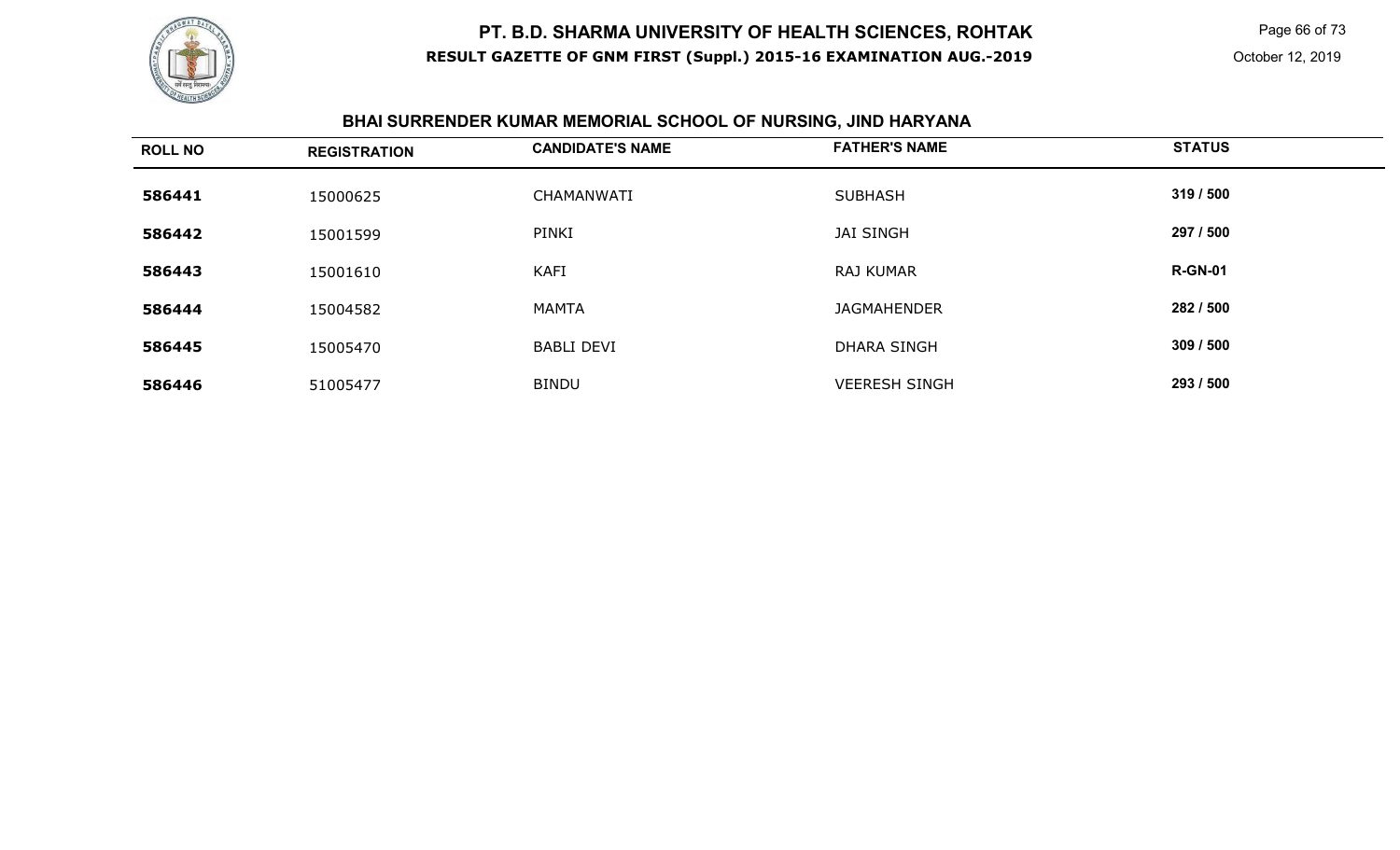

 Page 67 of 73 October 12, 2019

# **NEKI RAM SCHOOL OF NURSING, LAKHAN MAJRA, DISTT. ROHTAK**

| <b>ROLL NO</b> | <b>REGISTRATION</b> | <b>CANDIDATE'S NAME</b> | <b>FATHER'S NAME</b> | <b>STATUS</b> |
|----------------|---------------------|-------------------------|----------------------|---------------|
| 586571         | 15002263            | <b>SARITA</b>           | <b>HARI PARKASH</b>  | 305/500       |
| 586572         | 15005519            | <b>SUMAN</b>            | <b>MAHA SINGH</b>    | 290 / 500     |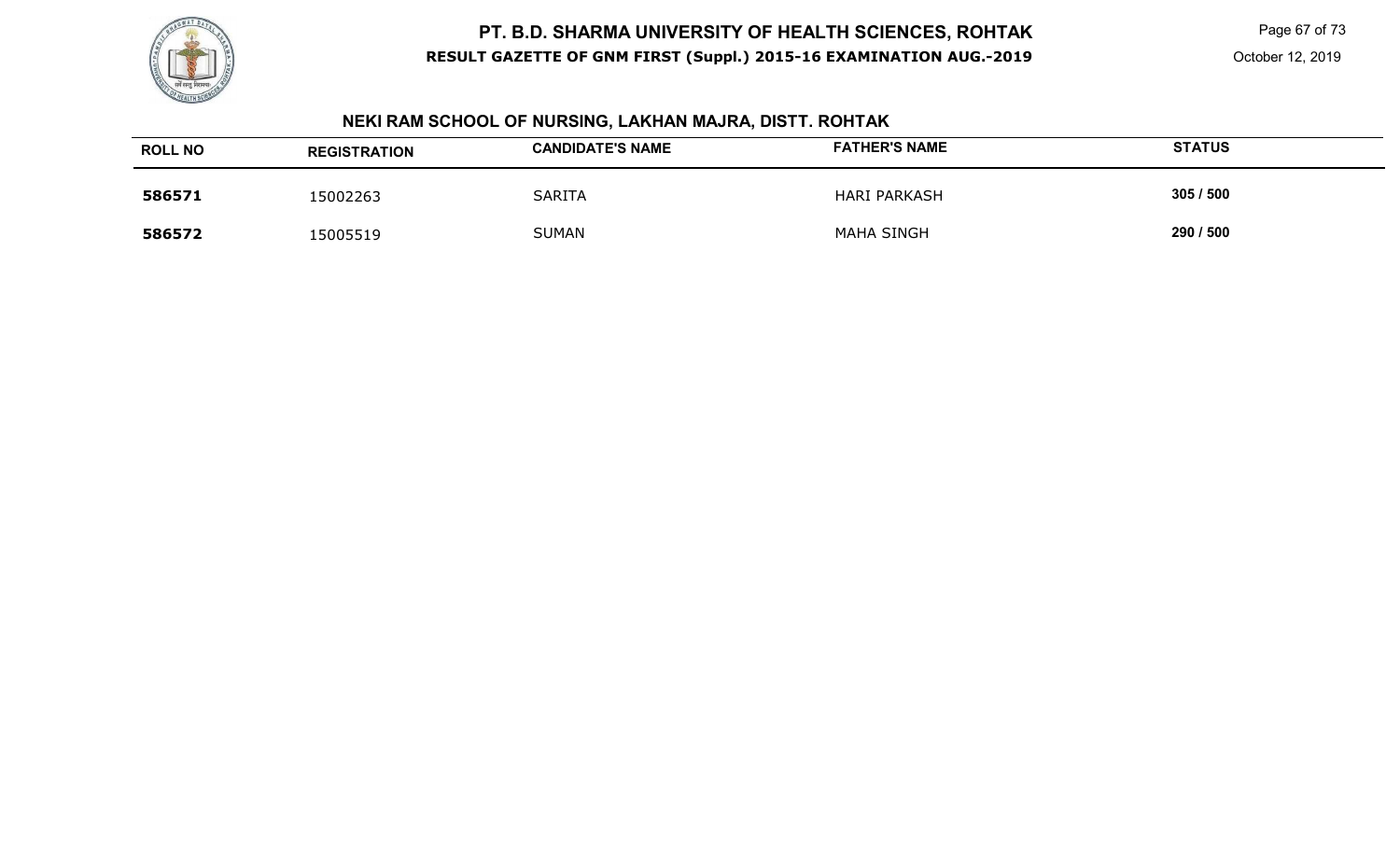

Page 68 of 73

#### **SARDAR KARTAR SINGH HAYER SCHOOL OF NURSING, SHAHABAD, MARKANDA, KURUKSHETRA**

| <b>ROLL NO</b> | <b>REGISTRATION</b> | <b>CANDIDATE'S NAME</b> | <b>FATHER'S NAME</b> | <b>STATUS</b> |
|----------------|---------------------|-------------------------|----------------------|---------------|
| 586751         | 15001181            | NISHA RANI              | <b>INDER PAL</b>     | 337 / 500     |
| 586752         | 5002042             | <b>GURPREET KAUR</b>    | <b>JOGA SINGH</b>    | 315/500       |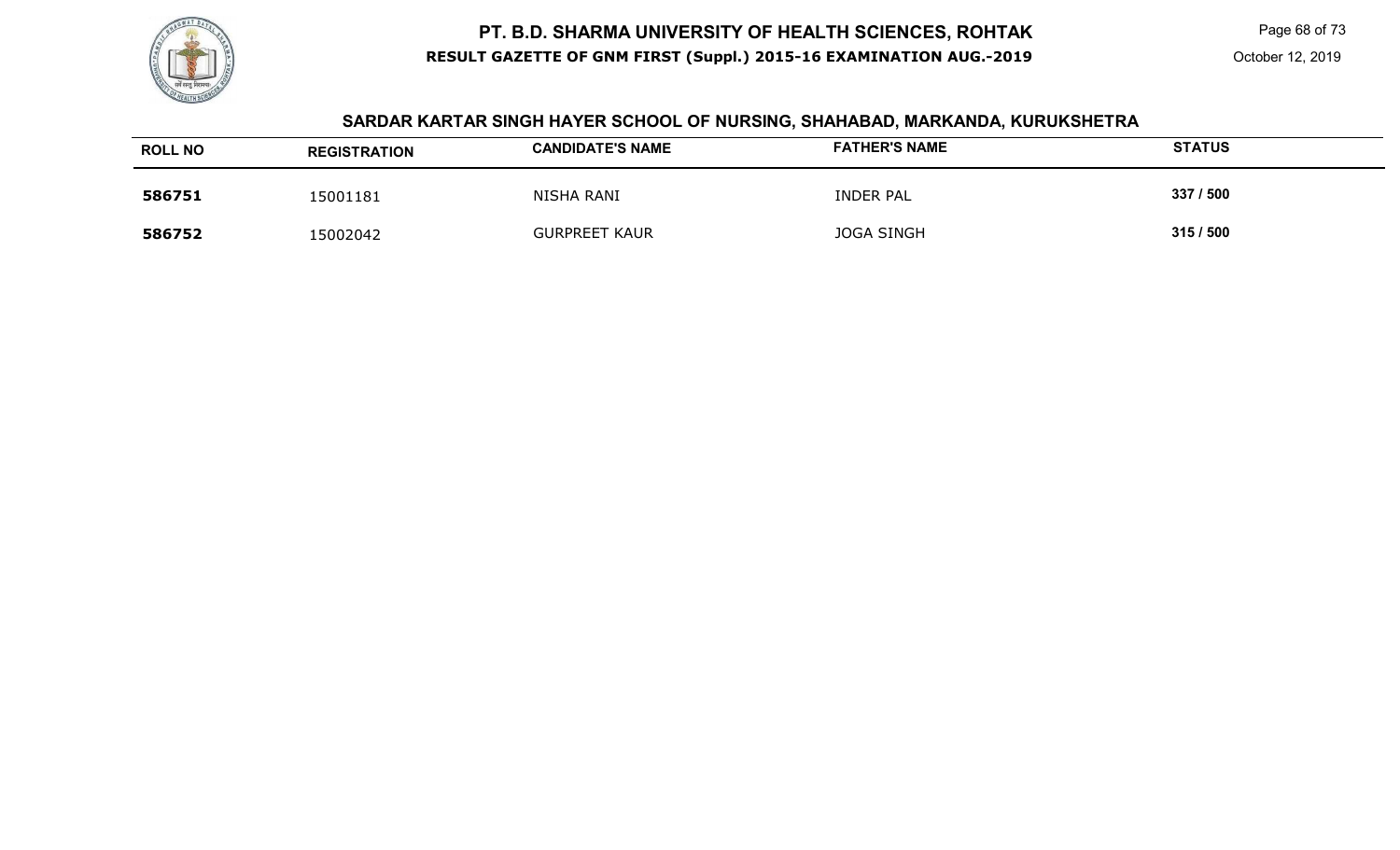

Page 69 of 73

October 12, 2019

#### **SWAMI VIVEKANAND PARAMHANS SCHOOL OF NURSING JAGADHARI**

| <b>ROLL NO</b> | <b>REGISTRATION</b> | <b>CANDIDATE'S NAME</b> | <b>FATHER'S NAME</b> | <b>STATUS</b>  |
|----------------|---------------------|-------------------------|----------------------|----------------|
| 586871         | 15000161            | <b>BANDNA DEVI</b>      | <b>SURENDER</b>      | 331 / 500      |
| 586872         | 15000166            | <b>SHALU RANA</b>       | DEEP KUMAR           | <b>R-GN-01</b> |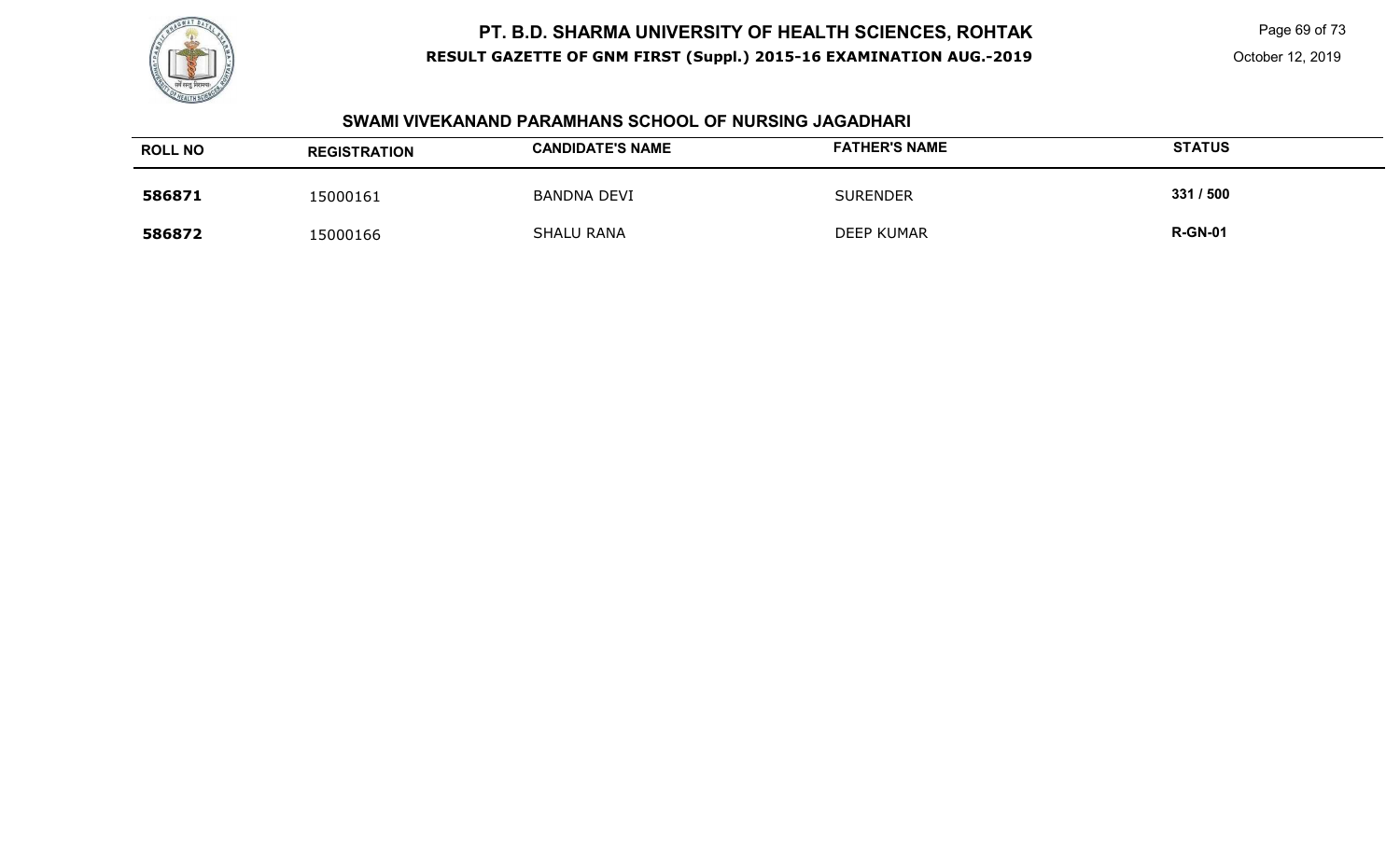

 Page 70 of 73 October 12, 2019

#### **SHRI BABA YOGINATH NURSING, COLLEGE, LOHANI BHIWANI**

| <b>ROLL NO</b> | <b>REGISTRATION</b> | <b>CANDIDATE'S NAME</b> | <b>FATHER'S NAME</b> | <b>STATUS</b>  |
|----------------|---------------------|-------------------------|----------------------|----------------|
| 586991         | 15001970            | PRIYANKA                | <b>OMPAL</b>         | 321 / 500      |
| 586992         | 15001975            | <b>RENU DEVI</b>        | SATVEER SINGH        | <b>R-GN-04</b> |
| 586993         | 15001988            | SANJU                   | BALWAN               | 328 / 500      |
| 586994         | 15001990            | <b>JYOTI</b>            | <b>ROHTAS SINGH</b>  | 307 / 500      |
| 586995         | 15004928            | <b>INDU</b>             | MAHAVEER SINGH       | <b>R-GN-04</b> |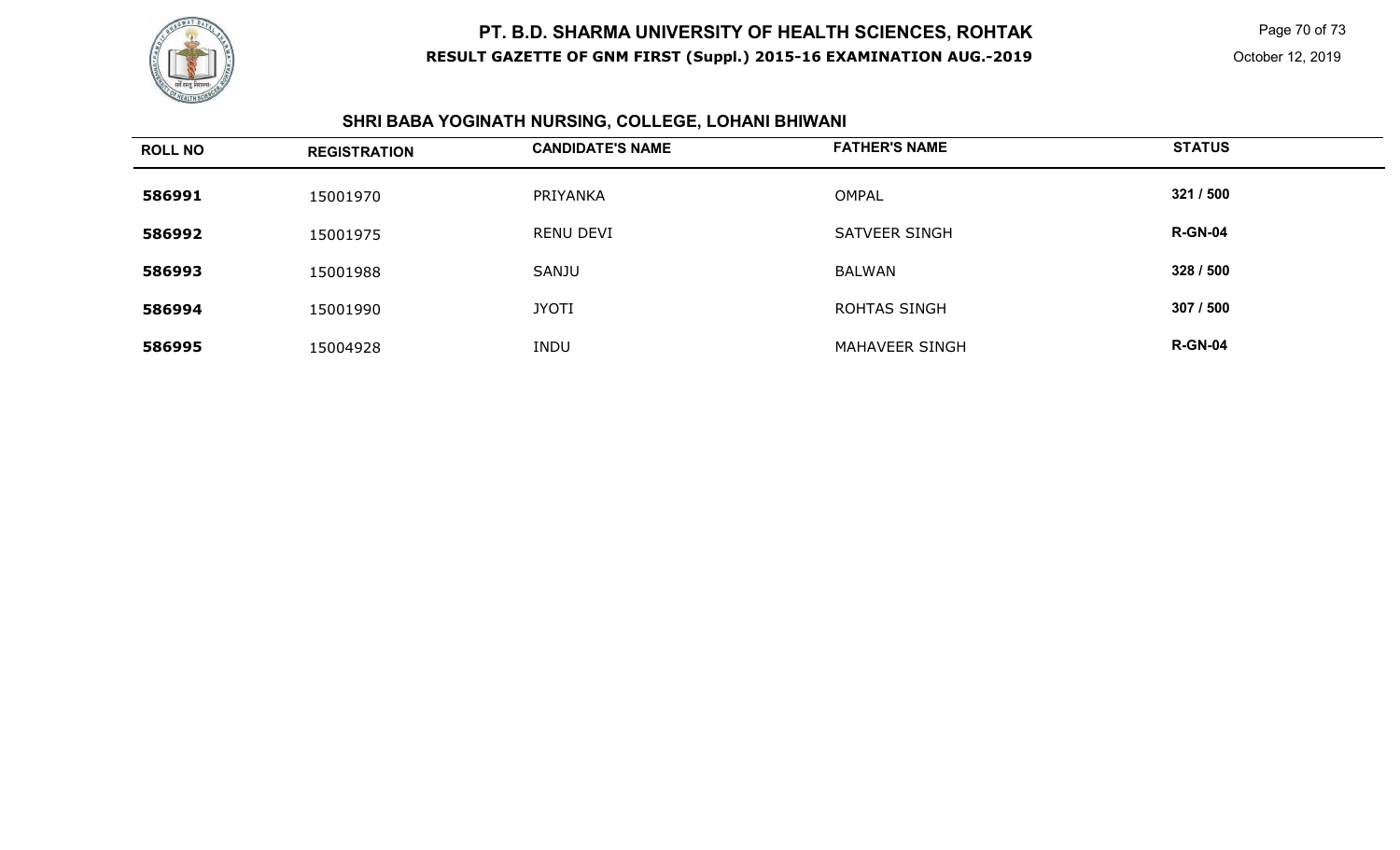

Page 71 of 73

# **NATIONAL SCHOOL OF NURSING, DHANI GARAN ROAD, BARWALA, DISTT. HISAR**

| <b>ROLL NO</b> | <b>REGISTRATION</b> | <b>CANDIDATE'S NAME</b> | <b>FATHER'S NAME</b>  | <b>STATUS</b>                                    |
|----------------|---------------------|-------------------------|-----------------------|--------------------------------------------------|
| 587111         | 15000122            | URMA DEVI               | <b>KRISHAN GOPAL</b>  | <b>R-GN-01 GN-02 GN-03 GN-05</b>                 |
| 587112         | 15000123            | RIMPLE                  | <b>RAJKUMAR</b>       | 326 / 500                                        |
| 587113         | 15000125            | <b>KIRAN</b>            | <b>SURAJBHAN</b>      | <b>R-GN-01 GN-02 GN-03 GN-04</b><br><b>GN-05</b> |
| 587114         | 15000133            | SAMOTI                  | <b>WAZIR SINGH</b>    | 293 / 500                                        |
| 587115         | 15000136            | <b>PINKY</b>            | <b>JAIPAL SINGH</b>   | <b>R-GN-01 GN-02</b>                             |
| 587116         | 15002163            | POOJA RANI              | <b>ISHWAR SINGH</b>   | 325/500                                          |
| 587117         | 15002173            | MEENAKSHI DALAL         | <b>JOGINDER SINGH</b> | <b>R-GN-01</b>                                   |
| 587118         | 15002876            | SUDESH KUMARI           | <b>FAKEER CHAND</b>   | 292 / 500                                        |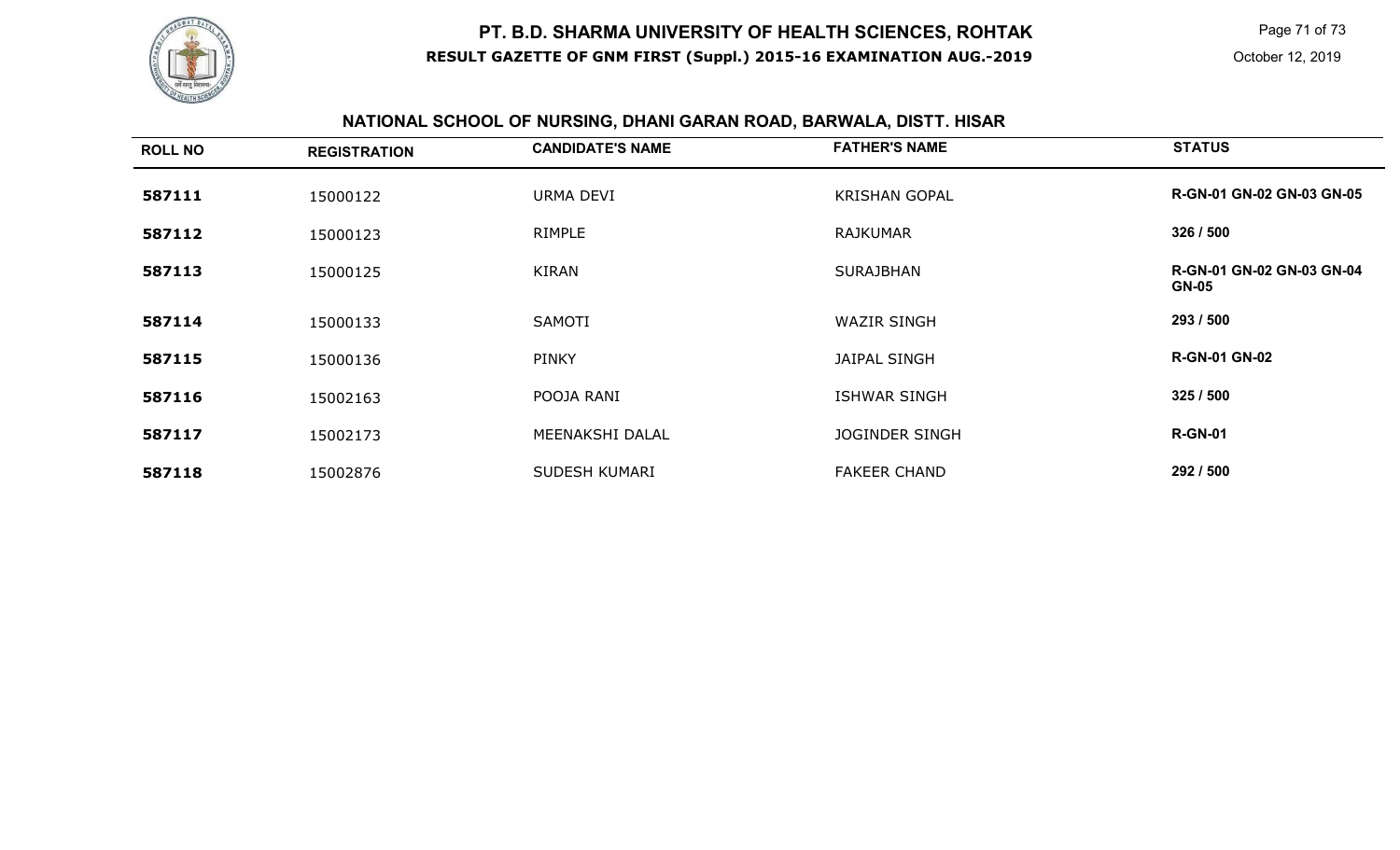

Page 72 of 73

October 12, 2019

# **K.V.M. NURSING, SCHOOL LADHOT ROAD, ROHTAK**

| <b>ROLL NO</b> | <b>REGISTRATION</b> | <b>CANDIDATE'S NAME</b> | <b>FATHER'S NAME</b> | <b>STATUS</b>                                    |
|----------------|---------------------|-------------------------|----------------------|--------------------------------------------------|
| 587231         | 15001673            | POOJA                   | <b>GOPI RAM</b>      | 304 / 500                                        |
| 587233         | 15002586            | MONIKA                  | <b>RAM NIWAS</b>     | <b>R-GN-01 GN-02 GN-03 GN-04</b><br><b>GN-05</b> |
| 587234         | 15003264            | <b>ANSHUL</b>           | HARIOM               | <b>R-GN-01</b>                                   |
| 587235         | 15003268            | MANJU                   | <b>SATBIR SINGH</b>  | <b>R-GN-01</b>                                   |
| 587236         | 15003269            | <b>KUSUM</b>            | <b>MAHENDER</b>      | 296 / 500                                        |
| 587237         | 15003237            | <b>SARVISTA</b>         | <b>RAMESH KUMAR</b>  | <b>R-GN-03 GN-05</b>                             |